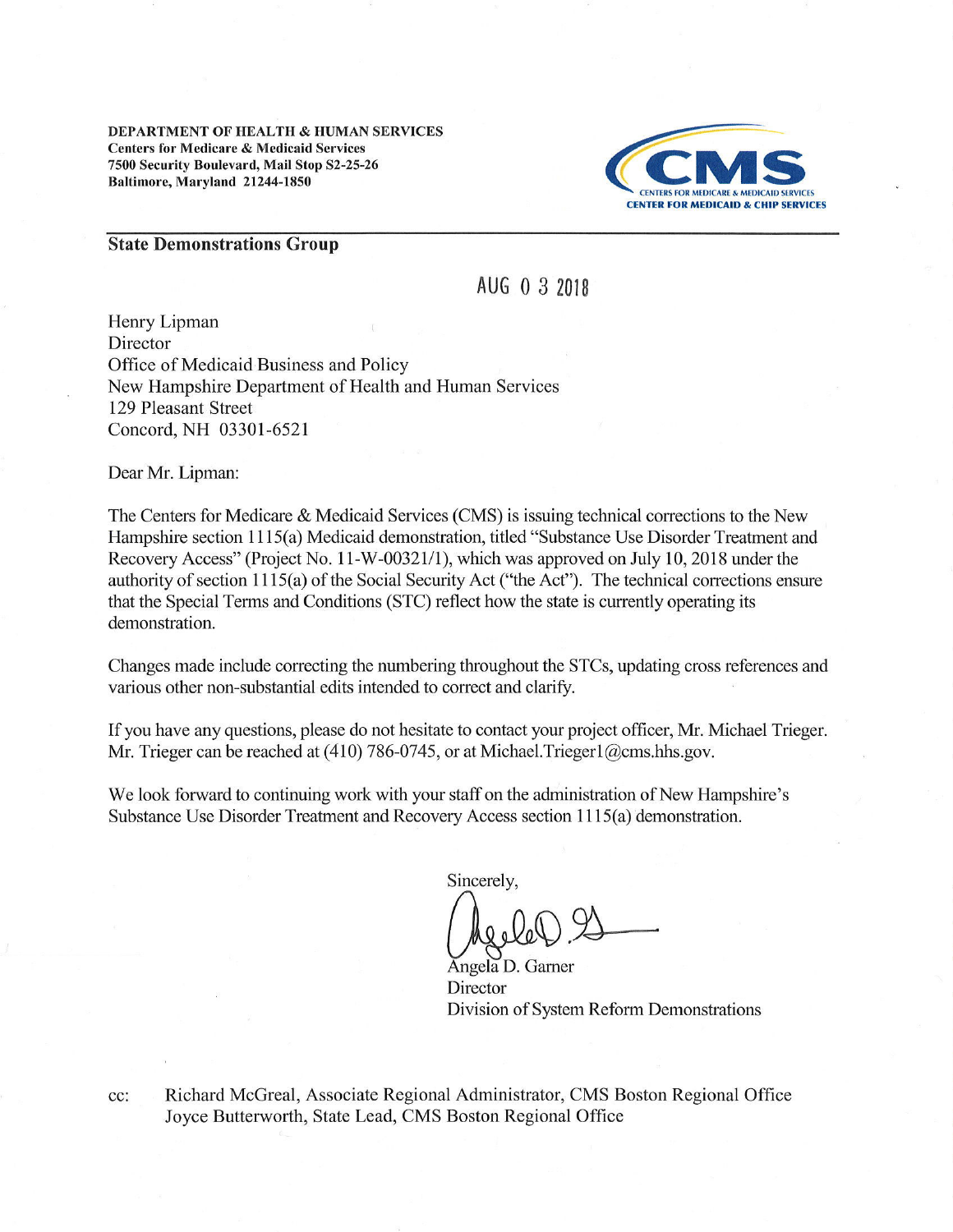### **CENTERS FOR MEDICARE & MEDICAID SERVICES EXPENDITURE AUTHORITY**

### **NUMBER:** 11-W-00321/1

### **TITLE:** Substance Use Disorder Treatment and Recovery Access

**AWARDEE:** New Hampshire Department of Health and Human Services

Under the authority of section 1115(a)(2) of the Social Security Act (the Act), expenditures made by New Hampshire for the items identified below, which are not otherwise included as expenditures under section 1903 of the Act shall, for the period from July 10, 2018 through June 30, 2023, unless otherwise specified, be regarded as expenditures under the state's title XIX plan.

The following expenditure authorities may only be implemented consistent with the approved Special Terms and Conditions (STCs) and shall enable New Hampshire to operate the aboveidentified section 1115(a) demonstration.

**1. Residential Treatment for Individuals with Substance Use Disorder (SUD).**  Expenditures for otherwise covered services furnished to otherwise eligible individuals who are primarily receiving treatment and withdrawal management services for substance use disorder (SUD) who are short-term residents in facilities that meet the definition of an institution for mental disease (IMD).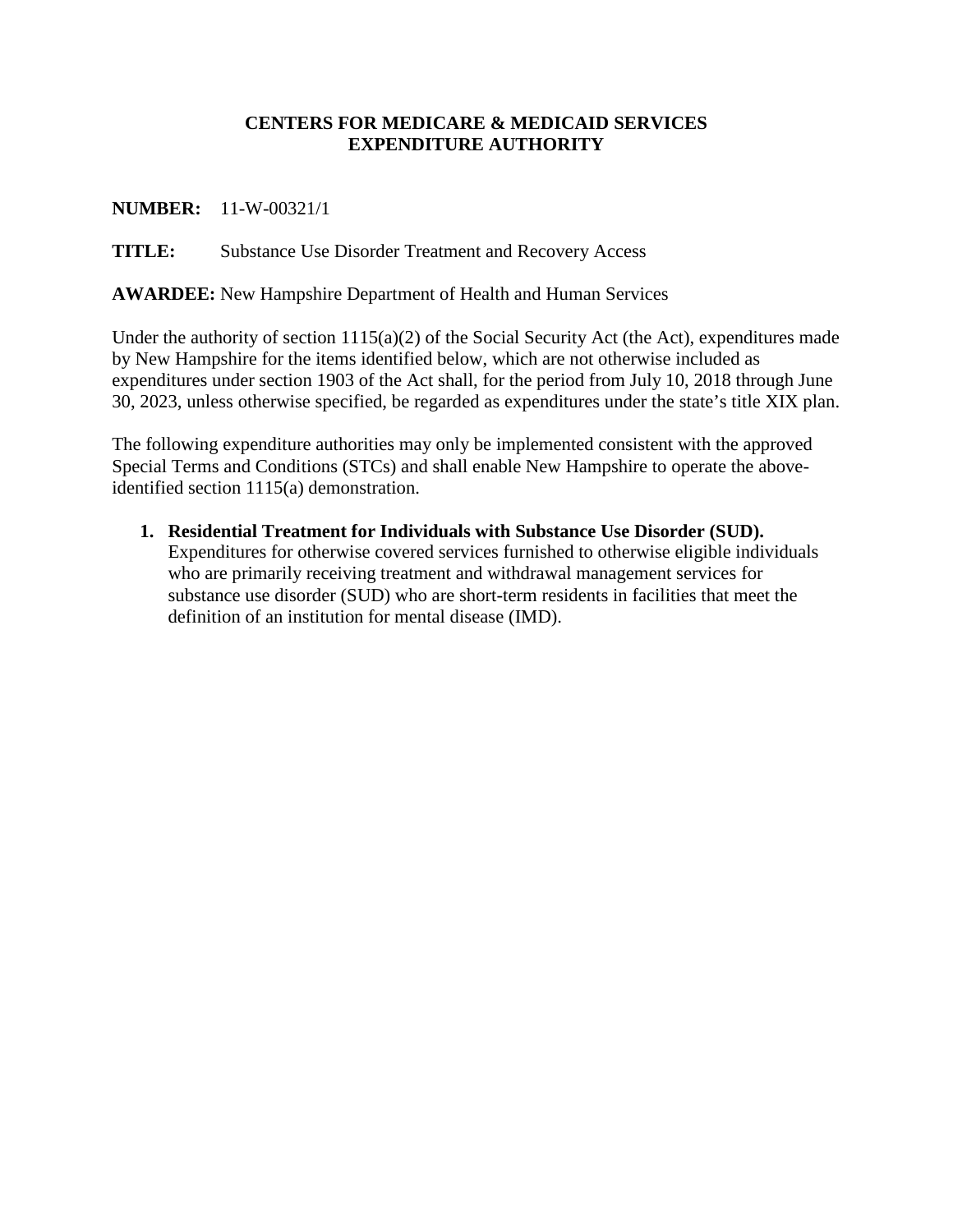### **CENTERS FOR MEDICARE & MEDICAID SERVICES SPECIAL TERMS AND CONDITIONS**

#### **NUMBER:** 11-W-00321/1

**TITLE:** Substance Use Disorder Treatment and Recovery Access

**AWARDEE:** New Hampshire Department of Health and Human Services

### **I. PREFACE**

The following are the Special Terms and Conditions (STCs) for the "Substance Use Disorder Treatment and Recovery Access" (SUD – TRA) section 1115(a) Medicaid demonstration (hereinafter "demonstration"), to enable the New Hampshire Department of Health and Human Services (hereinafter "state"), to operate this demonstration. The Centers for Medicare  $\&$ Medicaid Services (CMS) has granted expenditure authorities authorizing federal matching of demonstration costs not otherwise matchable, which are separately enumerated. These STCs set forth conditions and limitations on those expenditure authorities, and describe in detail the nature, character, and extent of federal involvement in the demonstration and the state's obligations to CMS during the life of the demonstration. These STCs neither grant additional waivers or expenditure authorities, nor expand upon those separately granted. The STCs are effective as of the date of the approval letter, unless otherwise specified.

The STCs related to the programs for those state plan populations affected by the demonstration are effective from July 10, 2018 through June 30, 2023.

The STCs have been arranged into the following subject areas:

- I. Preface
- II. Program Description and Objectives
- III. General Program Requirements
- IV. Eligibility and Enrollment
- <span id="page-2-0"></span>V. Demonstration Programs and Benefits
- VI. Cost Sharing
- VII. Delivery System
- VIII. General Reporting Requirements
- IX. Monitoring
- X. Evaluation of the Demonstration
- <span id="page-2-1"></span>XI. General Financial Requirements Under Title XIX
- <span id="page-2-2"></span>XII. Monitoring Budget Neutrality for the Demonstration
- XIII. Schedule of Deliverables for the Demonstration Extension Period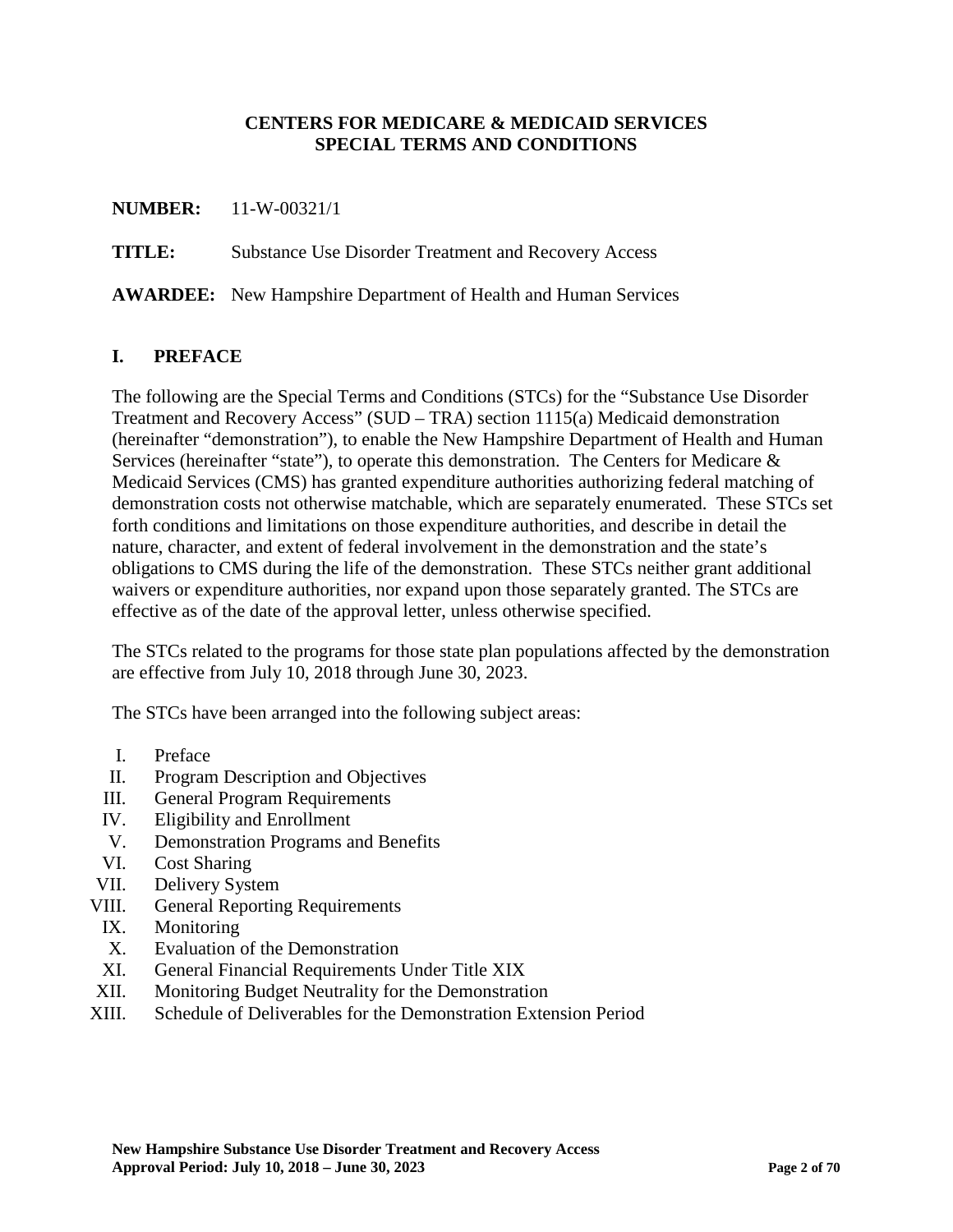Additional attachments have been included to provide supplementary information and guidance for specific STCs.

- Attachment A: Developing the Evaluation Design
- Attachment B: Preparing the Interim and Summative Evaluation Reports
- Attachment C: Reserved for Evaluation Design
- Attachment D: Substance Use Disorder (SUD) Implementation Plan Protocol
- Attachment E: Reserved for SUD Monitoring Protocol

## **II. PROGRAM DESCRIPTION AND OBJECTIVES**

The goal of this demonstration is for the state to maintain critical access to opioid use disorder (OUD) and other substance use disorder (SUD) services and continue delivery system improvements for these services to provide more coordinated and comprehensive OUD/SUD treatment for Medicaid beneficiaries. This demonstration will provide the state with authority to provide high-quality, clinically appropriate SUD treatment services for short-term residents in residential and inpatient treatment settings that qualify as an Institution for Mental Diseases (IMD). It will also build on the state's existing efforts to improve models of care focused on supporting individuals in the community and home, outside of institutions and strengthen a continuum of SUD services based on the American Society of Addiction Medicine (ASAM) criteria or other nationally recognized assessment and placement tools that reflect evidencebased clinical treatment guidelines.

During the demonstration period, the state seeks to achieve the following:

- 1. Increased rates of identification, initiation, and engagement in treatment;
- 2. Increased adherence to and retention in treatment;
- 3. Reductions in overdose deaths, particularly those due to opioids;
- 4. Reduced utilization of emergency departments and inpatient hospital settings for treatment where the utilization is preventable or medically inappropriate through improved access to other continuum of care services;
- 5. Fewer readmissions to the same or higher level of care where the readmission is preventable or medically inappropriate; and
- 6. Improved access to care for physical health conditions among beneficiaries.

## **III. GENERAL PROGRAM REQUIREMENTS**

- **1. Compliance with Federal Non-Discrimination Statutes.** The state must comply with all applicable federal statutes relating to non-discrimination. These include, but are not limited to, the Americans with Disabilities Act of 1990, Title VI of the Civil Rights Act of 1964, section 504 of the Rehabilitation Act of 1973, and the Age Discrimination Act of 1975.
- **2. Compliance with Medicaid and Child Health Insurance Program (CHIP) Law, Regulation, and Policy.** All requirements of the Medicaid program, or the Children's Health Insurance Program (CHIP) for the separate CHIP population, expressed in law, regulation, and policy statement, not expressly waived or identified as not applicable in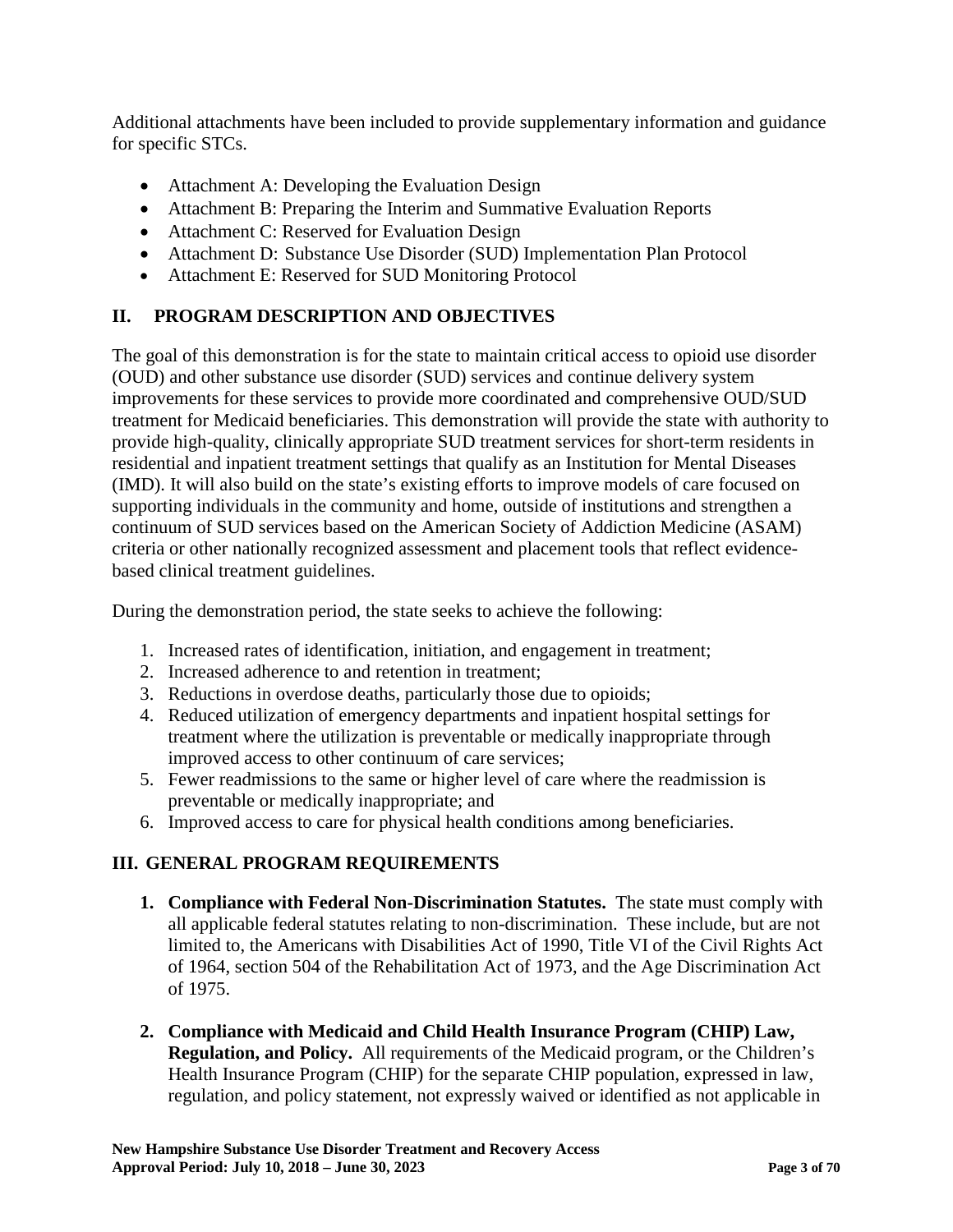the waiver and expenditure authority documents (of which these terms and conditions are part), apply to the demonstration.

**3. Changes in Medicaid and CHIP Law, Regulation, and Policy.** The state must, within the timeframes specified in law, regulation, or policy statement, come into compliance with any changes in federal law, regulation, or policy affecting the Medicaid or CHIP programs that occur during this demonstration approval period, unless the provision being changed is expressly waived or identified as not applicable. In addition, CMS reserves the right to amend the STCs to reflect such changes and/or changes as needed without requiring the state to submit an amendment to the demonstration under STC 7. CMS will notify the state 30 business days in advance of the expected approval date of the amended STCs to allow the state to provide comment. Changes will be considered in force upon issuance of the approval letter by CMS. The state must accept the changes in writing.

### **4. Impact on Demonstration of Changes in Federal Law, Regulation, and Policy.**

- a. To the extent that a change in federal law, regulation, or policy requires either a reduction or an increase in federal financial participation (FFP) for expenditures made under this demonstration, the state must adopt, subject to CMS approval, a modified budget neutrality agreement for the demonstration as necessary to comply with such change. The modified agreement will be effective upon the implementation of the change. The trend rates for the budget neutrality agreement are not subject to change under this subparagraph.
- b. If mandated changes in the federal law require state legislation, the changes must take effect on the earlier of the day such state legislation becomes effective, or on the last day such legislation was required to be in effect under the law.
- **5. State Plan Amendments**. The state will not be required to submit title XIX or XXI state plan amendments for changes affecting any populations made eligible solely through the demonstration. If a population eligible through the Medicaid or CHIP state plan is affected by a change to the demonstration, a conforming amendment to the appropriate state plan is required, except as otherwise noted in these STCs. In all such cases, the Medicaid state plan governs.
- **6. Changes Subject to the Amendment Process.** Changes related to eligibility, enrollment, benefits, delivery systems, cost sharing, sources of non-federal share of funding, budget neutrality, and other comparable program elements must be submitted to CMS as amendments to the demonstration. All amendment requests are subject to approval at the discretion of the Secretary in accordance with section 1115 of the Act. The state must not implement changes to these elements without prior approval by CMS. Amendments to the demonstration are not retroactive and FFP will not be available for changes to the demonstration that have not been approved through the amendment process set forth in STC 7 below.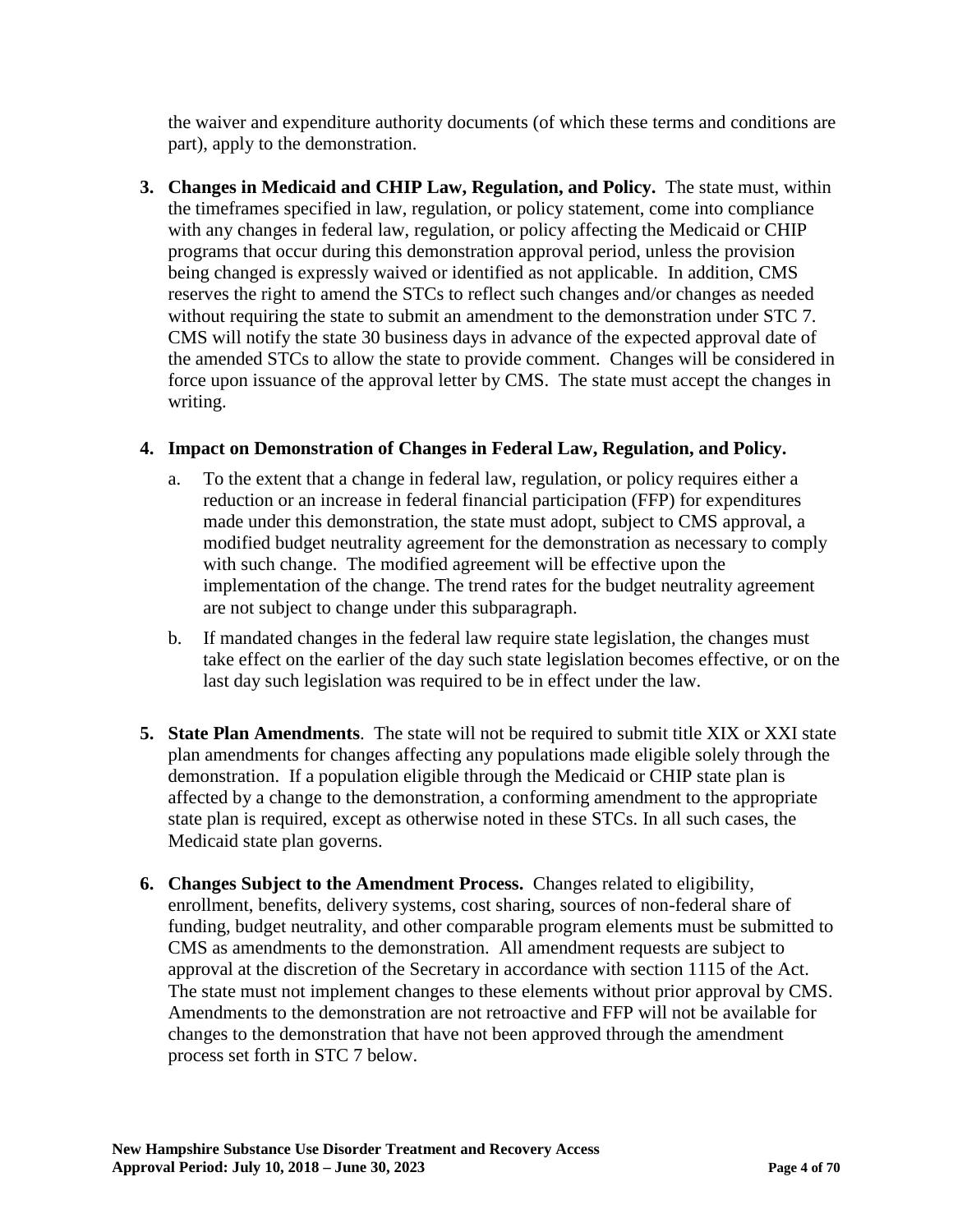- **7. Amendment Process.** Requests to amend the demonstration must be submitted to CMS for approval no later than 120 calendar days prior to the planned date of implementation of the change and may not be implemented until approved. CMS reserves the right to deny or delay approval of a demonstration amendment based on non-compliance with these STCs, including, but not limited to the failure by the state to submit required reports and other deliverables according to the deadlines specified therein. Amendment requests must include, but are not limited to, the following:
	- a. An explanation of the public process used by the state, consistent with the requirements of STC 15. Such explanation must include a summary of any public feedback received and identification of how this feedback was addressed by the state in the final amendment request submitted to CMS;
	- b. A data analysis which identifies the specific "with waiver" impact of the proposed amendment on the current budget neutrality agreement. Such analysis must include current total computable "with waiver" and "without waiver" status on both a summary and detailed level through the current approval period using the most recent actual expenditures, as well as summary and detailed projections of the change in the "with waiver" expenditure total as a result of the proposed amendment, which isolates (by Eligibility Group) the impact of the amendment;
	- c. An up-to-date CHIP allotment worksheet, if necessary.
	- d. A detailed description of the amendment, including impact on beneficiaries, with sufficient supporting documentation; and
	- e. The state must provide updates to existing demonstration reporting and quality and evaluation plans. This includes a description of how the evaluation design and annual progress reports will be modified to incorporate the amendment provisions, as well as the oversight, monitoring and measurement of the provisions.
- **8. Extension of the Demonstration.** States that intend to request demonstration extensions under sections 1115(e) or 1115(f) of the Act must submit extension applications in accordance with the timelines contained in statute. Otherwise, if the state intends to request a demonstration extension under section 1115(a) of the Act, the state must submit the extension application no later than 12 months prior to the expiration date of the demonstration. The Governor or Chief Executive Officer of the state must submit to CMS either a demonstration extension request that meets federal requirements at CFR section 431.412(c) or a phase-out plan consistent with the requirements of STC 10.
- **9. Compliance with Transparency Requirements 42 CFR Section 431.412.** As part of the demonstration extension requests the state must provide documentation of compliance with the transparency requirements 42 CFR Section 431.412 and the public notice and tribal consultation requirements outlined in STC 15, as well as include the following supporting documentation:
	- a. Demonstration Summary and Objectives: The state must provide a narrative summary of the demonstration project, reiterate the objectives set forth at the time the demonstration was proposed and provide evidence of how these objectives have been met as well as future goals of the program. If changes are requested, a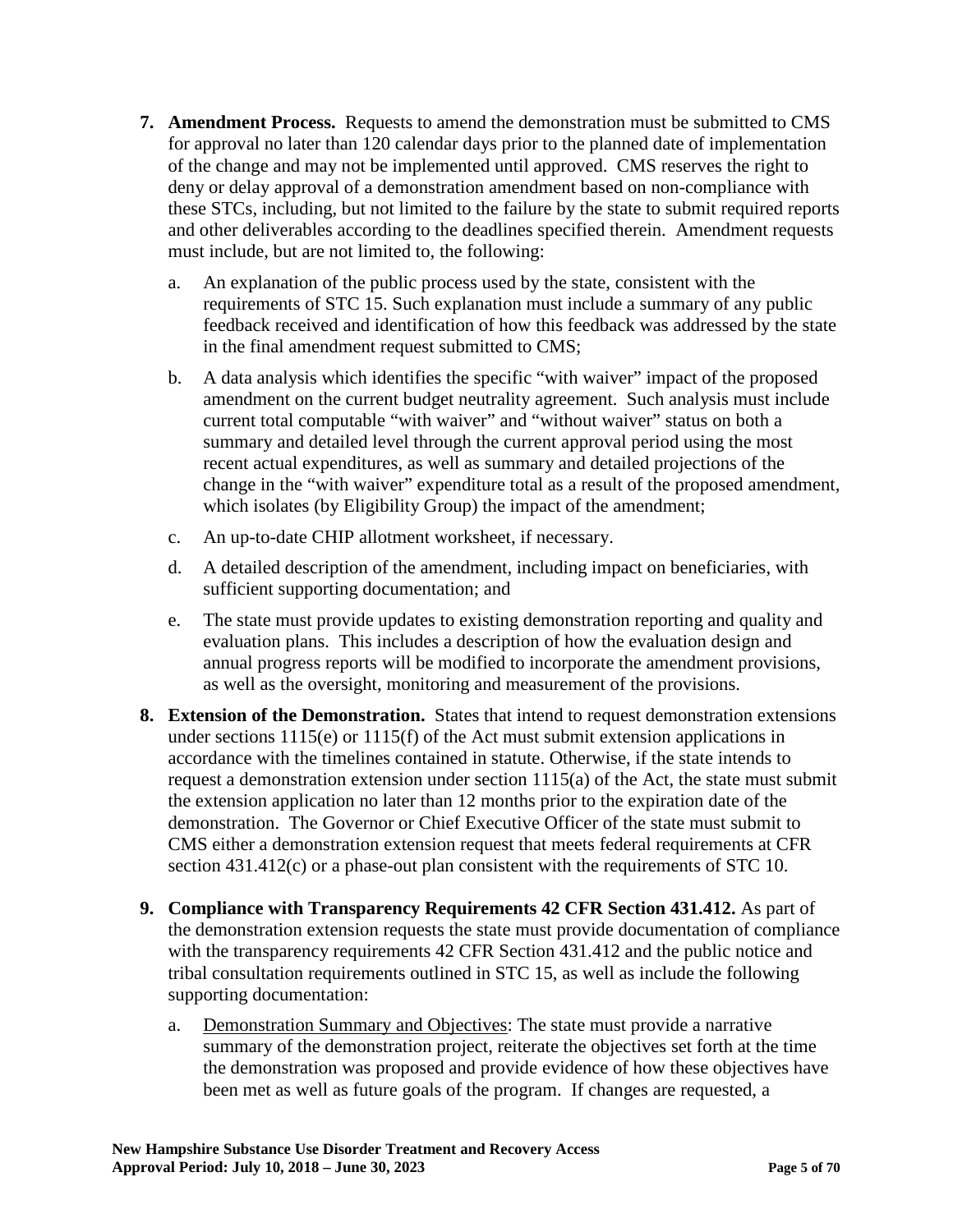narrative of the changes being requested along with the objective of the change and desired outcomes must be included.

- b. Special Terms and Conditions: The state must provide documentation of its compliance with each of the STCs. Where appropriate, a brief explanation may be accompanied by an attachment containing more detailed information. Where the STCs address any of the following areas, they need not be documented a second time.
- c. Waiver and Expenditure Authorities: The state must provide a list along with a programmatic description of the waivers and expenditure authorities that are being requested in the extension.
- d. Quality: The state must provide summaries of: External Quality Review Organization (EQRO) reports; managed care organization (MCO) reports; state quality assurance monitoring; and any other documentation that validates the quality of care provided or corrective action taken under the demonstration.
- e. Compliance with Budget Neutrality Cap: The state must provide financial data (as set forth in the current STCs) demonstrating the state's detailed and aggregate, historical and projected budget neutrality status for the requested period of the extension as well as cumulatively over the lifetime of the demonstration. CMS will work with the state to ensure that federal expenditures under the extension of this project do not exceed the federal expenditures that would otherwise have been made. In doing so, CMS will take into account the best estimate of current trend rates at the time of the extension. In addition, the state must provide up to date responses to the CMS Financial Management standard questions. If title XXI funding is used in the demonstration, a CHIP Allotment Neutrality worksheet must be included.
- f. Evaluation Report: The state must provide an evaluation report reflecting the hypotheses being tested and any results available. For the proposed extension period, the state must provide a narrative summary of the evaluation design, status (including evaluation activities and findings to date), and plans for evaluation activities during the extension period.
- g. Documentation of Public Notice 42 CFR section 431.408: The state must provide documentation of the state's compliance with public notice process as specified in 42 CFR section 431.408 including the post-award public input process described in 431.420(c) with a report of the issues raised by the public during the comment period and how the state considered the comments when developing the demonstration extension application.
- **10. Demonstration Phase-Out.** The state may only suspend or terminate this demonstration in whole, or in part, consistent with the following requirements.
	- a. Notification of Suspension or Termination: The state must promptly notify CMS in writing of the reason(s) for the suspension or termination, together with the effective date and a phase-out plan. The state must submit its notification letter and a draft phase-out plan to CMS no less than 6 months before the effective date of the demonstration's suspension or termination. Prior to submitting the draft phase-out plan to CMS, the state must publish on its website the draft phase-out plan for a 30-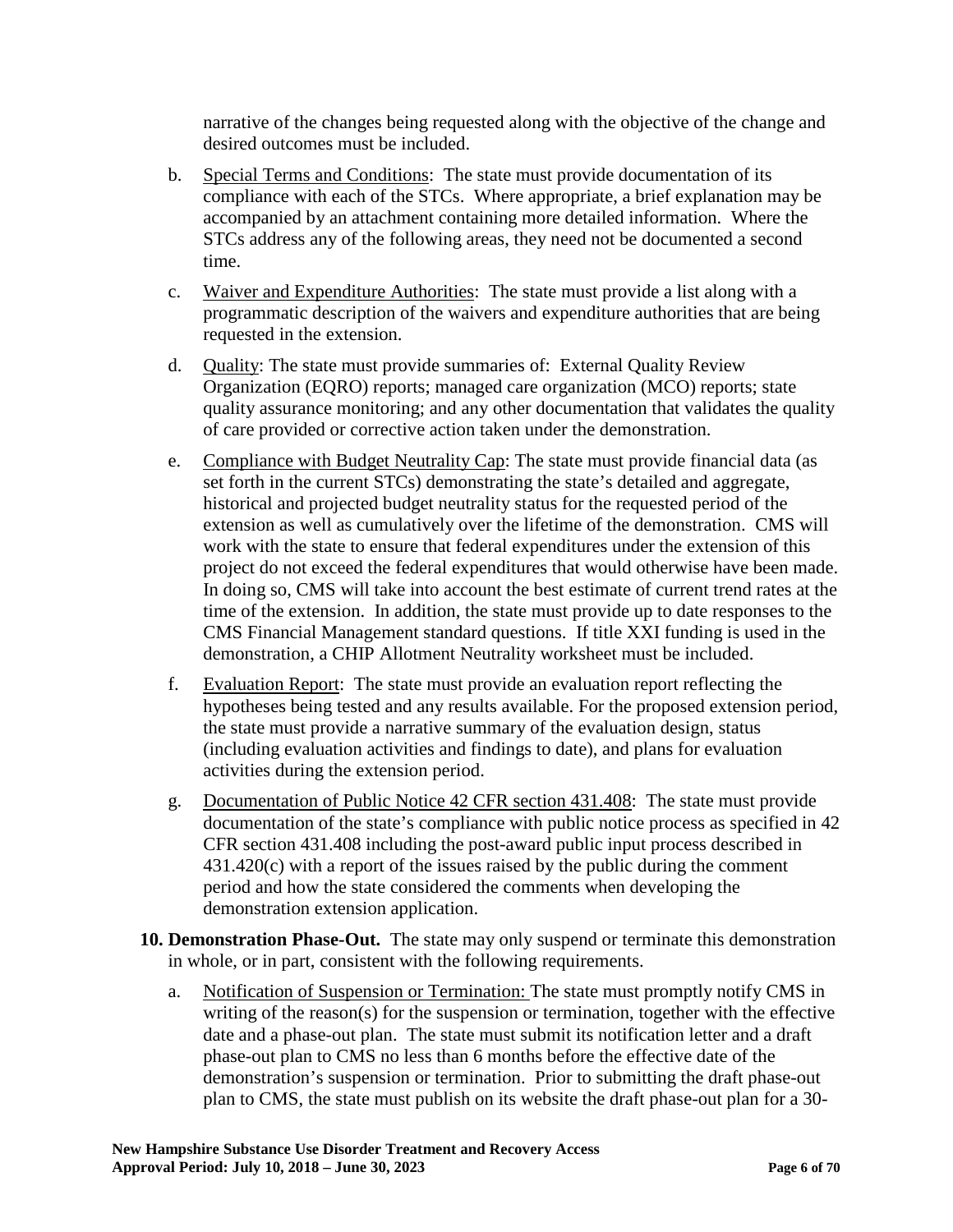day public comment period. In addition, the state must conduct tribal consultation in accordance with its approved tribal consultation State Plan Amendment. Once the 30-day public comment period has ended, the state must provide a summary of each public comment received the state's response to the comment and how the state incorporated the received comment into a revised phase-out plan.

The state must obtain CMS approval of the phase-out plan prior to the implementation of the phase-out activities. Implementation of phase-out activities must be no sooner than 14 calendar days after CMS approval of the phase-out plan.

- b. Phase-out Plan Requirements: The state must include, at a minimum, in its phaseout plan the process by which it will notify affected beneficiaries, the content of said notices (including information on the beneficiary's appeal rights), the process by which the state will conduct administrative reviews of Medicaid eligibility for the affected beneficiaries, and ensure ongoing coverage for eligible individuals, as well as any community outreach activities.
- c. Phase-out Procedures: The state must comply with all notice requirements found in 42 CFR §431.206, 431.210 and 431.213. In addition, the state must assure all appeal and hearing rights afforded to demonstration participants as outlined in 42 CFR §431.220 and 431.221. If a demonstration participant requests a hearing before the date of action, the state must maintain benefits as required in 42 CFR §431.230. In addition, the state must conduct administrative renewals for all affected beneficiaries in order to determine if they qualify for Medicaid eligibility under a different eligibility category as discussed in October 1, 2010, State Health Official Letter #10- 008.
- d. Federal Financial Participation (FFP): If the project is terminated or any relevant waivers suspended by the state, FFP must be limited to normal closeout costs associated with terminating the demonstration including services and administrative costs of disenrolling participants.
- **11. CMS Right to Terminate or Suspend.** CMS may suspend or terminate the demonstration in whole or in part at any time before the date of expiration, whenever it determines, following a hearing that the state has materially failed to comply with the terms of the project. CMS will promptly notify the state in writing of the determination and the reasons for the suspension or termination, together with the effective date.
- **12. Finding of Non-Compliance.** The state does not relinquish its rights to challenge CMS' finding that the state materially failed to comply.
- **13. Withdrawal of 1115(a) Authority.** CMS reserves the right to withdraw waiver or expenditure authorities at any time it determines that continuing the waiver or expenditure authorities would no longer be in the public interest or promote the objectives of title XIX. CMS will promptly notify the state in writing of the determination and the reasons for the withdrawal, together with the effective date, and afford the state an opportunity to request a hearing to challenge CMS' determination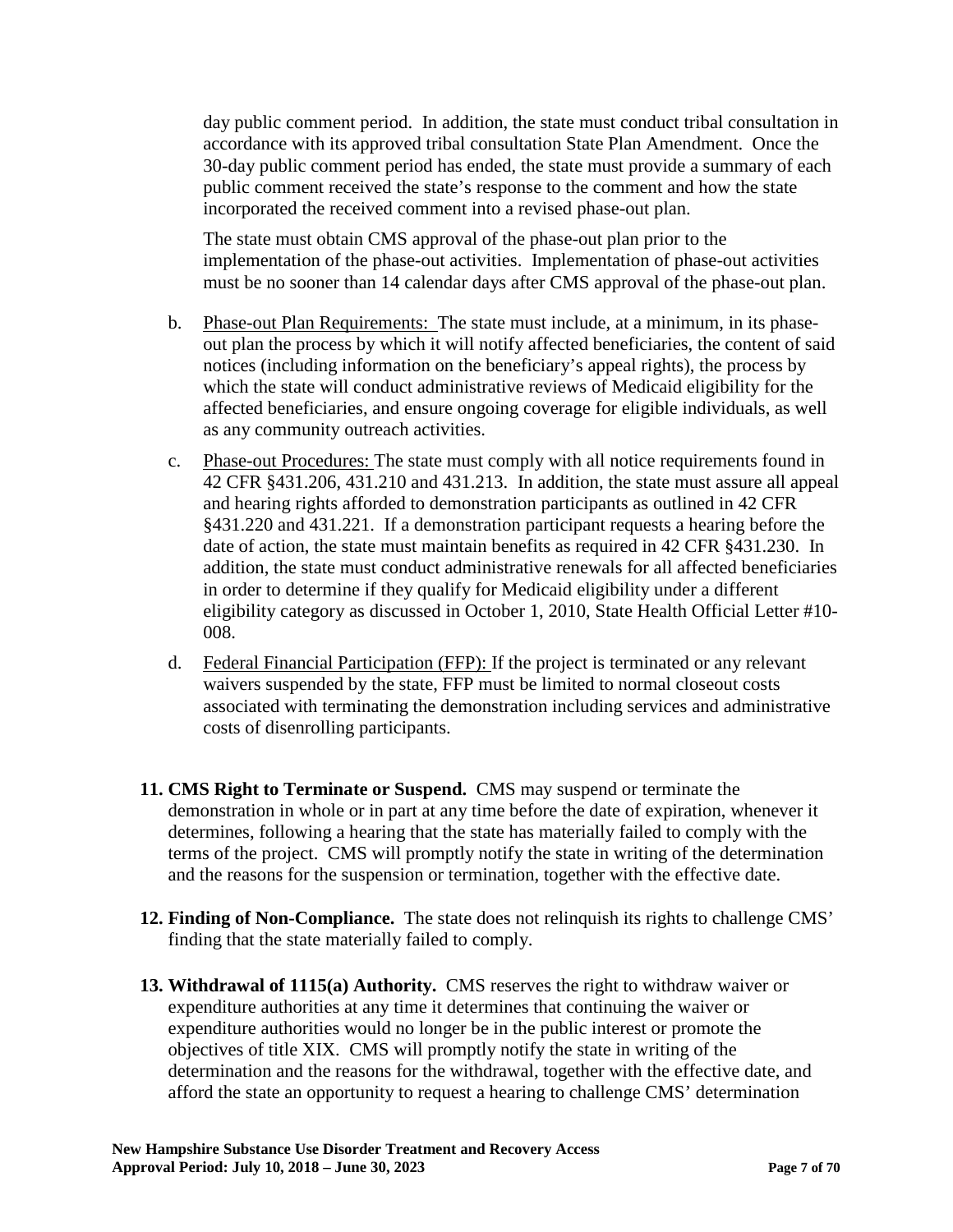prior to the effective date. If a waiver or expenditure authority is withdrawn, FFP is limited to normal closeout costs associated with terminating the waiver or expenditure authority, including services and administrative costs of dis-enrolling participants.

- **14. Adequacy of Infrastructure.** The state will ensure the availability of adequate resources for implementation and monitoring of the demonstration, including education, outreach, and enrollment; maintaining eligibility systems; compliance with cost sharing requirements; and reporting on financial and other demonstration components.
- **15. Public Notice, Tribal Consultation, and Consultation with Interested Parties.** The state must comply with the state notice procedures as required in 42 CFR section 431.408 prior to submitting an application to extend the demonstration. For applications to amend the demonstration, the state must comply with the state notice procedures set forth in 59 Fed. Reg. 49249 (September 27, 1994) prior to submitting such request. The state must also comply with the public notice procedures set forth in 42 CFR section 447.205 for changes in statewide methods and standards for setting payment rates.

The state must also comply with tribal and Indian Health Program/Urban Indian Organization consultation requirements at section 1902(a)(73) of the Act, 42 CFR section 431.408(b), State Medicaid Director Letter #01-024, and contained in the state's approved Medicaid State plan, when any program changes to the demonstration, either through amendment as set out in STC 6 or extension, are proposed by the state.

- **16. Federal Financial Participation (FFP).** No federal matching funds for expenditures for this demonstration will take effect until the effective date identified in the demonstration approval letter, or later date if so identified elsewhere in these STCs or in the list of waiver or expenditure authorities.
- **17. Administrative Authority.** When there are multiple entities involved in the administration of the demonstration, the Single State Medicaid Agency must maintain authority, accountability, and oversight of the program. The State Medicaid Agency must exercise oversight of all delegated functions to operating agencies, MCOs and any other contracted entities. The Single State Medicaid Agency is responsible for the content and oversight of the quality strategies for the demonstration.
- **18. Common Rule Exemption.** The state must ensure that the only involvement of human subjects in research activities which may be authorized and/or required by this demonstration is for projects which are conducted by or subject to the approval of CMS, and which are designed to study, evaluate, or otherwise examine the Medicaid program – including public benefit or service programs; procedures for obtaining Medicaid benefits or services; possible changes in or alternatives to those programs or procedures; or possible changes in methods or level of payment for benefits or services under those programs. CMS has determined that this demonstration as represented in these approved STCs meets the requirements for exemption from the human subject research provisions of the Common Rule set forth in 45 CFR 46.101(b)(5).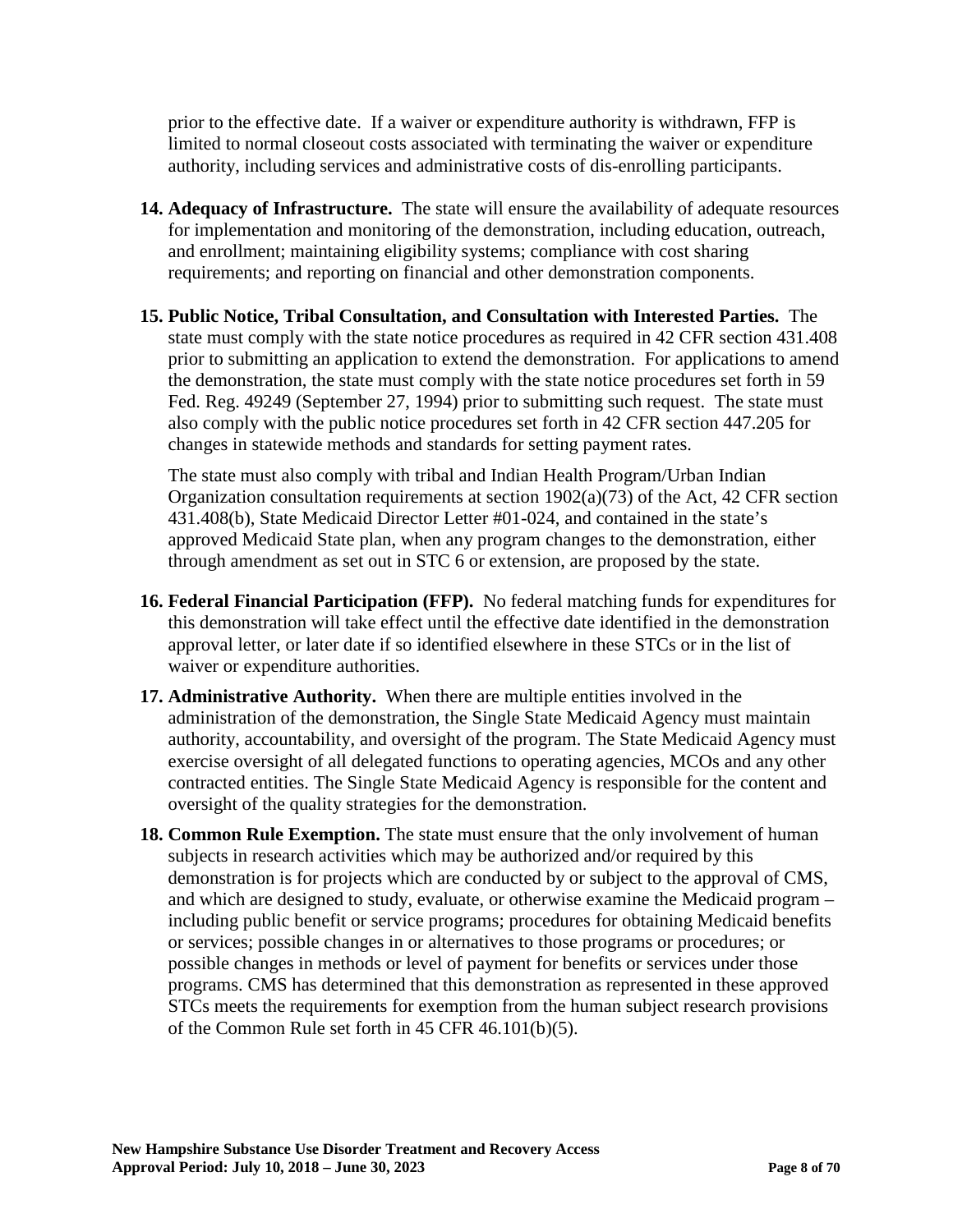### **IV. ELIGIBILITY AND ENROLLMENT**

**19. Eligibility Groups Affected by the Demonstration.** Under the demonstration, there is no change to Medicaid eligibility. Standards for eligibility remain set forth under the state plan. The demonstration will allow Medicaid recipients under age 65 to receive OUD/SUD treatment services in residential and inpatient treatment settings that qualify as an Institution for Mental Diseases (IMD), which are not otherwise matchable expenditures under section 1903 of the Act. Demonstration services are delivered through a managed care or fee for service (FFS) delivery system. FFS recipients are primarily those in their managed care plan selection period, except for a small number of recipient who are exempt from managed care. All affected groups derive their eligibility through the Medicaid state plan, and are subject to all applicable Medicaid laws and regulations in accordance with the Medicaid state plan. All Medicaid eligibility standards and methodologies for these eligibility groups remain applicable.

### **[V.](#page-2-0) DEMONSTRATION PROGRAMS AND BENEFITS**

**20. Opioid Use Disorder/Substance Use Disorder Program.** Effective upon CMS' approval of the OUD/SUD Implementation Protocol, the demonstration benefit package for Medicaid recipients will include OUD/SUD treatment services, including services provided in residential and inpatient treatment settings that qualify as an Institution for Mental Diseases (IMD), which are not otherwise matchable expenditures under section 1903 of the Act. The state will be eligible to receive FFP for Medicaid recipients residing in IMDs under the terms of this demonstration for coverage of medical assistance, including OUD/SUD benefits that would otherwise be matchable if the beneficiary were not residing in an IMD. New Hampshire will aim for a statewide average length of stay of 30 days in residential treatment settings, to be monitored pursuant to the SUD Monitoring Protocol as outlined in Section VIII below, to ensure short-term residential treatment stays. Under this demonstration, beneficiaries will have access to high quality, evidence-based OUD and other SUD treatment services ranging from medically supervised withdrawal management to on-going chronic care for these conditions in cost-effective settings while also improving care coordination and care for comorbid physical and mental health conditions.

The extension of coverage to services for all recipients while they are in short-term residential treatment for OUD/SUD will expand the available settings and allow the state to offer a full continuum of care for recipients with OUD/SUD (see Table 1). Room and board costs are not considered allowable costs for residential treatment service providers unless they qualify as inpatient facilities under section 1905(a) of the Act.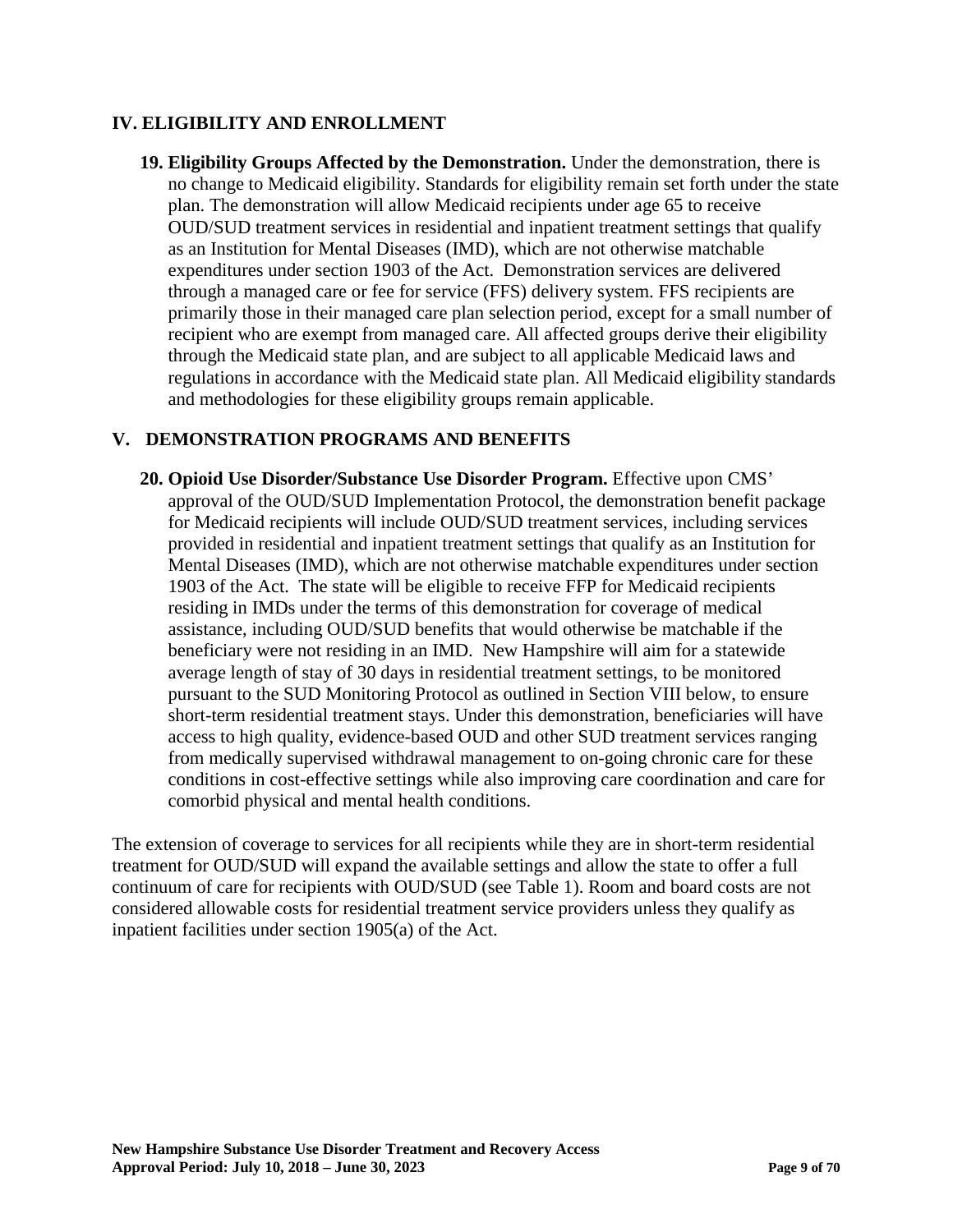| <b>SUD Benefit</b>                          | <b>Medicaid</b>   | <b>Expenditure</b>   |
|---------------------------------------------|-------------------|----------------------|
|                                             | <b>Authority</b>  | <b>Authority</b>     |
| <b>Outpatient Services</b>                  | State plan        | Services provided to |
|                                             | (Individual       | individuals in an    |
|                                             | services covered) | <b>IMD</b>           |
| <b>Intensive Outpatient Services</b>        | State plan        | Services provided to |
|                                             | (Individual       | individuals in an    |
|                                             | services covered) | <b>IMD</b>           |
| <b>Residential Treatment</b>                | State plan        | Services provided to |
|                                             | (Individual       | individuals in an    |
|                                             | services covered) | <b>IMD</b>           |
| Medically Supervised Withdrawal             | State plan        | Services provided to |
| Management                                  |                   | individuals in an    |
|                                             |                   | <b>IMD</b>           |
| Screening, Brief Intervention, and Referral | State plan        | Services provided to |
| to Treatment (SBIRT)                        |                   | individuals in an    |
|                                             |                   | <b>IMD</b>           |
| <b>Medication Assisted Treatment</b>        | <b>State Plan</b> | Services provided to |
|                                             |                   | individuals in an    |
|                                             |                   | <b>IMD</b>           |
| Partial Hospitalization                     | State plan        | Services provided to |
|                                             |                   | individuals in an    |
|                                             |                   | <b>IMD</b>           |
| <b>Recovery Support Services</b>            | State plan        | Services provided to |
|                                             |                   | individuals in an    |
|                                             |                   | IMD.                 |

**Table 1: New Hampshire OUD/SUD Benefits Coverage with Expenditure Authority**

**21. SUD Implementation Protocol.** The state must submit an OUD/SUD Implementation Protocol within 90 calendar days after approval of this demonstration. The state may not claim FFP for services provided in IMDs until CMS has approved the Implementation Protocol. Once approved, the Implementation Protocol will be incorporated into the STCs, as Attachment D, and once incorporated, may be altered only with CMS approval. After approval of the Implementation Protocol, FFP will be available prospectively, not retrospectively. Failure to submit an Implementation Protocol will be considered a material failure to comply with the terms of the demonstration project as described in 42 CFR 431.420(d) and, as such, would be grounds for termination or suspension of the OUD/SUD program under this demonstration. Failure to progress in meeting the milestone goals agreed upon by the state and CMS will result in a funding deferral. At a minimum, the OUD/SUD Implementation Protocol must describe the strategic approach and detailed project implementation plan, including timetables and programmatic content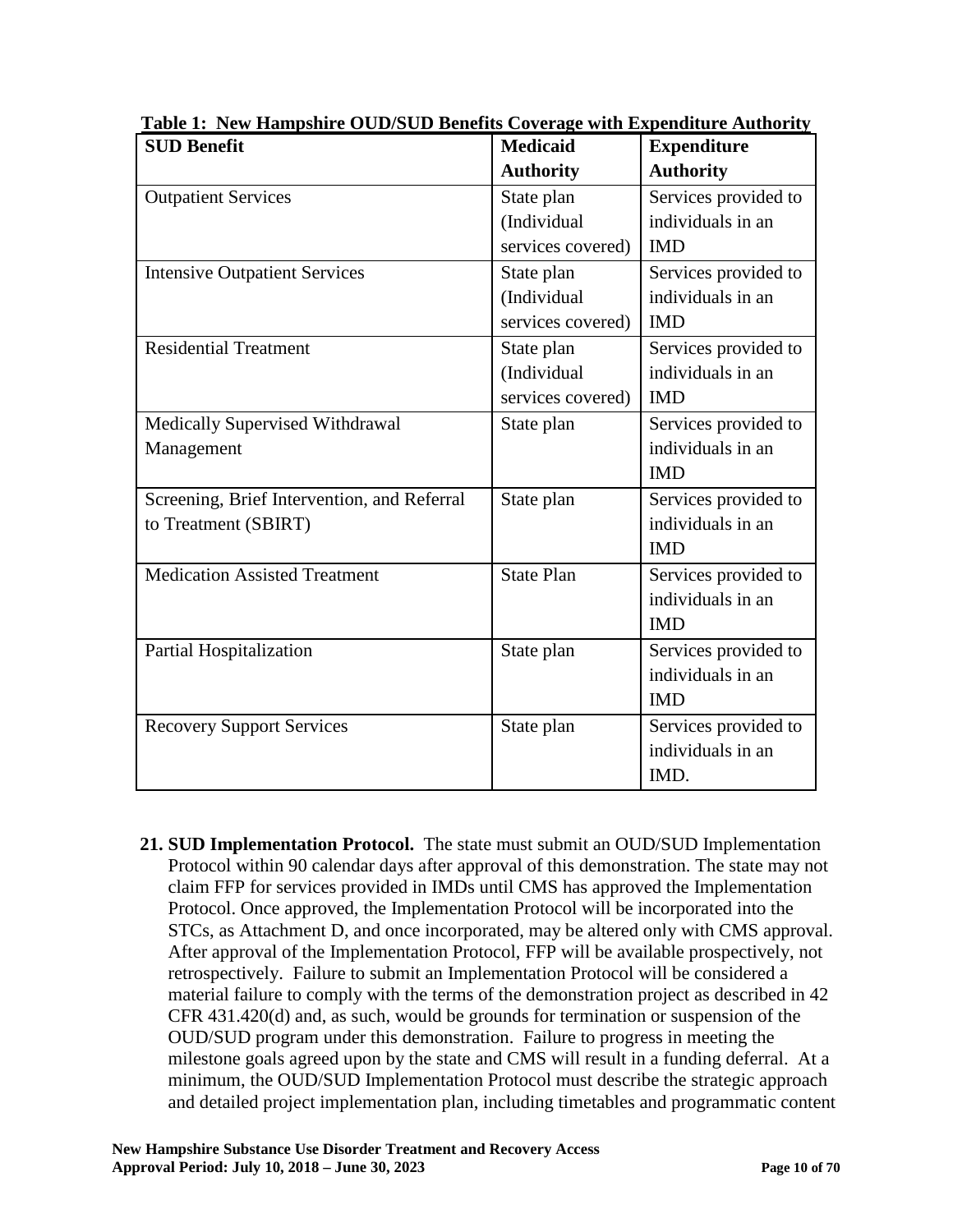where applicable, for meeting the following milestones which reflect the key goals and objectives of the SUD component of this demonstration program:

- a. **Access to Critical Levels of Care for OUD and other SUDs:** Service delivery for new benefits, including residential treatment and withdrawal management, within 12-24 months of OUD/SUD program demonstration approval;
- b. **Use of Evidence-based SUD-specific Patient Placement Criteria:** Establishment of a requirement that providers assess treatment needs based on SUD-specific, multidimensional assessment tools, such as the American Society of Addiction Medicine (ASAM) Criteria or other comparable assessment and placement tools that reflect evidence-based clinical treatment guidelines within 12-24 months of OUD/SUD program demonstration approval;
- c. **Patient Placement:** Establishment of a utilization management approach such that beneficiaries have access to SUD services at the appropriate level of care and that the interventions are appropriate for the diagnosis and level of care, including an independent process for reviewing placement in residential treatment settings within 12-24 months of SUD program demonstration approval;
- d. **Use of Nationally Recognized SUD-specific Program Standards to set Provider Qualifications for Residential Treatment Facilities:** Currently, residential treatment service providers must be a licensed organization, pursuant to the residential service provider qualifications described in the New Hampshire Code of Administrative Rules at He-W 513. .The state will establish residential treatment provider qualifications in licensure, policy or provider manuals, managed care contracts or credentialing, or other requirements or guidance that meet program standards in the ASAM Criteria or other comparable, nationally recognized, SUD-specific program standards regarding, in particular, the types of services, hours of clinical care, and credentials of staff for residential treatment settings within 12-24 months of OUD/SUD program demonstration approval;
- e. **Standards of Care:** Establishment of a provider review process to ensure that residential treatment providers deliver care consistent with the specifications in the ASAM Criteria or other comparable, nationally recognized SUD program standards based on evidence-based clinical treatment guidelines for types of services, hours of clinical care, and credentials of staff for residential treatment settings within 12-24 months of SUD program demonstration approval;
- f. **Standards of Care:** Establishment of a requirement that residential treatment providers offer MAT on-site or facilitate access to MAT off-site within 12-24 months of SUD program demonstration approval;
- g. **Sufficient Provider Capacity at each Level of Care including Medication Assisted Treatment for OUD:** An assessment of the availability of providers in the key levels of care throughout the state, or in the regions of the state participating under this demonstration, including those that offer MAT, within 12 months of SUD program demonstration approval;
- h. **Implementation of Comprehensive Treatment and Prevention Strategies to Address Opioid Abuse and OUD:** Implementation of opioid prescribing guidelines along with other interventions to prevent prescription drug abuse and expand coverage of and access to naloxone for overdose reversal as well as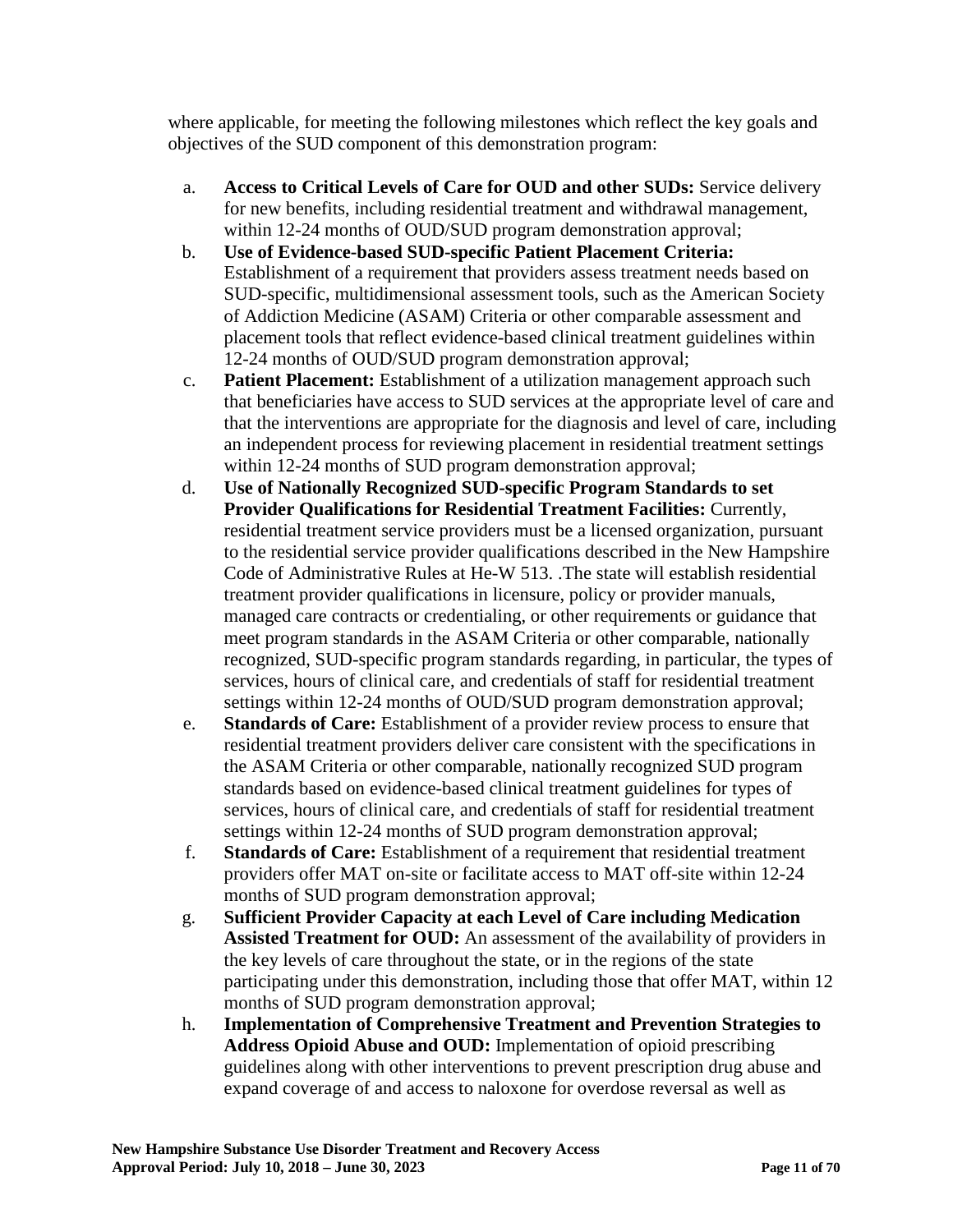implementation of strategies to increase utilization and improve functionality of prescription drug monitoring programs;

- i. **SUD Health IT Plan:** Implementation of the milestones and metrics as detailed in STC 24 ; and
- j. **Improved Care Coordination and Transitions between levels of care:** Establishment and implementation of policies to ensure residential and inpatient facilities link beneficiaries with community-based services and supports following stays in these facilities within 24 months of SUD program demonstration approval.
- **22. SUD Monitoring Protocol.** The state must submit a SUD Monitoring Protocol within 150 calendar days after approval of SUD program under this demonstration. The SUD Monitoring Protocol must be developed in cooperation with CMS and is subject to CMS approval. Once approved, the SUD Monitoring Protocol will be incorporated into the STCs, as Attachment E. At a minimum, the SUD Monitoring Plan Protocol will include reporting relevant to each of the program implementation areas listed in STC 21. The protocol will also describe the data collection, reporting and analytic methodologies for performance measures identified by the state and CMS for inclusion. The SUD Monitoring Protocol will specify the methods of data collection and timeframes for reporting on the state's progress on required measures as part of the general reporting requirements described in STC 29 of the demonstration. In addition, for each performance measure, the SUD Monitoring Protocol will identify a baseline, a target to be achieved by the end of the demonstration and an annual goal for closing the gap between baseline and target expressed as percentage points.

Where possible, baselines will be informed by state data, and targets will be benchmarked against performance in best practice settings. CMS will closely monitor demonstration spending on services in IMDs to ensure adherence to budget neutrality requirements. Progress on the performance measures identified in the Monitoring Protocol will be reported via the quarterly and annual monitoring reports.

**23. Mid-Point Assessment.** The state must conduct an independent mid-point assessment of the demonstration by March 30, 2021. The assessor must collaborate with key stakeholders, including representatives of MCOs, SUD treatment providers, beneficiaries, and other key partners in the design, planning and conducting of the mid-point assessment. The assessment will include an examination of progress toward meeting each milestone and timeframe approved in the SUD Implementation Protocol, and toward closing the gap between baseline and target each year in performance measures as approved in the SUD Monitoring Protocol.The assessment will also include a determination of factors that affected achievement on the milestones and performance measure gap closure percentage points to date, and a determination of selected factors likely to affect future performance in meeting milestones and targets not yet met and about the risk of possibly missing those milestones and performance targets. The mid-point assessment will also provide a status update of budget neutrality requirements. For each milestone or measure target at medium to high risk of not being met, the assessor will provide, for consideration by the state, recommendations for adjustments in the state's implementation plan or to pertinent factors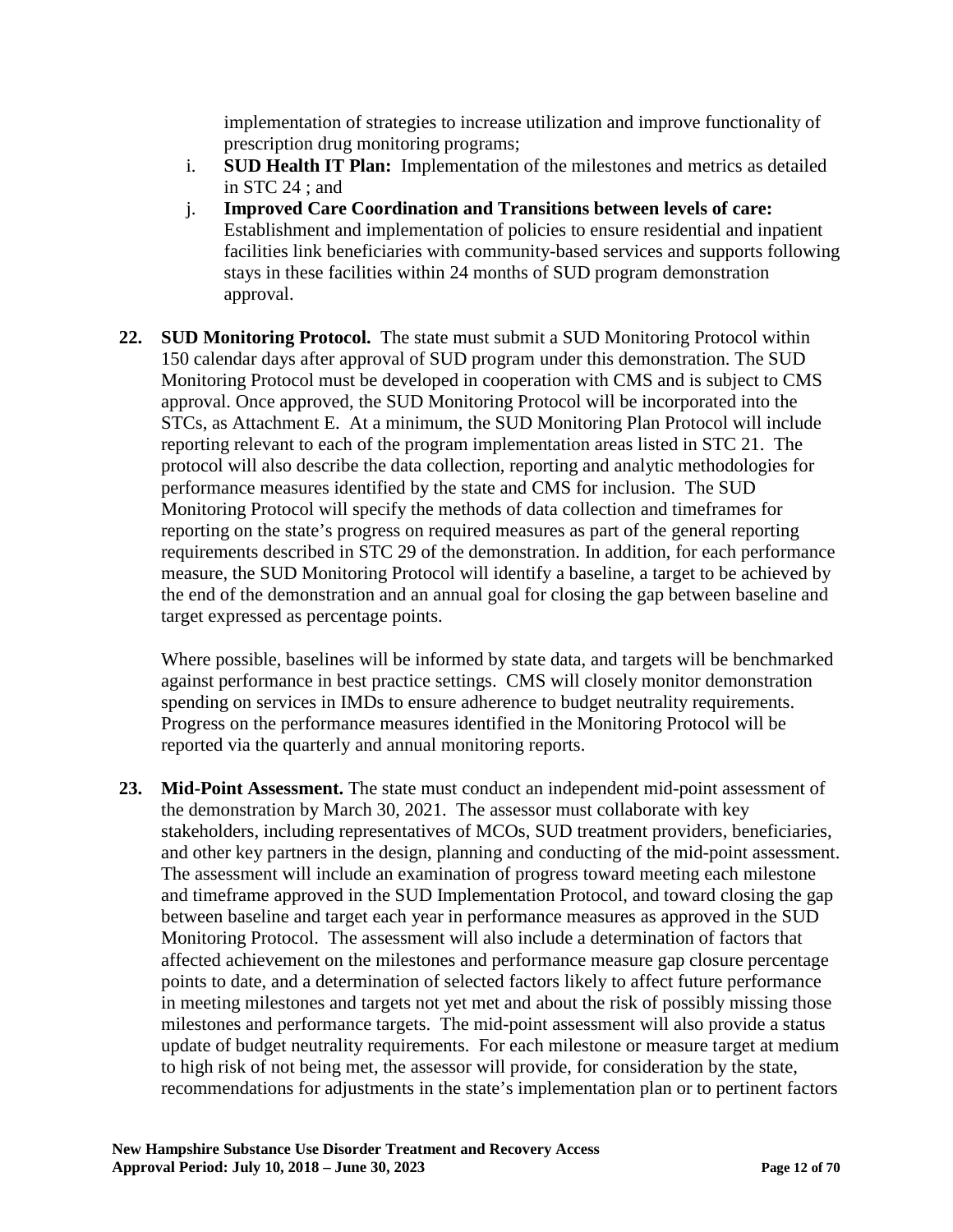that the state can influence that will support improvement. The assessor will provide a report to the state that includes the methodologies used for examining progress and assessing risk, the limitations of the methodologies, its determinations and any recommendations. A copy of the report will be provided to CMS. CMS will be briefed on the report.

For milestones and measure targets at medium to high risk of not being achieved, the state will submit to CMS modifications to the SUD Implementation Protocol and SUD Monitoring Plan Protocols for ameliorating these risks subject to CMS approval.

- **24. SUD Health Information Technology (Health IT).** The state will provide CMS with an assurance that it has a sufficient health IT infrastructure/"ecosystem" at every appropriate level (i.e. state, delivery system, health plan/MCO and individual provider) to achieve the goals of the demonstration—or it will submit to CMS a plan to develop the infrastructure/capabilities. This "SUD Health IT Plan," or assurance will be included as a section of the state's "Implementation Plan" (see STC 21) to be approved by CMS. The SUD Health IT Plan will detail the necessary health IT capabilities in place to support beneficiary health outcomes to address the SUD goals of the demonstration. The plan will also be used to identify areas of SUD health IT ecosystem improvement.
	- a. The SUD Health IT section of the Implementation plan will include implementation milestones and dates for achieving them.
	- b. The SUD Health IT Plan must be aligned with the state's broader State Medicaid Health IT Plan (SMHP) and, if applicable, the state's Behavioral Health (BH) "Health IT" Plan.
	- c. The SUD Health IT Plan will describe the state's goals, each DY, to enhance the state's prescription drug monitoring program's (PDMP).<sup>[1](#page-13-0)</sup>
	- d. The SUD Health IT Plan will address how the state's PDMP will enhance ease of use for prescribers and other state and federal stakeholders.[2](#page-13-1) This will also include plans to include PDMP interoperability with a statewide, regional or local Health Information Exchange. Additionally, the SUD Health IT Plan will describe ways in which the state will support clinicians in consulting the PDMP prior to prescribing a controlled substance—and reviewing the patients' history of controlled substance prescriptions—prior to the issuance of a Controlled Substance Schedule II (CSII) opioid prescription.
	- e. The SUD Health IT Plan will, as applicable, describe the state's capabilities to leverage a master patient index (or master data management service, etc.) in support of SUD care delivery. Additionally, the SUD Health IT Plan must describe current and future capabilities regarding PDMP queries—and the state's ability to properly match patients receiving opioid prescriptions with patients in the PDMP. The state

<span id="page-13-1"></span><span id="page-13-0"></span> <sup>1</sup> Prescription drug monitoring programs (PDMP) are electronic databases that track controlled substance prescriptions in states. PDMPs can provide health authorities timely information about prescribing and patient behaviors that contribute to the "opioid" epidemic and facilitate a nimble and targeted response. <sup>2</sup> *Ibid*.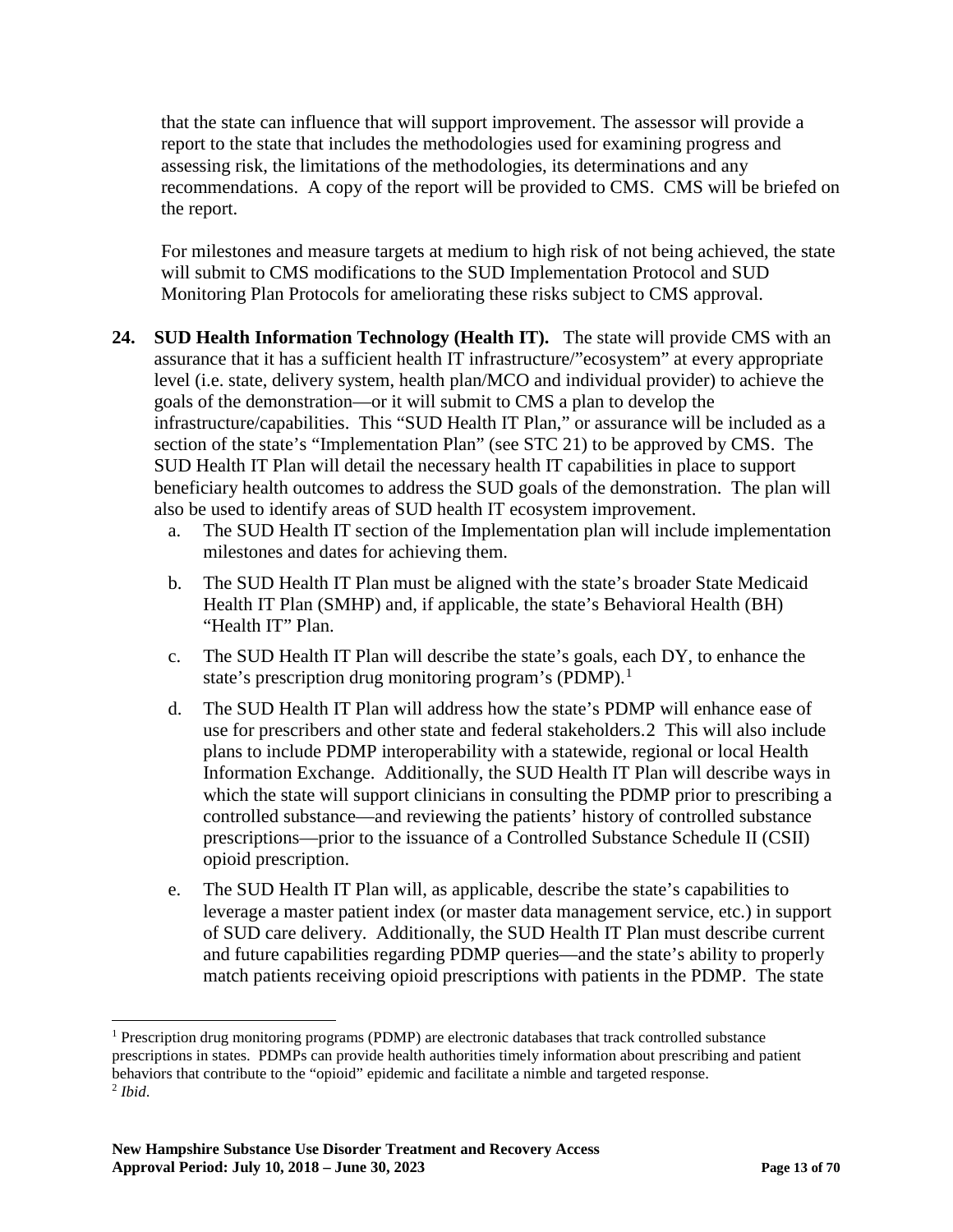will also indicate current efforts or plans to develop and/or utilize current patient index capability that supports the programmatic objectives of the demonstration.

- f. The SUD Health IT Plan will describe how the activities described in (a) through (e) above will support broader state and federal efforts to diminish the likelihood of long-term opioid use directly correlated to clinician prescribing patterns.[3](#page-14-0)
- g. In developing the Health IT Plan, states should use the following resources:
	- i. States may use resources at Health IT.Gov (https://www.healthit.gov/playbook/opioid-epidemic-and-health-it/) in "Section 4: Opioid Epidemic and Health IT."
	- ii. States may also use the CMS 1115 Health IT resources available on "Medicaid Program Alignment with State Systems to Advance HIT, HIE and Interoperability" at https://www.medicaid.gov/medicaid/data-andsystems/hie/index.html. States should review the "1115 Health IT Toolkit" for health IT considerations in conducting an assessment and developing their Health IT Plans.
	- iii. States may request from CMS technical assistance to conduct an assessment and develop plans to ensure they have the specific health IT infrastructure with regards to PDMP plans and, more generally, to meet the goals of the demonstration
- h. The state will include in its monitoring Plan (see STC 22) an approach to monitoring its SUD Health IT Plan which will include performance metrics provided by CMS or State defined metrics to be approved in advance by CMS.
- i. The state will monitor progress, each DY, on the implementation of its SUD Health IT Plan in relationship to its milestones and timelines—and report on its progress to CMS in in an addendum to its Annual Reports (see STC 29).
- j. As applicable, the state should advance the standards identified in the 'Interoperability Standards Advisory—Best Available Standards and Implementation Specifications' (ISA) in developing and implementing the state's SUD Health IT policies and in all related applicable State procurements (e.g., including managed care contracts) that are associated with this demonstration.
	- i. Where there are opportunities at the state- and provider-level (up to and including usage in MCO or ACO participation agreements) to leverage federal funds associated with a standard referenced in 45 CFR 170 Subpart B, the state should use the federally-recognized standards, barring another compelling state interest.
	- ii. Where there are opportunities at the state- and provider-level to leverage federal funds associated with a standard not already referenced in 45 CFR 170 but included in the ISA, the state should use the federally-recognized ISA standards, barring no other compelling state interest.

<span id="page-14-0"></span> <sup>3</sup> Shah, Anuj, Corey Hayes and Bradley Martin. *Characteristics of Initial Prescription Episodes and Likelihood of Long-Term Opioid Use — United States, 2006–2015*. MMWR Morb Mortal Wkly Rep 2017;66.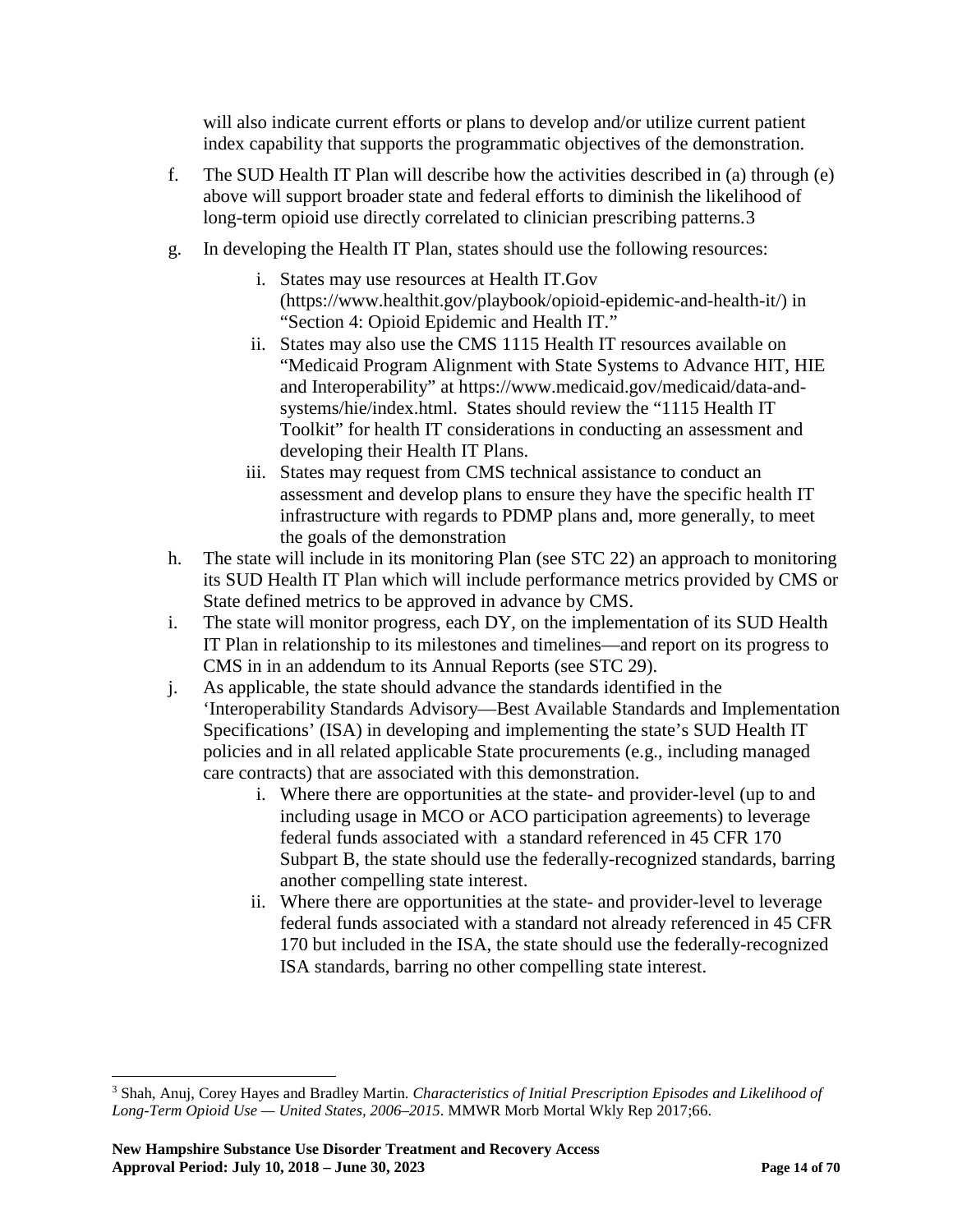## **VI. COST SHARING**

Cost sharing imposed upon individuals under the demonstration is consistent with the provisions of the approved state plan.

## **VII. DELIVERY SYSTEM**

The state's SUD/OUD Medicaid delivery system is based on an integrated managed care model for physical and behavioral health. It utilizes Managed Care Organizations (MCO) to deliver integrated physical and behavioral health services, including SUD with a small number of members receiving services through FFS. Under the demonstration, Substance Use Disorder Treatment and Recovery Access will continue to operate as approved in Section 1932(a) state plan authority for managed care and concurrent 1915(b) and 1115 demonstrations. .

## **VIII. GENERAL REPORTING REQUIREMENTS**

- **25. Submission of Post-approval Deliverables.** The state must submit all deliverables as stipulated by CMS and within the timeframes outlined within these STCs.
- **26. Deferral for Failure to Submit Timely Demonstration Deliverables.** CMS may issue deferrals in the amount of \$5,000,000 (federal share) when items required by these STCs (e.g., required data elements, analyses, reports, design documents, presentations, and other items specified in these STCs (hereafter singly or collectively referred to as "deliverable $(s)$ ")) are not submitted timely to CMS or found to not be consistent with the requirements approved by CMS. Specifically:
	- a. Thirty (30) calendar days after the deliverable was due, CMS will issue a written notification to the state providing advance notification of a pending deferral for late or non-compliant submissions of required deliverables.
	- b. For each deliverable, the state may submit a written request for an extension to submit the required deliverable. Extension requests that extend beyond the current fiscal quarter must include a Corrective Action Plan (CAP).
		- i. CMS may decline the extension request.
		- ii. Should CMS agree in writing to the state's request, a corresponding extension of the deferral process described below can be provided.
		- iii. If the state's request for an extension includes a CAP, CMS may agree to or further negotiate the CAP as an interim step before applying the deferral.
	- c. The deferral would be issued against the next quarterly expenditure report following the written deferral notification.
	- d. When the state submits the overdue deliverable(s) that are accepted by CMS, the deferral(s) will be released.
	- e. As the purpose of a section 1115 demonstration is to test new methods of operation or services, a state's failure to submit all required deliverables may preclude a state from renewing a demonstration or obtaining a new demonstration.
	- f. CMS will consider with the state an alternative set of operational steps for implementing the intended deferral to align the process with the state's existing deferral process, for example, what quarter the deferral applies to and how the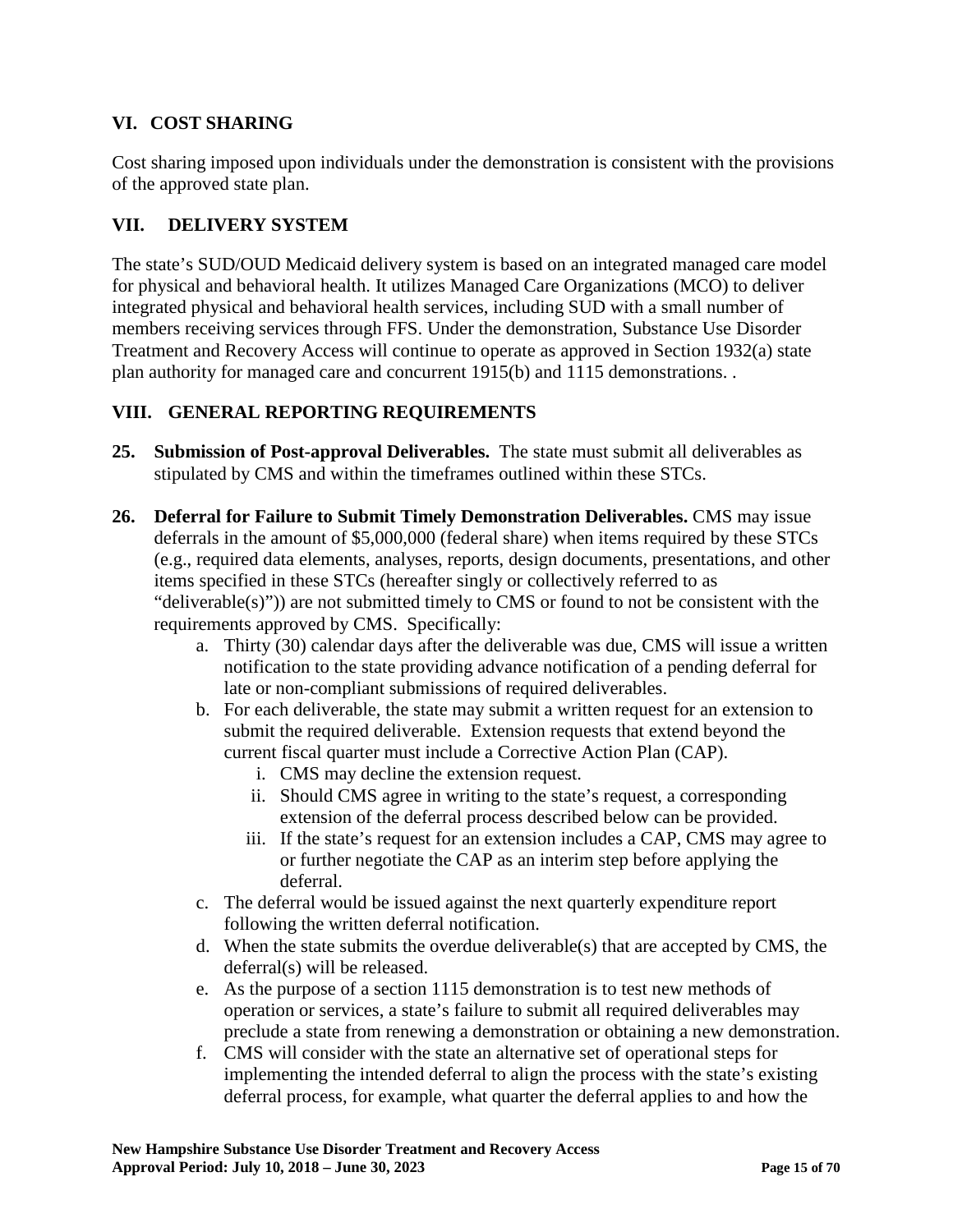deferral is released.

- **27. Deferral of Federal Financial Participation (FFP) from IMD claiming for Insufficient Progress Toward Milestones.** Up to \$5,000,000 in FFP for services in IMDs may be deferred if the state is not making adequate progress on meeting the milestones and goals as evidenced by reporting on the milestones in the Implementation Protocol and the required performance measures in the Monitoring protocol agreed upon by the state and CMS. Once CMS determines the state has not made adequate progress, up to \$5,000,000 will be deferred in the next calendar quarter and each calendar quarter thereafter until CMS has determined sufficient progress has been made.
- **28. Compliance with Federal Systems Updates.** As federal systems continue to evolve and incorporate additional 1115 demonstration reporting and analytics functions, the state will work with CMS to:
	- a. Revise the reporting templates and submission processes to accommodate timely compliance with the requirements of the new systems;
	- b. Ensure all 1115, T-MSIS, and other data elements that have been agreed to for reporting and analytics are provided by the state; and
	- c. Submit deliverables to the appropriate system as directed by CMS.

## **IX. MONITORING**

- **29. Monitoring Reports.** The state must submit three (3) Quarterly Reports and one (1) compiled Annual Report each DY. The information for the fourth quarter should be reported as distinct information within the Annual Report. The Quarterly Reports are due no later than sixty (60 calendar days) following the end of each demonstration quarter. The compiled Annual Report is due no later than ninety (90 calendar days) following the end of the DY. The reports will include all required elements as per 42 CFR 431.428, and should not direct readers to links outside the report. Additional links not referenced in the document may be listed in a Reference/Bibliography section. The Monitoring Reports must follow the framework provided by CMS, which is subject to change as monitoring systems are developed/evolve, and be provided in a structured manner that supports federal tracking and analysis.
	- a. Operational Updates Per 42 CFR 431.428, the Monitoring Reports must document any policy or administrative difficulties in operating the demonstration. The reports shall provide sufficient information to document key challenges, underlying causes of challenges, how challenges are being addressed, as well as key achievements and to what conditions and efforts successes can be attributed. The discussion should also include any issues or complaints identified by beneficiaries; lawsuits or legal actions; unusual or unanticipated trends; legislative updates; and descriptions of any public forums held. The Monitoring Report should also include a summary of all public comments received through postaward public forums regarding the progress of the demonstration.
	- b. Performance Metrics Per 42 CFR 431.428, the Monitoring Reports must document the impact of the demonstration in providing insurance coverage to beneficiaries and the uninsured population, as well as outcomes of care, quality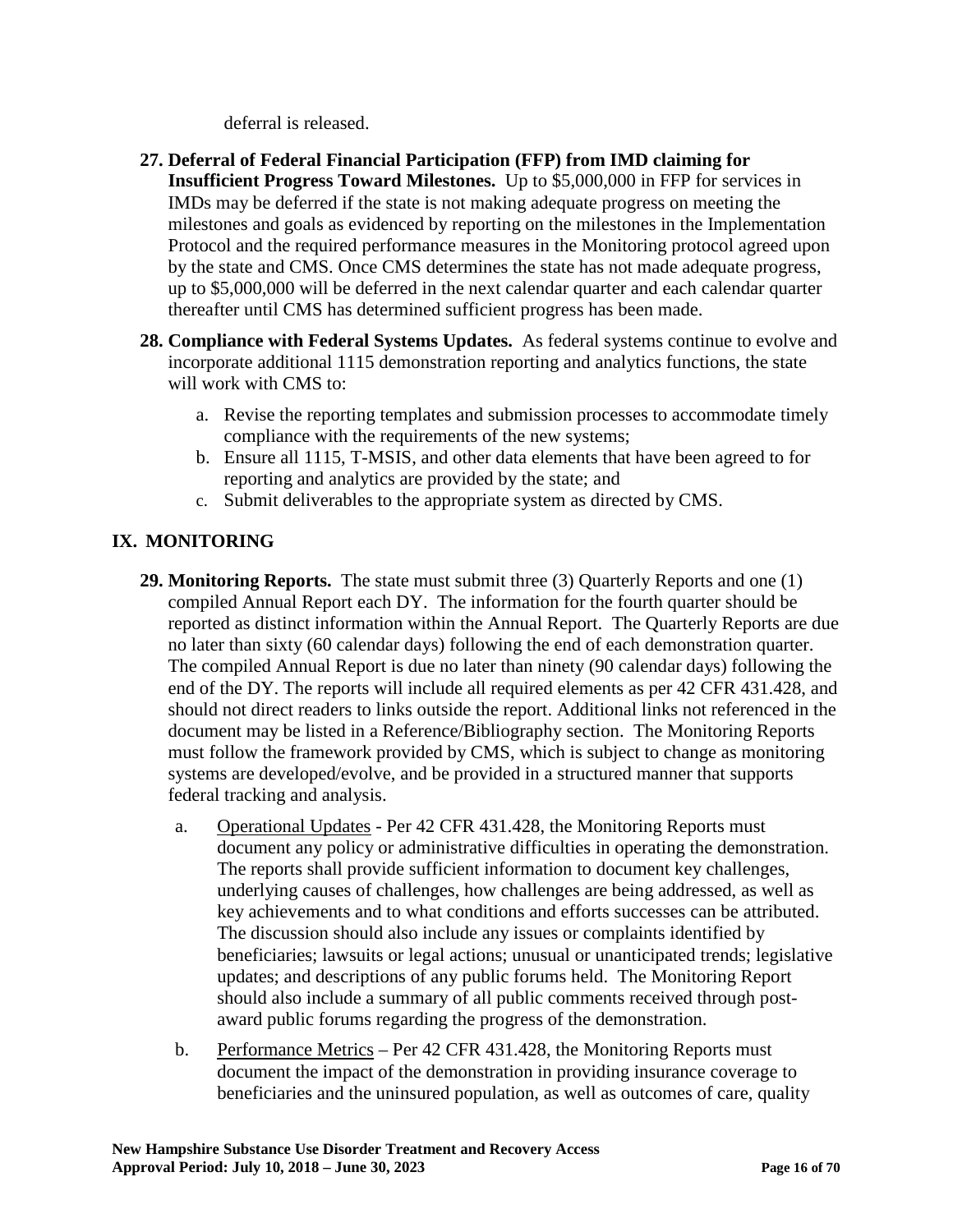and cost of care, and access to care. This may also include the results of beneficiary satisfaction surveys, if conducted, grievances and appeals. The required monitoring and performance metrics must be included in writing in the Monitoring Reports, and will follow the framework provided by CMS to support federal tracking and analysis.

- c. Budget Neutrality and Financial Reporting Requirements- Per 42 CFR 431.428, the Monitoring Reports must document the financial performance of the demonstration. The state must provide an updated budget neutrality workbook with every Monitoring Report that meets all the reporting requirements for monitoring budget neutrality set forth in the General Financial Requirements section of these STCs, including the submission of corrected budget neutrality data upon request. In addition, the state must report quarterly and annual expenditures associated with the populations affected by this demonstration on the Form CMS-64. Administrative costs should be reported separately.
- d. Evaluation Activities and Interim Findings. Per 42 CFR 431.428, the Monitoring Reports must document any results of the demonstration to date per the evaluation hypotheses. Additionally, the state shall include a summary of the progress of evaluation activities, including key milestones accomplished, as well as challenges encountered and how they were addressed.
- e. SUD Health IT. The state will include a summary of progress made in regards to SUD Health IT requirements outlined in STC 24.
- **30. Close-Out Report**. Within 120 calendar days after the expiration of the demonstration, the state must submit a Draft Close-Out Report to CMS for comments.
	- a. The draft report must comply with the most current guidance from CMS.
	- b. The state will present to and participate in a discussion with CMS on the close-out report.
	- c. The state must take into consideration CMS' comments for incorporation into the final close-out report.
	- d. The final close-out report is due to CMS no later than 30 calendar days after receipt of CMS' comments.
	- e. A delay in submitting the draft or final version of the close-out report may subject the state to penalties described in STC 26.
- **31. Monitoring Calls**. CMS will convene periodic conference calls with the state.
	- a. The purpose of these calls is to discuss any significant actual or anticipated developments affecting the demonstration. Examples include implementation activities, enrollment and access, budget neutrality, and progress on evaluation activities.
	- b. CMS will provide updates on any amendments or concept papers under review, as well as federal policies and issues that may affect any aspect of the demonstration.
	- c. The state and CMS will jointly develop the agenda for the calls.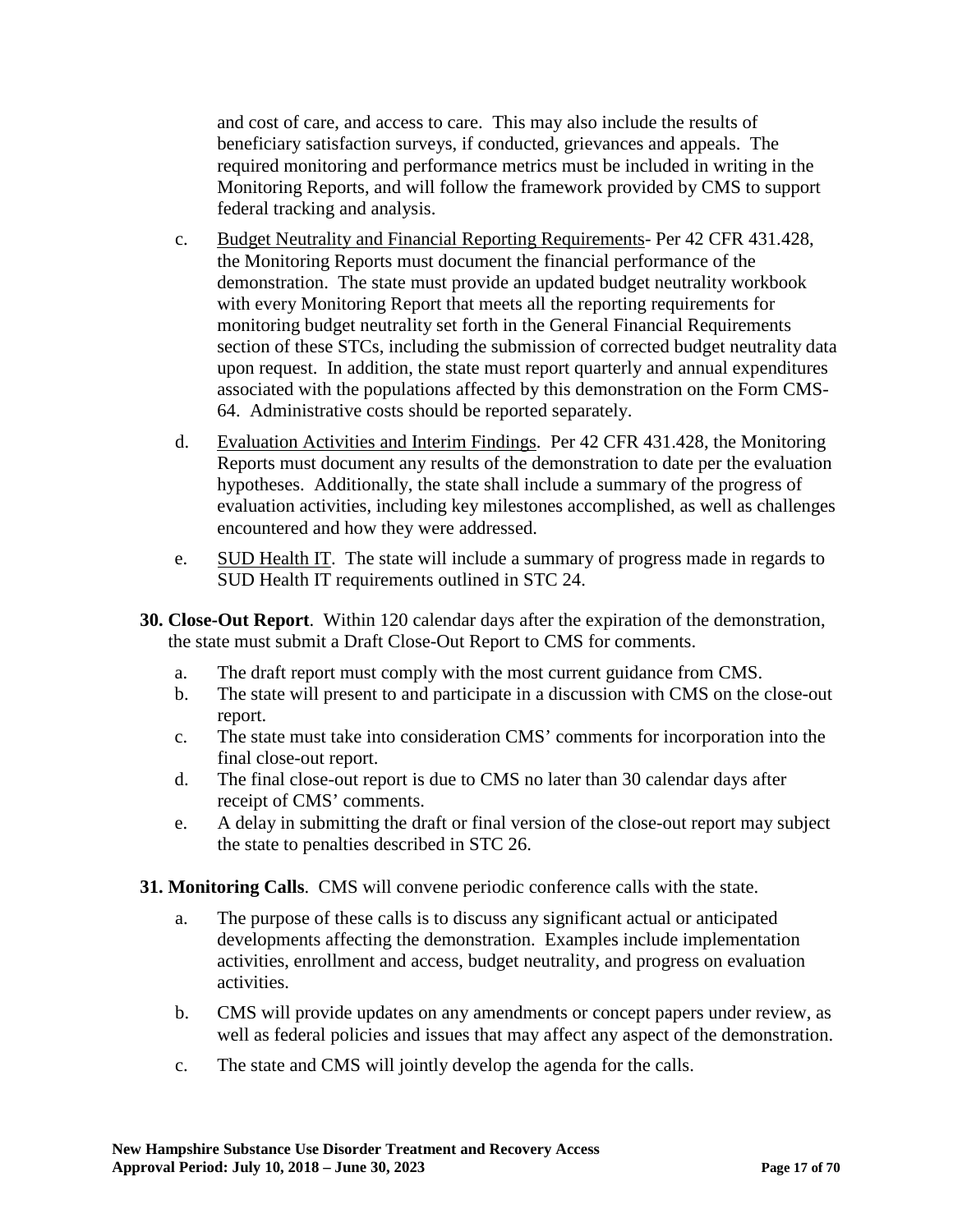**32. Post Award Forum.** Pursuant to 42 CFR 431.420(c), within six (6) months of the demonstration's implementation, and annually thereafter, the state must afford the public with an opportunity to provide meaningful comment on the progress of the demonstration. At least 30 calendar days prior to the date of the planned public forum, the state must publish the date, time and location of the forum in a prominent location on its website. The state must also post the most recent annual report on its website with the public forum announcement. Pursuant to 42 CFR 431.420(c), the state must include a summary of the comments in the Monitoring Report associated with the quarter in which the forum was held, as well as in its compiled Annual Report.

## **X. EVALUATION OF THE DEMONSTRATION**

- **33. Independent Evaluator.** Upon approval of the demonstration, the state must begin to arrange with an independent party to conduct an evaluation of the demonstration to ensure that the necessary data is collected at the level of detail needed to research the approved hypotheses. The independent party must sign an agreement to conduct the demonstration evaluation in an independent manner in accord with the CMS-approved, draft Evaluation Design. When conducting analyses and developing the evaluation reports, every effort should be made to follow the approved methodology. However, the state may request, and CMS may agree to, changes in the methodology in appropriate circumstances.
- **34. Evaluation Budget.** A budget for the evaluation must be provided with the draft Evaluation Design. It will include the total estimated cost, as well as a breakdown of estimated staff, administrative and other costs for all aspects of the evaluation such as any survey and measurement development, quantitative and qualitative data collection and cleaning, analyses and report generation. A justification of the costs may be required by CMS if the estimates provided do not appear to sufficiently cover the costs of the design or if CMS finds that the design is not sufficiently developed, or if the estimates appear to be excessive.
- **35. Draft Evaluation Design.** The draft Evaluation Design must be developed in accordance with Attachment A (Developing the Evaluation Design) of these STCs. The state must submit, for CMS comment and approval, a draft Evaluation Design with implementation timeline, no later than one hundred eighty (180) days after the effective date of these STCs. Any modifications to an existing approved Evaluation Design will not affect previously established requirements and timelines for report submission for the demonstration, if applicable. The state must use an independent evaluator to develop the draft Evaluation Design.
- **36. Evaluation Design Approval and Updates.** The state must submit a revised draft Evaluation Design within sixty (60) days after receipt of CMS' comments. Upon CMS approval of the draft Evaluation Design, the document will be included as an attachment to these STCs. Per 42 CFR 431.424(c), the state will publish the approved Evaluation Design to the state's website within thirty (30) days of CMS approval. The state must implement the evaluation design and submit a description of its evaluation implementation progress in each of the Monitoring Reports, including any required Rapid Cycle Assessments specified in theses STCs. Once CMS approves the evaluation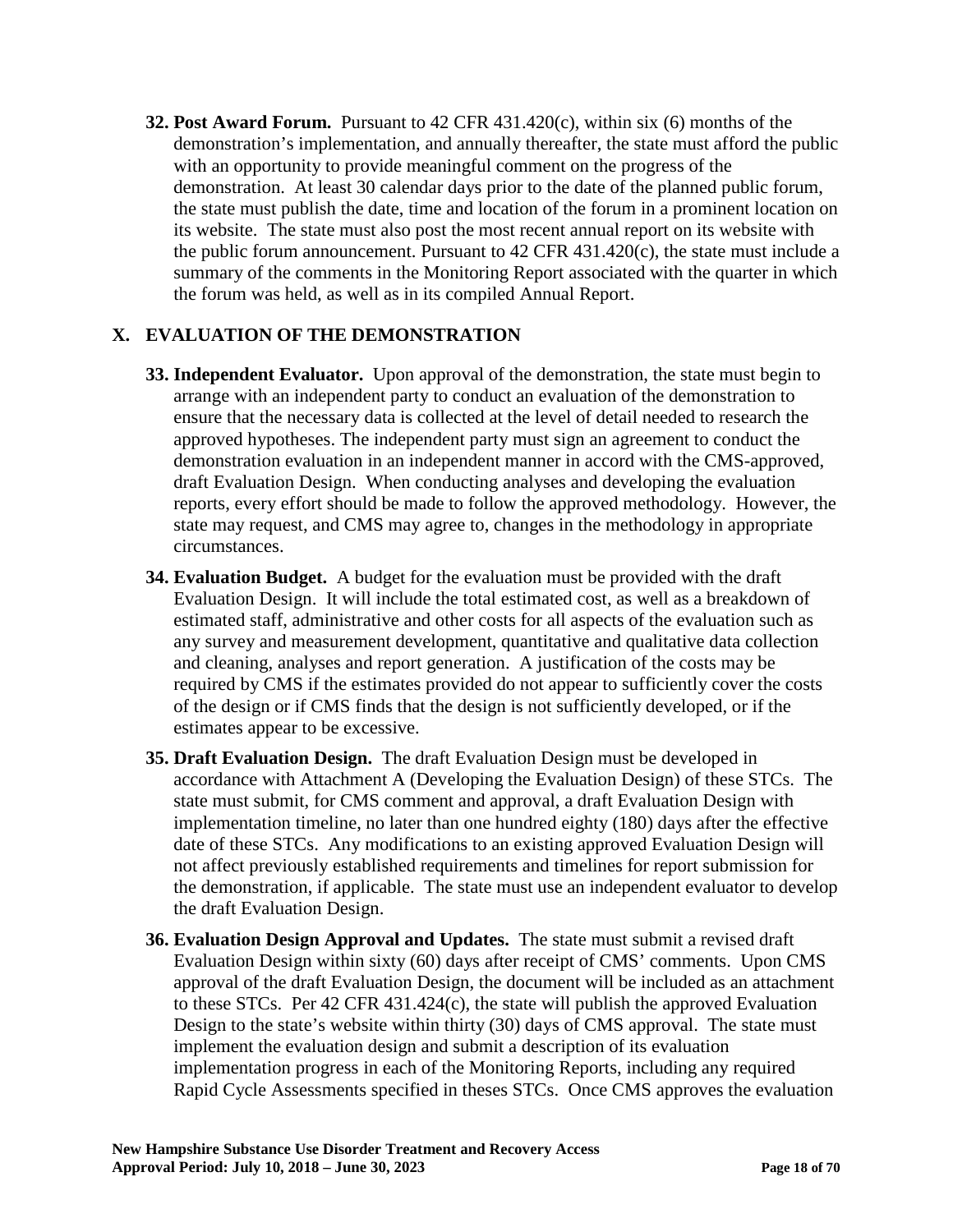design, if the state wishes to make changes, the state must submit a revised evaluation design to CMS for approval.

- **37. Evaluation Questions and Hypotheses.** Consistent with Attachments A and B (Developing the Evaluation Design and Preparing the Evaluation Report) of these STCs, the evaluation documents must include a discussion of the evaluation questions and hypotheses that the state intends to test. Each demonstration component should have at least one evaluation question and hypothesis. The hypothesis testing should include, where possible, assessment of both process and outcome measures. Proposed measures should be selected from nationally-recognized sources and national measures sets, where possible. Measures sets could include CMS's Core Set of Health Care Quality Measures for Children in Medicaid and CHIP, Consumer Assessment of Health Care Providers and Systems (CAHPS), the Initial Core Set of Health Care Quality Measures for Medicaid-Eligible Adults and/or measures endorsed by National Quality Forum (NQF).
- **38. Interim Evaluation Report.** The state must submit an Interim Evaluation Report for the completed years of the demonstration, and for each subsequent renewal or extension of the demonstration, as outlined in 42 CFR 431.412(c)(2)(vi). When submitting an application for renewal, the Evaluation Report should be posted to the state's website with the application for public comment.
	- a. The interim evaluation report will discuss evaluation progress and present findings to date as per the approved evaluation design.
	- b. For demonstration authority that expires prior to the overall demonstration's expiration date, the Interim Evaluation Report must include an evaluation of the authority as approved by CMS.
	- c. If the state is seeking to renew or extend the demonstration, the draft Interim Evaluation Report is due when the application for renewal is submitted. If the state made changes to the demonstration in its application for renewal, the research questions and hypotheses, and how the design was adapted should be included. If the state is not requesting a renewal for a demonstration, an Interim Evaluation report is due one (1) year prior to the end of the demonstration. For demonstration phase outs prior to the expiration of the approval period, the draft Interim Evaluation Report is due to CMS on the date that will be specified in the notice of termination or suspension.
	- d. The state must submit the final Interim Evaluation Report 60 calendar days after receiving CMS comments on the draft Interim Evaluation Report and post the document to the state's website.
	- e. The Interim Evaluation Report must comply with Attachment B of these STCs.
- **39. Summative Evaluation Report.** The draft Summative Evaluation Report must be developed in accordance with Attachment B of these STCs. The state must submit a draft Summative Evaluation Report for the demonstration's current approval period, July 10, 2018 – June 30, 2023, within 18 months of the end of the approval period represented by these STCs. The Summative Evaluation Report must include the information in the approved Evaluation Design.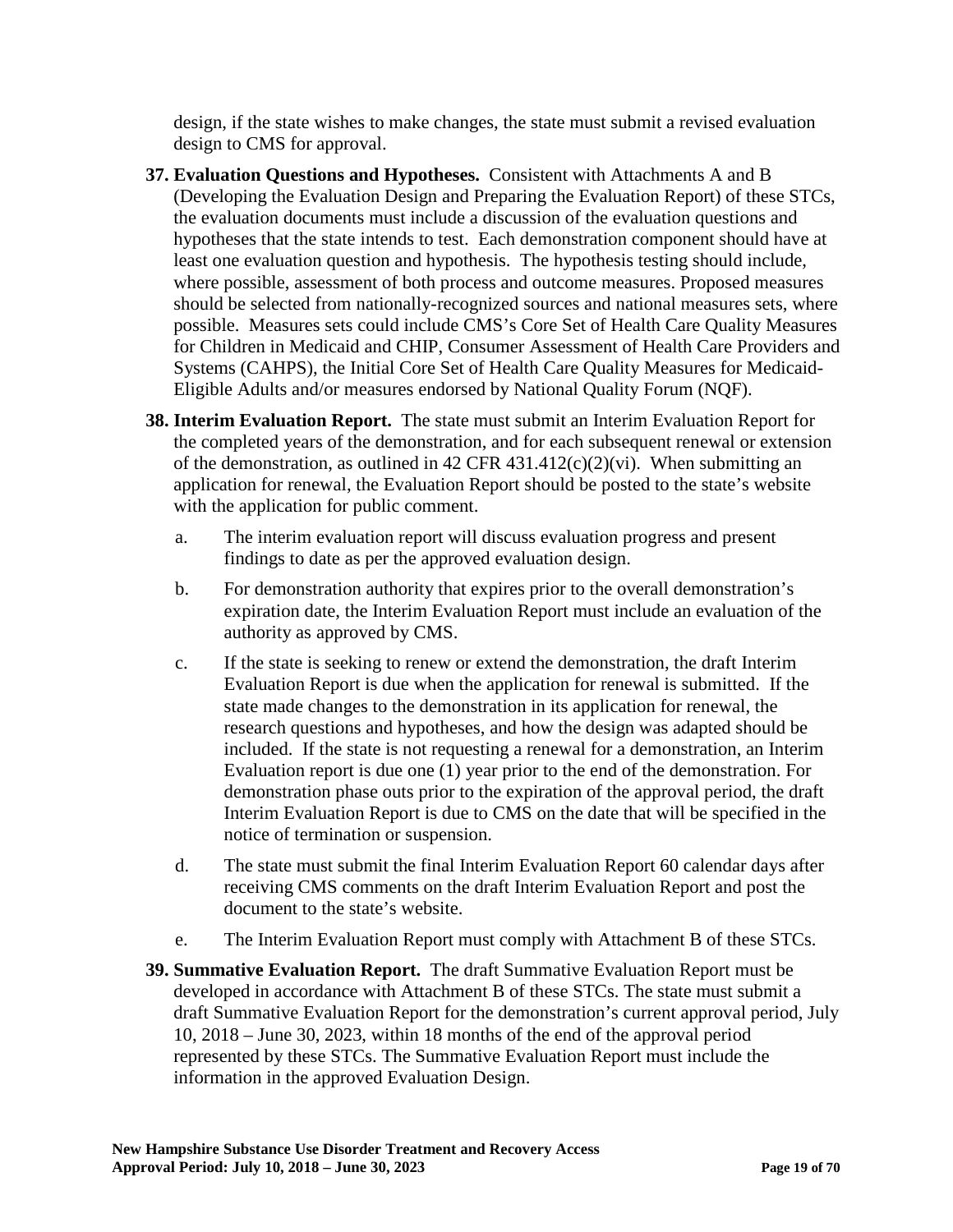- a. Unless otherwise agreed upon in writing by CMS, the state must submit the final Summative Evaluation Report within 60 calendar days of receiving comments from CMS on the draft.
- b. The final Summative Evaluation Report must be posted to the state's Medicaid website within 30 calendar days of approval by CMS.
- **40. State Presentations for CMS.** CMS reserves the right to request that the state present and participate in a discussion with CMS on the Evaluation Design, the interim evaluation, and/or the summative evaluation.
- **41. Public Access**. The state shall post the final documents (e.g., Monitoring Reports, Close Out Report, approved Evaluation Design, Interim Evaluation Report, and Summative Evaluation Report) on the state's Medicaid website within 30 days of approval by CMS.
- **42. Additional Publications and Presentations.** For a period of twelve (12) months following CMS approval of the final reports, CMS will be notified prior to presentation of these reports or their findings, including in related publications (including, for example, journal articles), by the state, contractor, or any other third party directly connected to the demonstration. Prior to release of these reports, articles or other publications, CMS will be provided a copy including any associated press materials. CMS will be given ten (10) business days to review and comment on publications before they are released. CMS may choose to decline to comment or review some or all of these notifications and reviews. This requirement does not apply to the release or presentation of these materials to state or local government officials.
- **43. Cooperation with Federal Evaluators.** As required under 42 CFR 431.420(f), the state shall cooperate fully and timely with CMS and its contractors' in any federal evaluation of the demonstration or any component of the demonstration. This includes, but is not limited to, commenting on design and other federal evaluation documents and providing data and analytic files to CMS, including entering into a data use agreement that explains how the data and data files will be exchanged, and providing a technical point of contact to support specification of the data and files to be disclosed, as well as relevant data dictionaries and record layouts. The state shall include in its contracts with entities who collect, produce or maintain data and files for the demonstration, that they shall make such data available for the federal evaluation as is required under 42 CFR 431.420(f) to support federal evaluation. The state may claim administrative match for these activities. Failure to comply with this STC may result in a deferral being issued as outlined in STC 27.

### **[XI.](#page-2-1) GENERAL FINANCIAL REQUIREMENTS UNDER TITLE XIX**

- **44. Reporting Expenditures under the Demonstration.** The following describes the reporting of expenditures subject to the Budget Neutrality agreement:
	- a. Tracking Expenditures. In order to track expenditures under this demonstration, the state must report demonstration expenditures through the Medicaid and Children's Health Insurance Program Budget and Expenditure System (MBES/CBES), following routine CMS-64 reporting instructions outlined in section 2500 of the State Medicaid Manual. All demonstration expenditures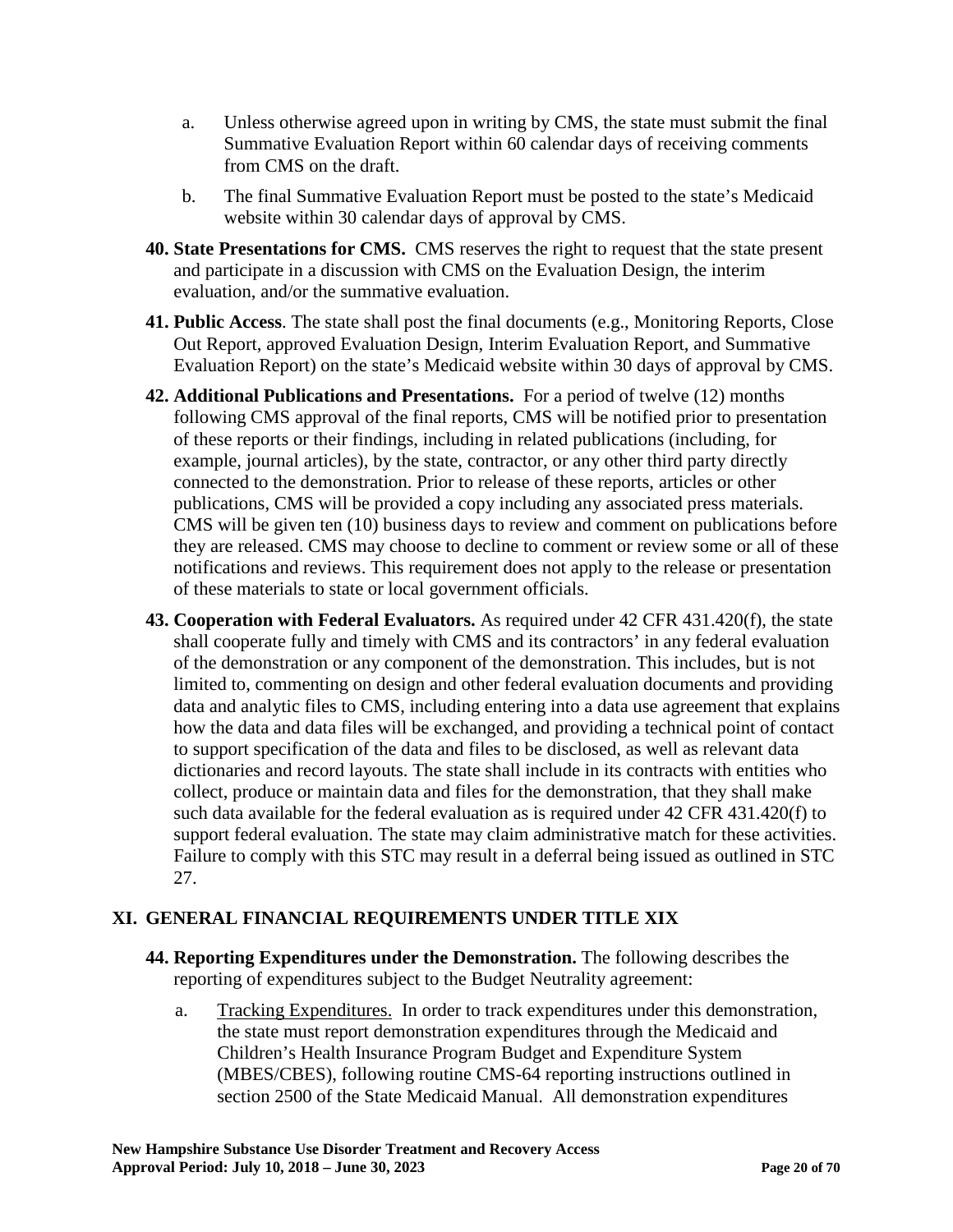claimed under the authority of title XIX of the Act and subject to the BN expenditure limit must be reported each quarter on separate Forms CMS-64.9 Waiver and/or 64.9P Waiver, identified by the demonstration project number (11- W-00321/1) assigned by CMS, including the project number extension which indicates the Demonstration Year (DY) in which services were rendered.

- b. Cost Settlements. For monitoring purposes, cost settlements attributable to the demonstration must be recorded on the appropriate prior period adjustment schedules (Form CMS-64.9P Waiver) for the Summary Sheet Line 10B, in lieu of Lines 9 or 10C. For any cost settlement not attributable to this demonstration, the adjustments should be reported as otherwise instructed in the State Medicaid Manual.
- c. Pharmacy Rebates. When claiming these expenditures the state may refer to the July 24, 2014 CMCS Informational Bulletin which contains clarifying information for quarterly reporting of Medicaid Drug Rebates in the Medicaid Budget and Expenditures (MBES) (http://www.medicaid.gov/Federal-Policy-Guidance/downloads/CIB-07-24-2014.pdf). The state must adhere to the requirement at section 2500.1 of the State Medicaid Manual that all state collections, including drug rebates, must be reported on the CMS-64 at the applicable Federal Medical Assistance Percentage (FMAP) or other matching rate at which related expenditures were originally claimed.
- d. Use of Waiver Forms. For each demonstration year, separate Forms CMS-64.9 Waiver and/or 64.9P Waiver must be completed, using the waiver names listed below. Expenditures should be allocated to these forms based on the guidance which follows.
	- i. **Medicaid Adults (Non-Group VIII Adults):**. All expenditures for costs of medical assistance that could be covered for Medicaid Adults, were it not for the IMD prohibition, under the state plan, provided to otherwise eligible individuals during a month in an IMD.
	- ii. **Expansion Adults (Group VIII Adults):** All expenditures for costs of medical assistance that could be covered for Expansion Adults, were it not for the IMD prohibition, under the state plan, provided to otherwise eligible individuals during a month in an IMD.
	- iii. **Adolescents:** All expenditures for costs of medical assistance that could be covered for Adolescents, were it not for the IMD prohibition, under the state plan, provided to otherwise eligible individuals during a month in an IMD.

| <b>Demonstration Year 1</b> | July 10, 2018 – June 30, 2019  |
|-----------------------------|--------------------------------|
| <b>Demonstration Year 2</b> | July 12019 – June 30, 2020     |
| <b>Demonstration Year 3</b> | July 1, $2020 - June 30, 2021$ |
| <b>Demonstration Year 4</b> | July 1, $2021 - June 30, 2022$ |
| <b>Demonstration Year 5</b> | July 1, $2022 - June 30, 2023$ |

e. Demonstration Years. The demonstration years are as follows: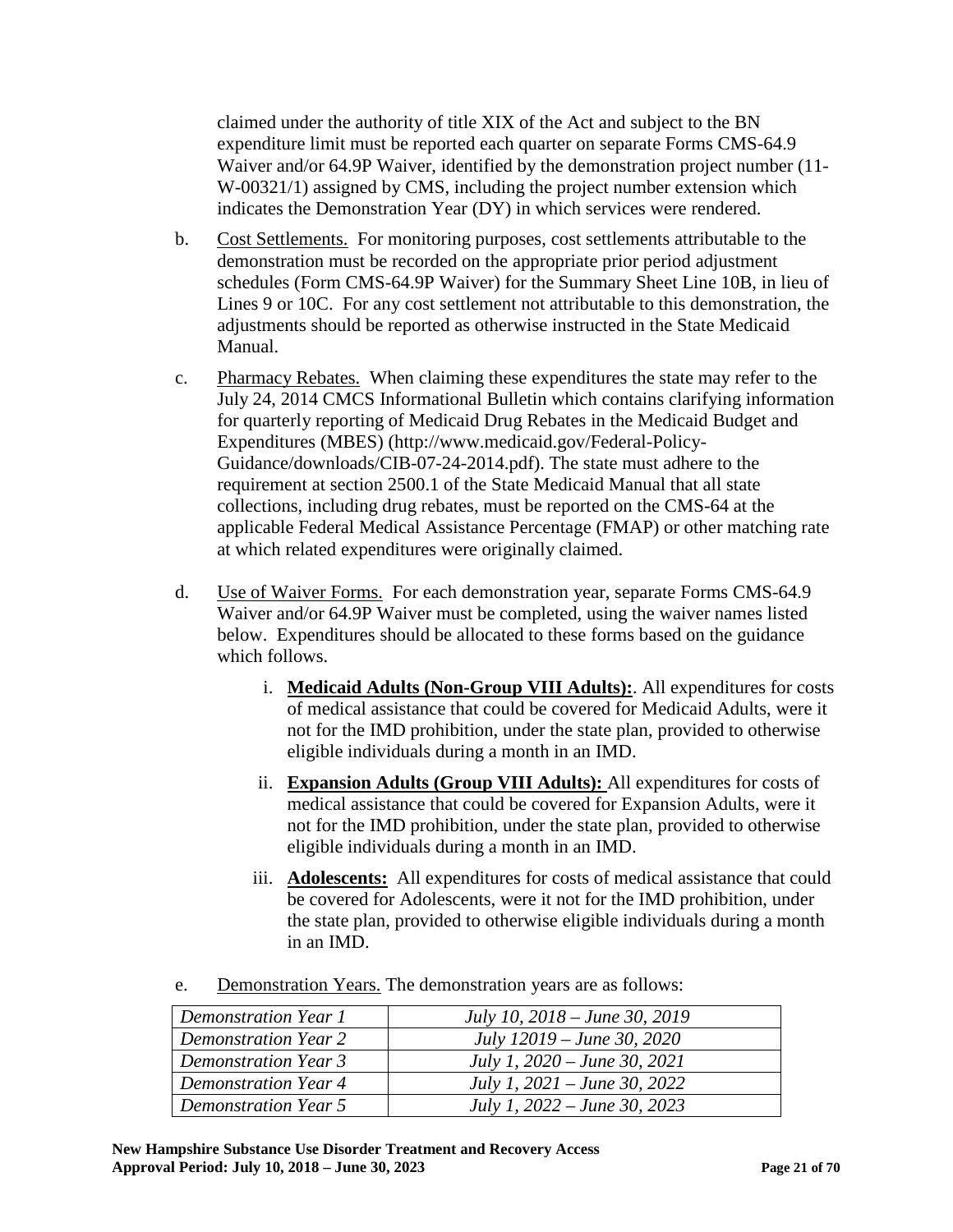- **45. Budget Neutrality Monitoring Tool.** The state and CMS will jointly develop a BN monitoring tool (using a mutually agreeable spreadsheet program) for the state to use for quarterly BN status updates including established baseline and member months data and other in situations when an analysis of BN is required. The tool will incorporate the "C Report" for monitoring actual expenditures subject to BN. A working version of the monitoring tool will be available for the state's first Annual Report.
- **46. Quarterly Expenditure Reports:** The state must provide quarterly expenditure reports using the Form CMS-64 to report total expenditures for services provided through this under the Medicaid program, including those provided through the demonstration under section 1115 authority that are subject to budget neutrality. This project is approved for expenditures applicable to services rendered during the demonstration period. CMS will provide FFP for allowable demonstration expenditures only so long as they do not exceed the pre-defined limits as specified in these STCs.

FFP will be provided for expenditures net of collections in the form of pharmacy rebates, cost sharing, or third party liability.

- **47. Expenditures Subject to the Budget Neutrality Agreement.** For the purpose of this section, the term "expenditures subject to the budget neutrality agreement" means expenditures for the EGs outlined in Section XII, Monitoring Budget Neutrality for the Demonstration, except where specifically exempted. All expenditures that are subject to the budget neutrality agreement are considered demonstration expenditures and must be reported on Forms CMS-64.9 Waiver and/or 64.9P Waiver.
- **48. Administrative Costs.** Administrative costs will not be included in the budget neutrality limit, but the state must separately track and report additional administrative costs that are directly attributable to the demonstration, using separate CMS-64.10 waiver and 64.10 waiver forms, with waiver name "ADM".
- **49. Claiming Period.** All claims for expenditures subject to the budget neutrality limit (including any cost settlements) must be made within two (2) years after the calendar quarter in which the state made the expenditures. Furthermore, all claims for services during the demonstration period (including any cost settlements) must be made within two (2) years after the conclusion or termination of the demonstration. During the latter 2-year period, the state must continue to identify separately net expenditures related to dates of service during the operation of the section 1115 demonstration on the Form CMS-64 in order to properly account for these expenditures in determining budget neutrality.
- **50. Reporting Member Months.** The following describes the reporting of member months for demonstration populations.
	- a. For the purpose of calculating the BN expenditure limit and for other purposes, the state must provide to CMS, as part of the BN Monitoring Tool required under STC 45, the actual number of eligible member months for the each MEG defined in subparagraph D below. The state must submit a statement accompanying the BN Monitoring Tool, which certifies the accuracy of this information. To permit full recognition of "in-process" eligibility, reported counts of member months may be subject to revision.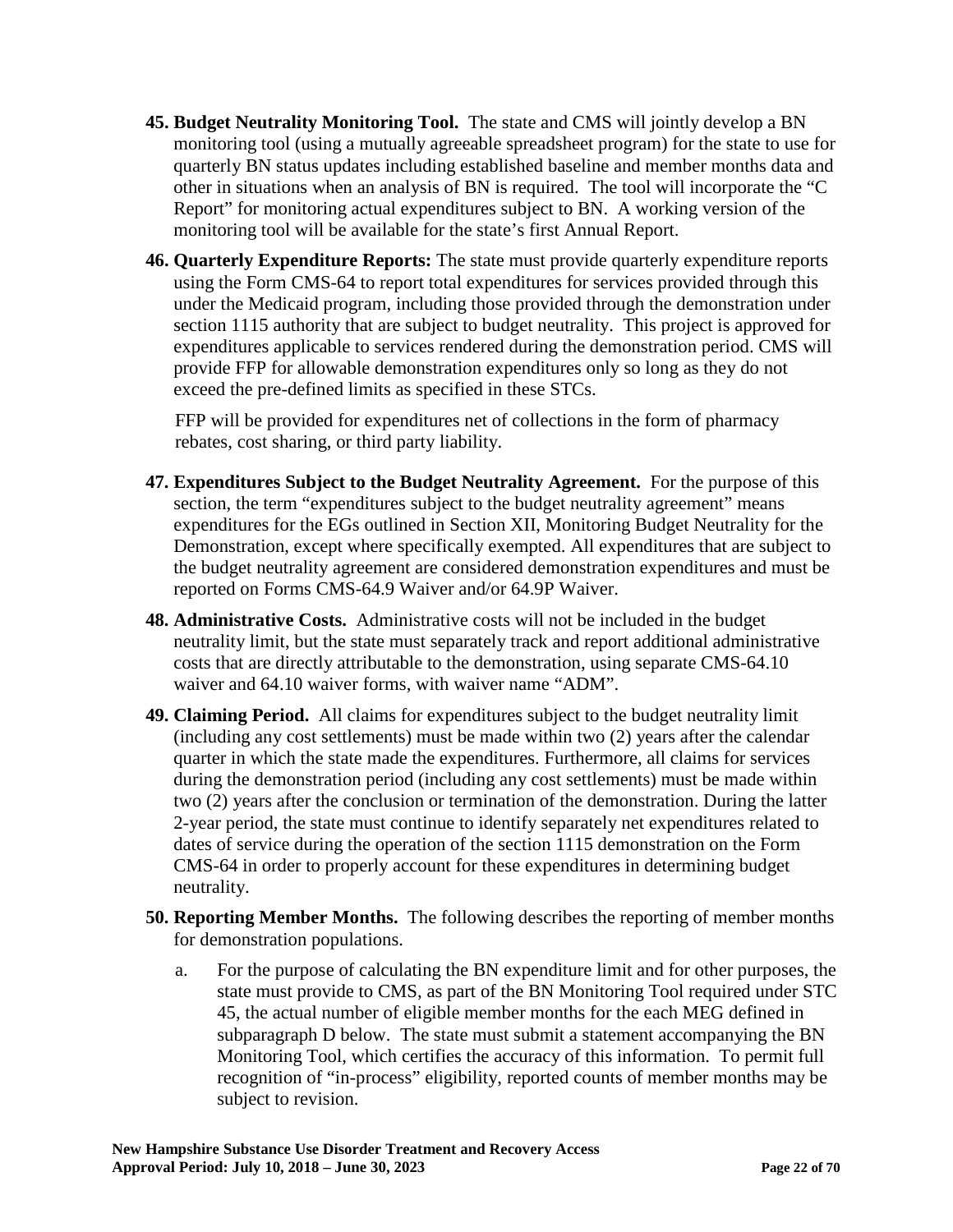- b. The term "eligible member/months" refers to the number of months in which persons are eligible to receive services. For example, a person who is eligible for 3 months contributes 3 eligible member months to the total. Two individuals who are eligible for 2 months each contribute 2 eligible member months to the total, for a total of 4 eligible member/months.
- c. The state must report separate member month totals for individuals enrolled in the Substance Use Disorder Treatment and Recovery Access demonstration, and the member months must be subtotaled according to the MEGs defined in STC  $44(d)(i)$ .
- d. The required member month reporting MEG is:
	- i. **Medicaid Adults (Non-Group VIII Adults)**: Medicaid Adults Member Months are months of Medicaid eligibility during which the individual is an inpatient in an IMD under terms of the demonstration for any day during the month and must be reported separately for each Medicaid Adult MEG, as applicable.
	- ii. **Expansion Adults (Group VIII Adults)**: Expansion Adults Member Months are months of Medicaid eligibility during which the individual is an inpatient in an IMD under terms of the demonstration for any day during the month and must be reported separately for each Expansion Adult MEG, as applicable.
	- iii. **Adolescents:** Adolescents Member Months are months of Medicaid eligibility during which the individual is an inpatient in an IMD under terms of the demonstration for any day during the month and must be reported separately for each Adolescent MEG, as applicable.
- **51. Standard Medicaid Funding Process.** The standard Medicaid funding process must be used during the demonstration. The state must estimate matchable Medicaid expenditures (total computable and federal share) subject to the budget neutrality expenditure limit and separately report those expenditures by quarter for each FFY on the Form CMS-37 (narrative section) for both Medical Assistance Payments (MAP) and state and Local Administrative Costs (ADM). As a supplement to the Form CMS-37, the state will provide updated estimates of expenditures subject to the budget neutrality limit. CMS will make federal funds available based upon the state's estimate, as approved by CMS. Within 30 calendar days after the end of each quarter, the state must submit the Form CMS-64 quarterly Medicaid expenditure report, showing Medicaid expenditures made in the quarter just ended. CMS will reconcile expenditures reported on the Form CMS-64 quarterly with federal funding previously made available to the state, and include the reconciling adjustment in the finalization of the grant award to the state.
- **52. Extent of Federal Financial Participation for the Demonstration.** Subject to CMS approval of the source(s) of the non-federal share of funding. CMS will provide FFP at the applicable federal matching rate for the demonstration as a whole for the following, subject to the limits described in Section XII: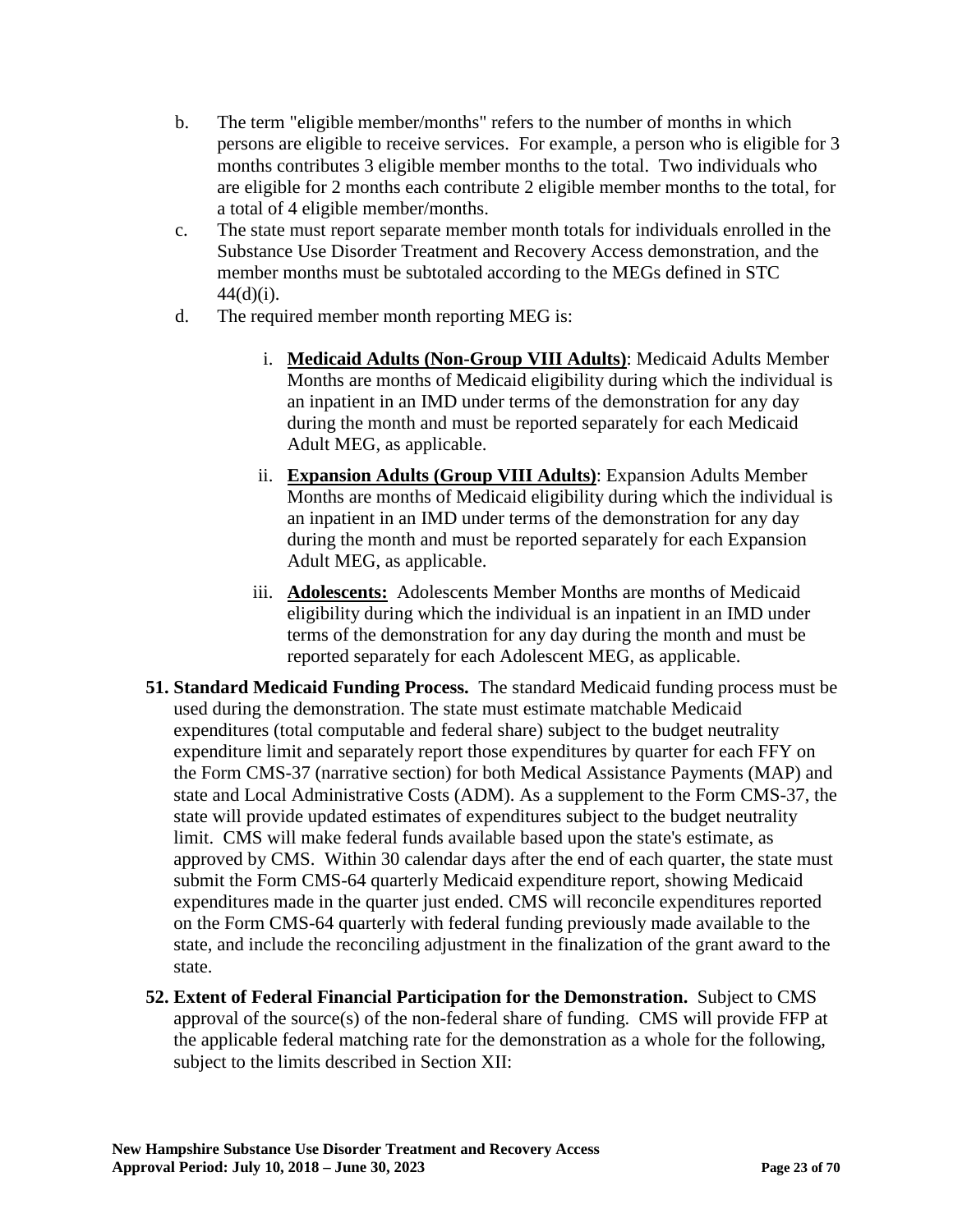- a. Administrative costs, including those associated with the administration of the demonstration;
- b. Net expenditures and prior period adjustments of the Medicaid program that are paid in accordance with the approved Medicaid state plan; and
- c. Medical assistance expenditures and prior period adjustments made under section 1115 demonstration authority with dates of service during the demonstration extension period; including those made in conjunction with the demonstration, net of enrollment fees, cost sharing, pharmacy rebates, and all other types of third party liability.
- **53. Sources of Non-Federal Share.** The state certifies that the matching non-federal share of funds for the demonstration is state/local monies. The state further certifies that such funds must not be used as the match for any other federal grant or contract, except as permitted by law. All sources of non-federal funding must be compliant with section 1903(w) of the Act and applicable regulations. In addition, all sources of the non-federal share of funding are subject to CMS approval.
	- a. CMS may review at any time the sources of the non-federal share of funding for the demonstration. The state agrees that all funding sources deemed unacceptable by CMS must be addressed within the time frames set by CMS.
	- b. Any amendments that impact the financial status of the program must require the state to provide information to CMS regarding all sources of the non-federal share of funding.
	- c. The state assures that all health care-related taxes comport with section 1903(w) of the Act and all other applicable federal statutory and regulatory provision, as well as the approved Medicaid state plan.
- **54. State Certification of Funding Conditions.** The state must certify that the following conditions for non-federal share of demonstration expenditures are met:
	- a. Units of government, including governmentally operated health care providers, may certify that state or local monies have been expended as the non-federal share of funds under the demonstration.
	- b. To the extent the state utilizes certified public expenditures (CPE) as the funding mechanism for the state share of title XIX payments, including expenditures authorized under a section 1115 demonstration, CMS must approve a cost reimbursement methodology. This methodology must include a detailed explanation of the process by which the state would identify those costs eligible under title XIX (or under section 1115 authority) for purposes of certifying public expenditures.
	- c. To the extent the state utilizes CPEs as the funding mechanism to claim federal match for expenditures under the demonstration, governmental entities to which general revenue funds are appropriated must certify to the state the amount of such state or local monies that are allowable under 42 CFR §433.51 to satisfy demonstration expenditures. If the CPE is claimed under a Medicaid authority, the federal matching funds received cannot then be used as the state share needed to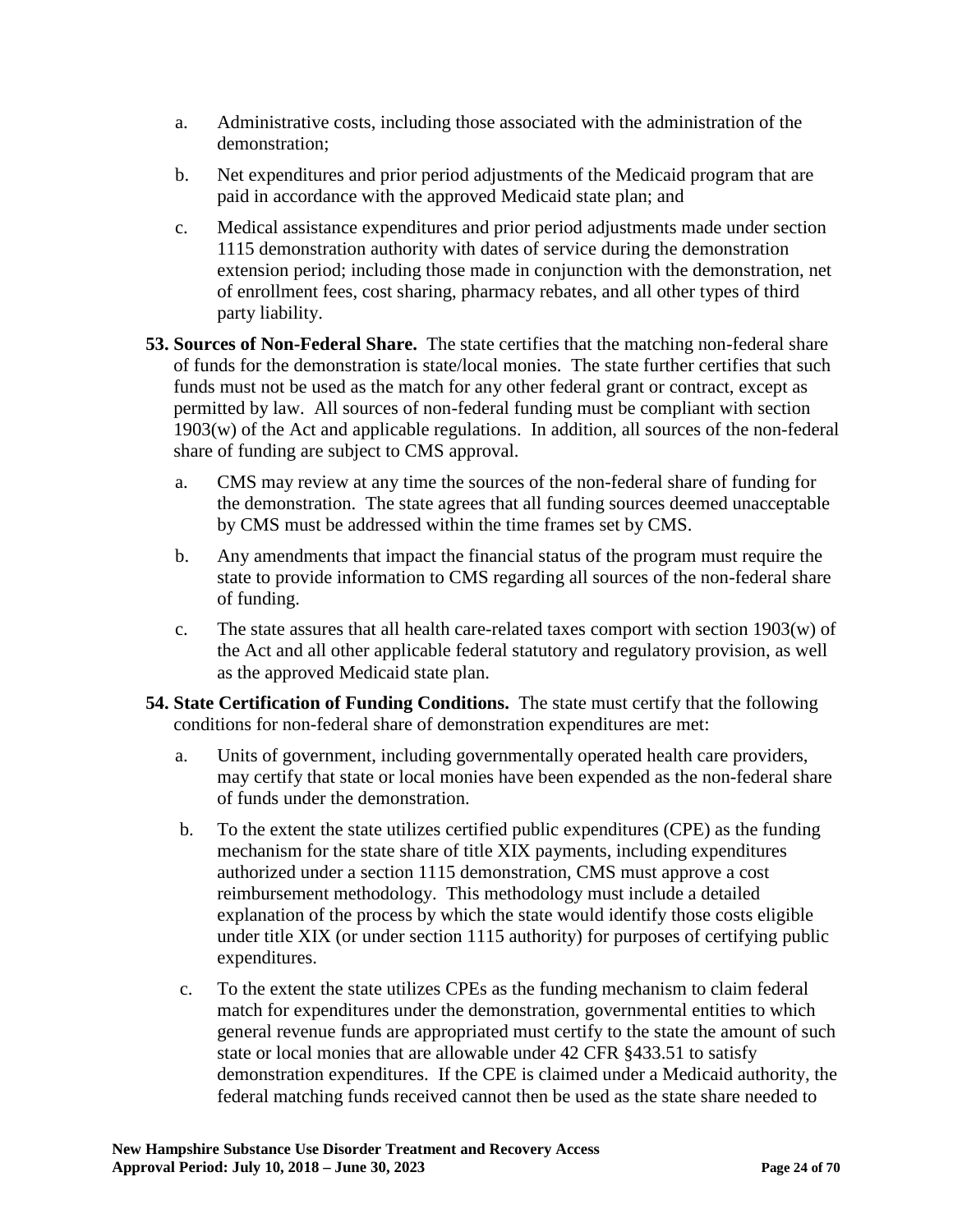receive other federal matching funds under  $42$  CFR  $\S 433.51(c)$ . The entities that incurred the cost must also provide cost documentation to support the state's claim for federal match;

- d. The state may use intergovernmental transfers (IGT) to the extent that such funds are derived from state or local monies and are transferred by units of government within the state.
- e. Under all circumstances, health care providers must retain 100 percent of the reimbursement for claimed expenditures. Moreover, consistent with 42 CFR §447.10, no pre-arranged agreements (contractual, voluntary, or otherwise) may exist between health care providers and state and/or local government to return and/or redirect to the State any portion of the Medicaid payments. This confirmation of Medicaid payment retention is made with the understanding that payments that are the normal operating expenses of conducting business, such as payments related to taxes, including health care provider-related taxes, fees, business relationships with governments that are unrelated to Medicaid and in which there is no connection to Medicaid payments, are not considered returning and/or redirecting a Medicaid payment.
- **55. Program Integrity.** The state must have a process in place to ensure that there is no duplication of federal funding for any aspect of the demonstration.

## **[XIII](#page-2-2). MONITORING BUDGET NEUTRALITY FOR THE DEMONSTRATION**

- **56. Limit on Title XIX Funding.** The state will be subject to a limit on the amount of federal title XIX funding that the state may receive on selected Medicaid expenditures during the period of approval of the demonstration. The limit is determined by using the per capita cost method described in STCs 57 and 58, and budget neutrality expenditure limits are set on a yearly basis with a cumulative budget neutrality expenditure limit for the length of the entire demonstration. Actual expenditures subject to the budget neutrality expenditure limit must be reported by the state using the procedures described in Section XI. The data supplied by the state to CMS to set the annual caps is subject to review and audit, and if found to be inaccurate, will result in a modified budget neutrality expenditure limit. CMS' assessment of the state's compliance with these annual limits will be done using the Schedule C report from the CMS-64.
- **57. Risk.** The state will be at risk for the per capita cost (as determined by the method described below) for state plan and hypothetical populations, but not at risk for the number of participants in the demonstration population. By providing FFP without regard to enrollment in the demonstration populations, CMS will not place the state at risk for changing economic conditions. However, by placing the state at risk for the per capita costs of the demonstration populations, CMS assures that the demonstration expenditures do not exceed the levels that would have been realized had there been no demonstration.
- **58. Calculation of the Budget Neutrality Limit and How It Is Applied.** For the purpose of calculating the overall budget neutrality limit for the demonstration, annual budget limits will be calculated for each DY on a total computable basis, by multiplying the predetermined PMPM cost for each EG (shown on the table in STC 60) by the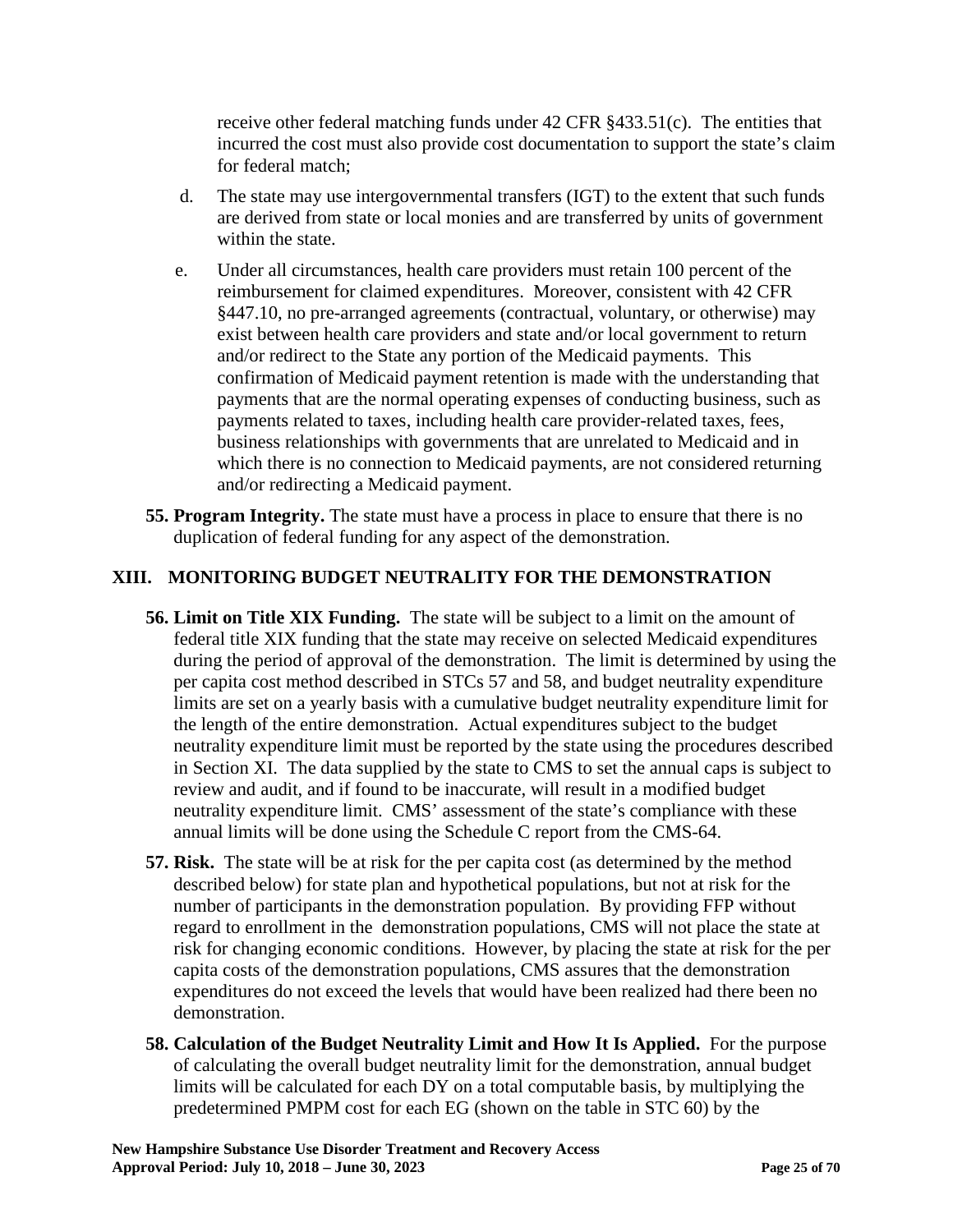corresponding actual member months total, and summing the results of those calculations. The annual limits will then be added together to obtain a budget neutrality limit for the entire demonstration period. The federal share of this limit will represent the maximum amount of FFP that the state may receive during the demonstration period for the types of demonstration expenditures described below. The federal share will be calculated by multiplying the total computable budget neutrality limit by Composite Federal Share, which is defined in STC 62 below. The demonstration expenditures subject to the budget neutrality limit are those reported under the following Waiver Names; SUD IMD.

- **59. Impermissible DSH, Taxes, or Donations.** CMS reserves the right to adjust the budget neutrality ceiling to be consistent with enforcement of laws and policy statements, including regulations and letters regarding impermissible provider payments, health care related taxes, or other payments (if necessary adjustments must be made). CMS reserves the right to make adjustments to the budget neutrality limit if any health care related tax that was in effect during the base year, or provider-related donation that occurred during the base year, is determined by CMS to be in violation of the provider donation and health care related tax provisions of section 1903(w) of the Social Security Act. Adjustments to annual budget targets will reflect the phase out of impermissible provider payments by law or regulation, where applicable.
- **60. Main Budget Neutrality Test.** The trend rates and per capita cost estimates for each EG for each year of the demonstration are listed in the table below.

| <b>MEG</b>                                                   | <b>TREND</b> | $DY1 -$     | DY2         | DY3         | DY4         | DY5         |
|--------------------------------------------------------------|--------------|-------------|-------------|-------------|-------------|-------------|
|                                                              |              | <b>PMPM</b> | <b>PMPM</b> | <b>PMPM</b> | <b>PMPM</b> | <b>PMPM</b> |
| <b>Medicaid Adults</b><br>(Non-Group VIII<br><b>Adults</b> ) | 4.4%         | \$961       | \$1,004     | \$1,048     | \$1,094     | \$1,142     |
| <b>Expansion Adults</b><br>(Group VIII Adults)               | 4.7%         | \$608       | \$636       | \$666       | \$698       | \$730       |
| <b>Adolescents</b>                                           | 3.7%         | \$573       | \$595       | \$617       | \$639       | \$663       |

- **61. Hypothetical Model.** As part of the SUD initiative, the state may receive FFP for the continuum of services to treat OUD and other SUDs, provided to Medicaid enrollees in an IMD. These are state plan services that would be eligible for reimbursement if not for the IMD exclusion. Therefore, they are being treated as hypothetical for the purposes of budget neutrality. Hypothetical services can be treated in budget neutrality in a way that is similar to how Medicaid state plan services are treated, by including them as a "pass through" in both the without-waiver and with-waiver calculations. However, the state will not be allowed to obtain budget neutrality "savings" from these services.
- **62. Composite Federal Share Ratios.** The Composite Federal Share is the ratio that will be used to convert the total computable budget neutrality limit to federal share. The Composite Federal Share is the ratio calculated by dividing the sum total of FFP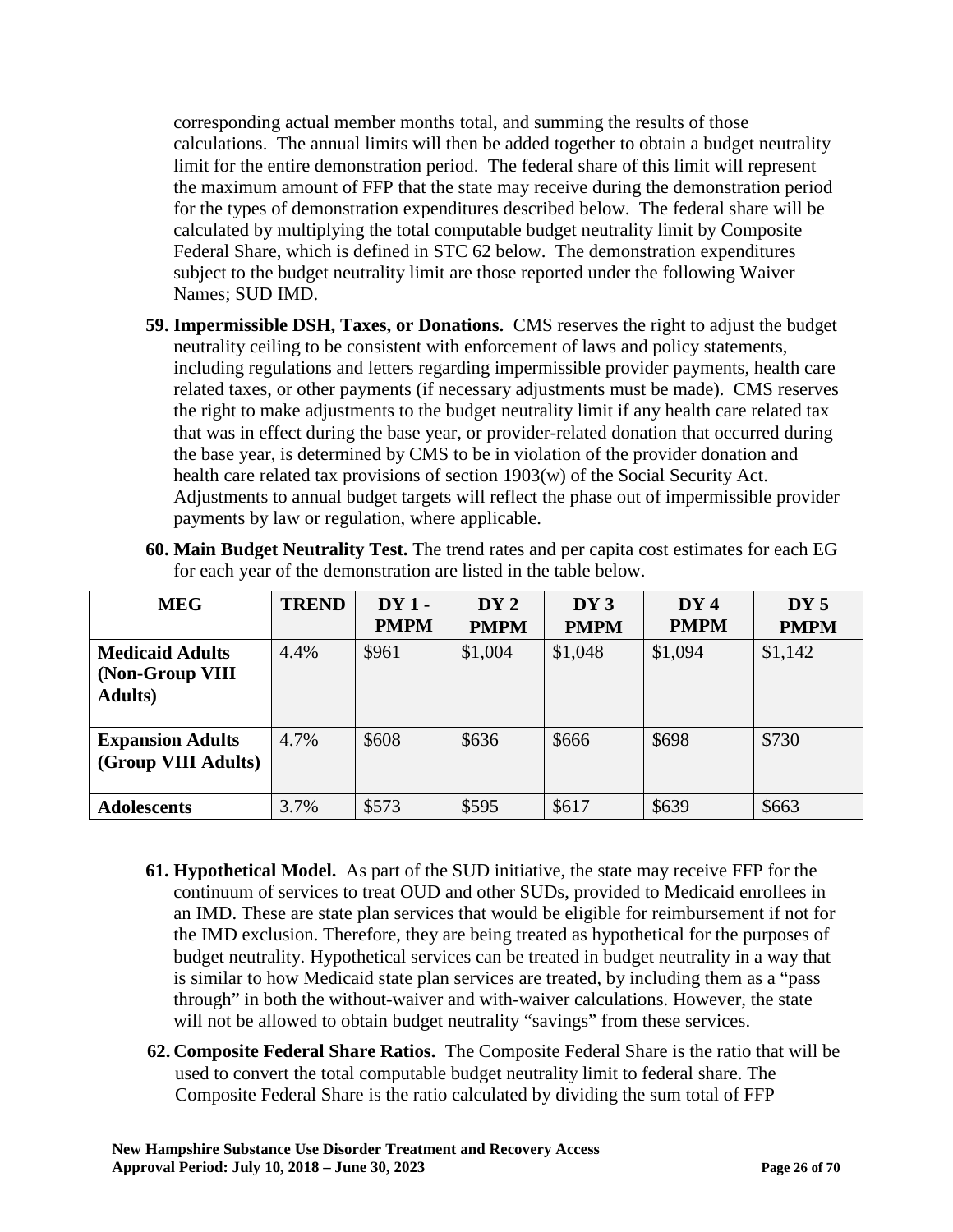received by the state on actual demonstration expenditures during the approval period by total computable demonstration expenditures for the same period, as reported through MBES/CBES and summarized on Schedule C. Since the actual final Composite Federal Share will not be known until the end of the demonstration's approval period, for the purpose of interim monitoring of budget neutrality, a reasonable estimate of Composite Federal Share may be developed and used through the same process or through an alternative mutually agreed to method.

- **63. Exceeding Budget Neutrality.** The budget neutrality limits calculated in STC 60 will apply to actual expenditures for demonstration services as reported by the state under section XI of these STCs. If at the end of the demonstration period the budget neutrality limit has been exceeded, the excess federal funds will be returned to CMS. If the demonstration is terminated prior to the end of the demonstration period, the budget neutrality test will be based on the time period through the termination date.
- **64. Enforcement of Budget Neutrality.** CMS will enforce the budget neutrality agreement over the life of the demonstration, rather than on an annual basis. However, if the state exceeds the calculated cumulative target limit by the percentage identified below for any of the DYs, the state must submit a corrective action plan to CMS for approval.

| <b>Demonstration Year</b> | <b>Cumulative Target Definition</b> | Percentage    |
|---------------------------|-------------------------------------|---------------|
| DY <sub>1</sub>           | Cumulative budget neutrality limit  | 2.0 percent   |
| DY 1 through DY 2         | Cumulative budget neutrality limit  | 1.5 percent   |
| DY 1 through DY 3         | Cumulative budget neutrality limit  | 1.0 percent   |
| DY 1 through DY 4         | Cumulative budget neutrality limit  | $0.5$ percent |
| DY 1 through DY 5         | Cumulative budget neutrality limit  | 0.0 percent   |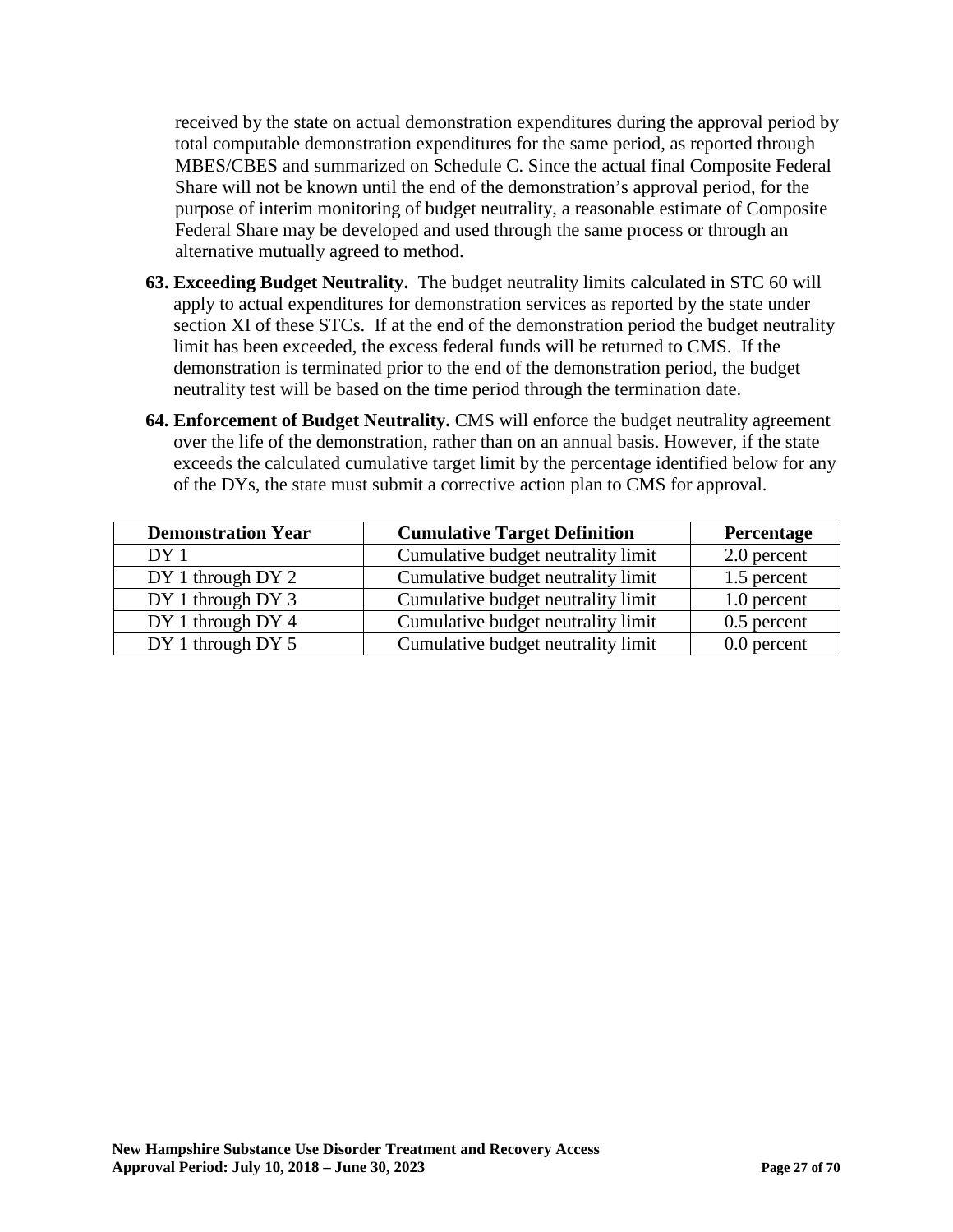## **XIII. SCHEDULE OF STATE DELIVERABLES DURING THE DEMONSTRATION**

| <b>Date</b>                                                                       | <b>Deliverable</b>                                                                        | <b>STC</b>      |
|-----------------------------------------------------------------------------------|-------------------------------------------------------------------------------------------|-----------------|
| 30 days after approval date                                                       | State acceptance of demonstration<br>Waivers, STCs, and Expenditure<br><b>Authorities</b> | Approval letter |
| 90 days after SUD program<br>approval date                                        | <b>SUD Implementation Protocol</b>                                                        | <b>STC 21</b>   |
| 150 days after SUD<br>program approval date                                       | <b>SUD Monitoring Protocol</b>                                                            | <b>STC 22</b>   |
| 180 days after approval<br>date                                                   | <b>Draft Evaluation Design</b>                                                            | STCs 35 and 36  |
| 60 days after receipt of<br><b>CMS</b> comments                                   | <b>Revised Draft Evaluation Design</b>                                                    | <b>STCs 36</b>  |
| 30 days after CMS<br>Approval                                                     | Approved Evaluation Design published<br>to state's website                                | <b>STCs 36</b>  |
| March 30, 2021                                                                    | Mid-Point Assessment                                                                      | <b>STC 23</b>   |
| One year prior to the end of<br>the demonstration, or with<br>renewal application | Draft Interim Evaluation Report                                                           | STC 38(c)       |
| 60 days after receipt of<br><b>CMS</b> comments                                   | Final Interim Evaluation Report                                                           | STC 38(d)       |
| 18 months of the end of the<br>demonstration                                      | <b>Draft Summative Evaluation Report</b>                                                  | <b>STC 39</b>   |
| 60 calendar days after<br>receipt of CMS comments                                 | <b>Final Summative Evaluation Report</b>                                                  | STC $39(a)$     |
| 30 calendar days of CMS<br>approval                                               | <b>Approved Final Summative Evaluation</b><br>Report published to state's website         | STC 39(b)       |
| <b>Monthly Deliverables</b>                                                       | <b>Monitoring Calls</b>                                                                   | <b>STC 31</b>   |
| <b>Quarterly Deliverables</b><br>Due 60 days after end of                         | <b>Quarterly Monitoring Reports</b>                                                       | <b>STC 29</b>   |
| each quarter, except 4 <sup>th</sup><br>quarter                                   | <b>Quarterly Expenditure Reports</b>                                                      | <b>STC 46</b>   |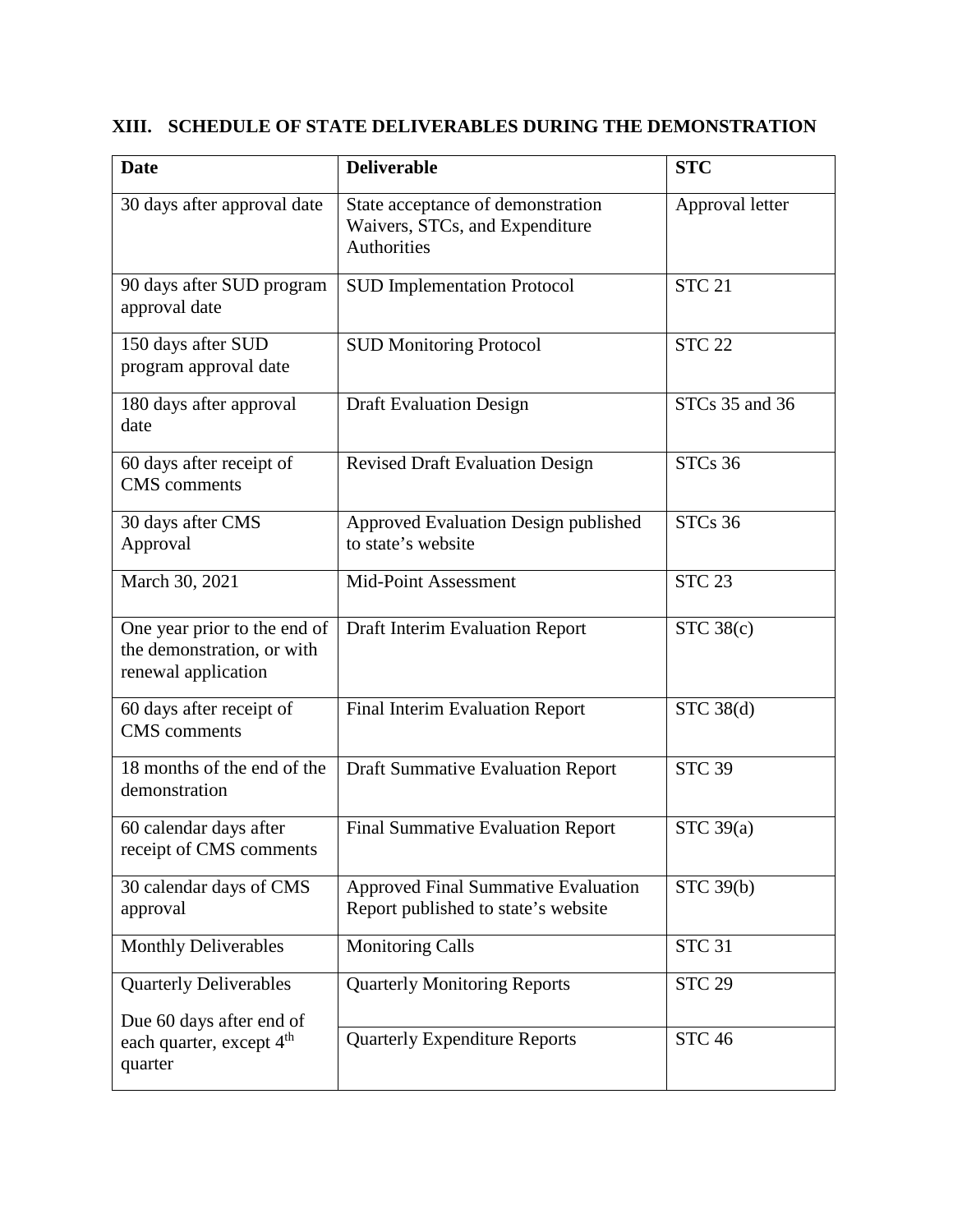| Annual Deliverables -                                                       | <b>Annual Reports</b>                     | <b>STC 29</b> |
|-----------------------------------------------------------------------------|-------------------------------------------|---------------|
| Due 90 days after end of<br>each $4th$ quarter                              |                                           |               |
| Within 120 calendar days<br>prior to the expiration of<br>the demonstration | Draft Close-out Operational Report        | <b>STC 30</b> |
| 30 calendar days after<br>receipt of CMS comments                           | <b>Final Close-out Operational Report</b> | STC 30(d)     |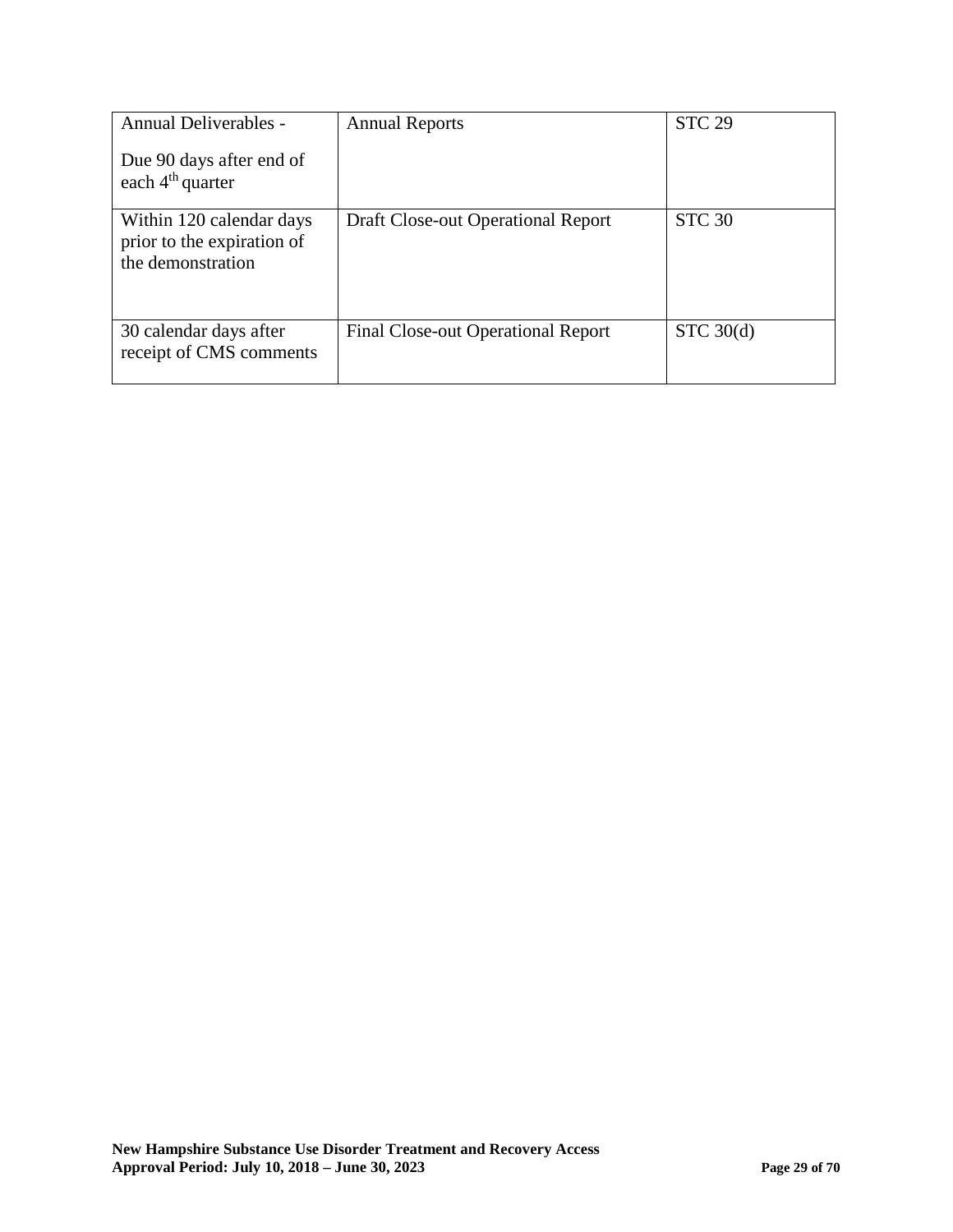### **ATTACHMENT A Developing the Evaluation Design**

### **Introduction**

For states that are testing new approaches and flexibilities in their Medicaid programs through section 1115 demonstrations, evaluations are crucial to understand and disseminate what is or is not working and why. The evaluations of new initiatives seek to produce new knowledge and direction for programs and inform both Congress and CMS about Medicaid policy for the future. While a narrative about what happened during a demonstration provides important information, the principal focus of the evaluation of a section 1115 demonstration should be obtaining and analyzing data on the process (e.g., whether the demonstration is being implemented as intended), outcomes (e.g., whether the demonstration is having the intended effects on the target population), and impacts of the demonstration (e.g., whether the outcomes observed in the targeted population differ from outcomes in similar populations not affected by the demonstration). Both state and federal governments could benefit from improved quantitative and qualitative evidence to inform policy decisions.

### **Expectations for Evaluation Designs**

All states with Medicaid section 1115 demonstrations are required to conduct an evaluation, and the Evaluation Design is the roadmap for conducting the evaluation. The roadmap begins with the stated goals for the demonstration followed by the measurable evaluation questions and quantifiable hypotheses, all to support a determination of the extent to which the demonstration has achieved its goals**.** 

### **The format for the Evaluation Design is as follows:**

General Background Information; Evaluation Questions and Hypotheses; Methodology; Methodological Limitations; Attachments.

### **Submission Timelines**

There is a specified timeline for the state's submission of Evaluation Design and Reports. (The graphic below depicts an example of this timeline). In addition, the state should be aware that section 1115 evaluation documents are public records. The state is required to publish the Evaluation Design to the state's website within thirty (30) days of CMS approval, as per 42 CFR 431.424(e). CMS will also publish a copy to the Medicaid.gov website.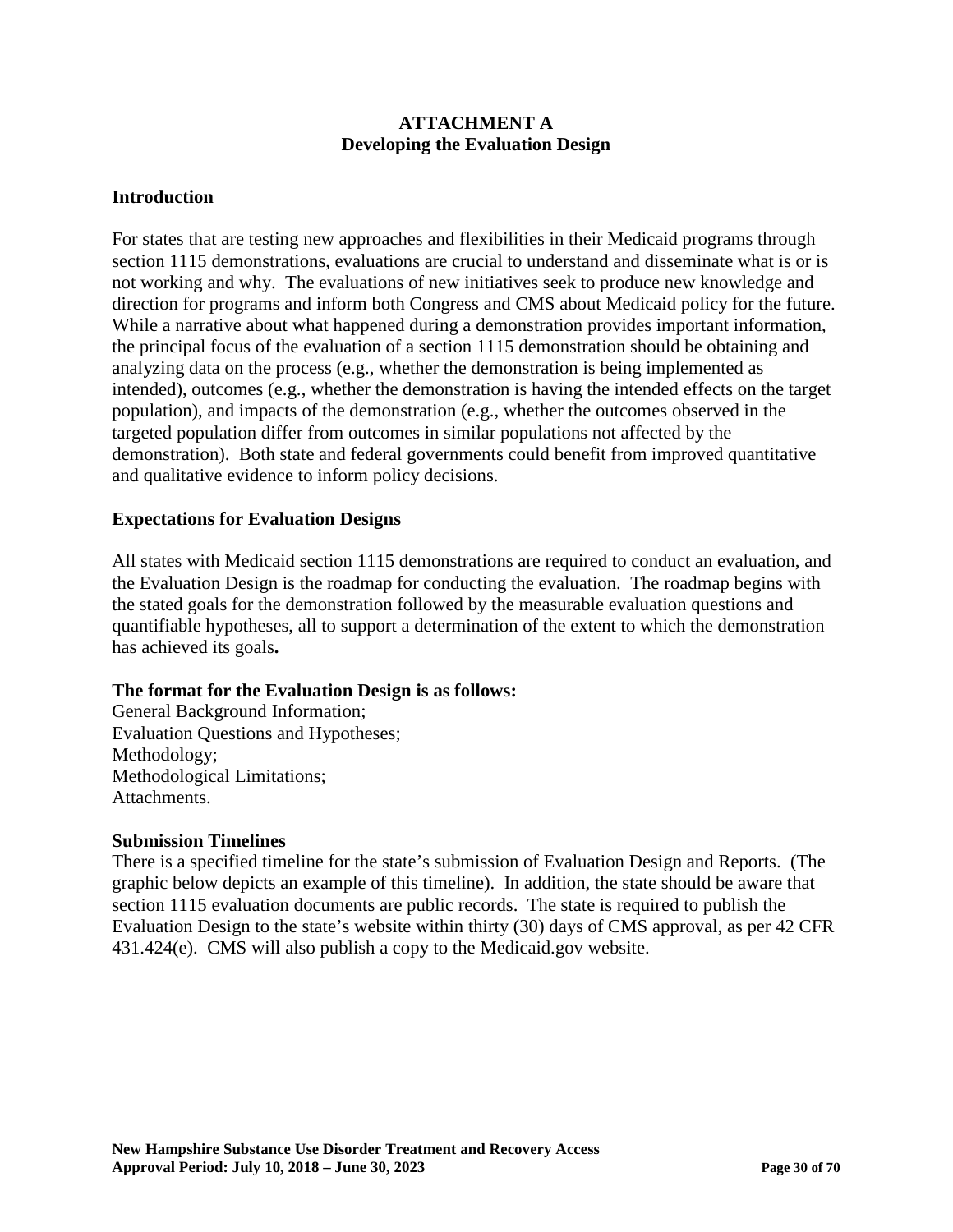

### **Required Core Components of All Evaluation Designs**

The Evaluation Design sets the stage for the Interim and Summative Evaluation Reports. It is important that the Evaluation Design explain the goals and objectives of the demonstration, the hypotheses related to the demonstration, and the methodology (and limitations) for the evaluation. A copy of the state's Driver Diagram (described in more detail in paragraph B2 below) should be included with an explanation of the depicted information.

- **A. General Background Information –** In this section, the state should include basic information about the demonstration, such as:
	- 1) The issue/s that the state is trying to address with its section 1115 demonstration and/or expenditure authorities, the potential magnitude of the issue/s, and why the state selected this course of action to address the issue/s (e.g., a narrative on why the state submitted an 1115 demonstration proposal).
	- 2) The name of the demonstration, approval date of the demonstration, and period of time covered by the evaluation;
	- 3) A brief description of the demonstration and history of the implementation, and whether the draft Evaluation Design applies to an amendment, extension, renewal, or expansion of, the demonstration;
	- 4) For renewals, amendments, and major operational changes: A description of any changes to the demonstration during the approval period; the primary reason or reasons for the change; and how the Evaluation Design was altered or augmented to address these changes.
	- 5) Describe the population groups impacted by the demonstration.
- **B. Evaluation Questions and Hypotheses** In this section, the state should: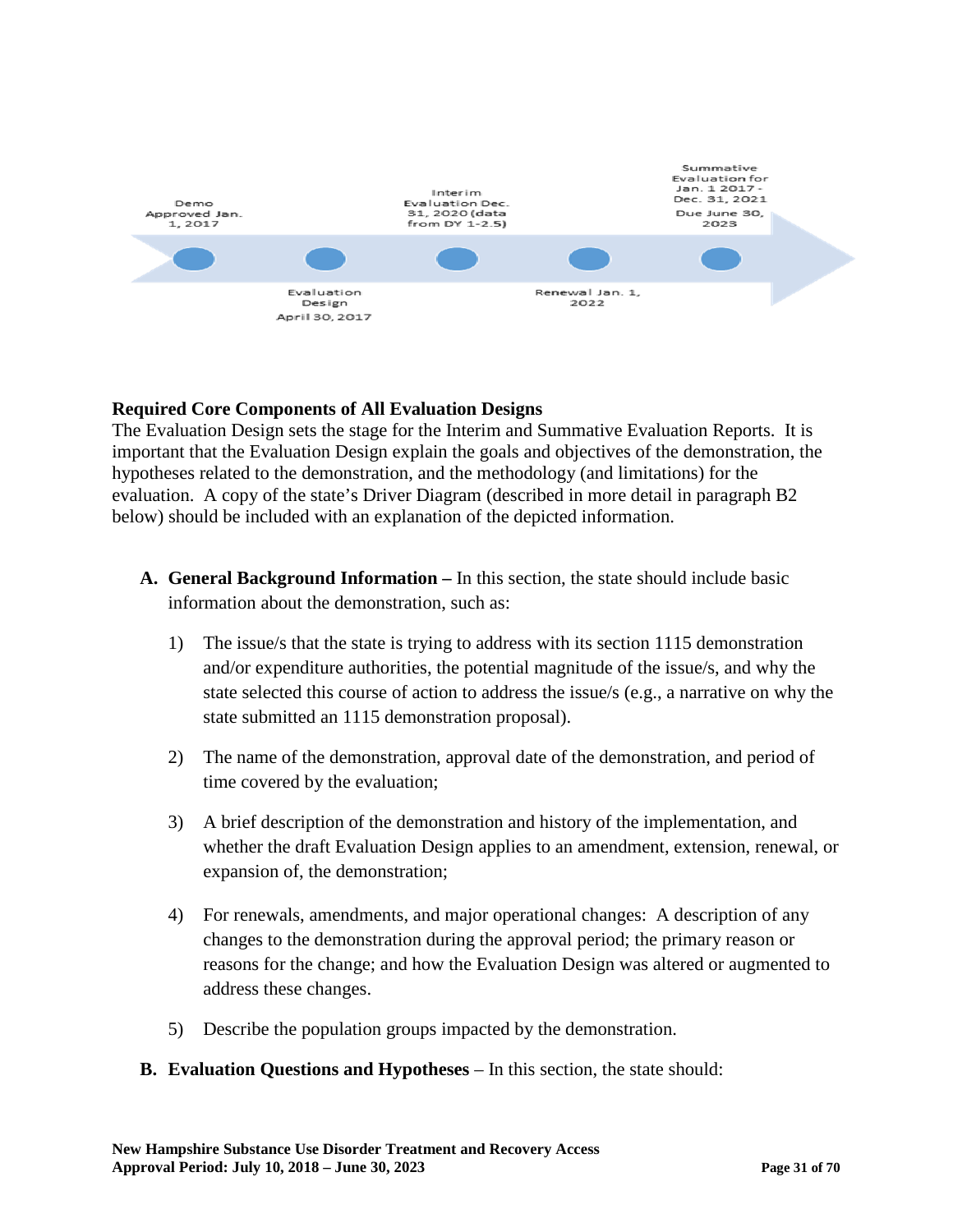- 1. Describe how the state's demonstration goals are translated into quantifiable targets for improvement, so that the performance of the demonstration in achieving these targets could be measured.
- 2. Include a Driver Diagram to visually aid readers in understanding the rationale behind the cause and effect of the variants behind the demonstration features and intended outcomes. A driver diagram is a particularly effective modeling tool when working to improve health and health care through specific interventions. The diagram includes information about the goal of the demonstration, and the features of the demonstration. A driver diagram depicts the relationship between the aim, the primary drivers that contribute directly to achieving the aim, and the secondary drivers that are necessary to achieve the primary drivers for the demonstration. For an example and more information on driver diagrams:

<https://innovation.cms.gov/files/x/hciatwoaimsdrvrs.pdf>

- 3. Identify the state's hypotheses about the outcomes of the demonstration:
- 4. Discuss how the evaluation questions align with the hypotheses and the goals of the demonstration;
- 5. Address how the research questions / hypotheses of this demonstration promote the objectives of Titles XIX and/or XXI.
- **C. Methodology –** In this section, the state is to describe in detail the proposed research methodology.

The focus is on showing that the evaluation meets the prevailing standards of scientific and academic rigor, and the results are statistically valid and reliable, and that where appropriate it builds upon other published research (use references).

This section provides the evidence that the demonstration evaluation will use the best available data; reports on, controls for, and makes appropriate adjustments for the limitations of the data and their effects on results; and discusses the generalizability of results. This section should provide enough transparency to explain what will be measured and how. Specifically, this section establishes:

- 1) *Evaluation Design –* Provide information on how the evaluation will be designed. For example, will the evaluation utilize a pre/post comparison? A post-only assessment? Will a comparison group be included?
- 2) *Target and Comparison Populations* Describe the characteristics of the target and comparison populations, to include the inclusion and exclusion criteria. Include information about the level of analysis (beneficiary, provider, or program level), and if populations will be stratified into subgroups. Additionally discuss the sampling methodology for the populations, as well as support that a statistically reliable sample size is available.
- 3) *Evaluation Period –* Describe the time periods for which data will be included.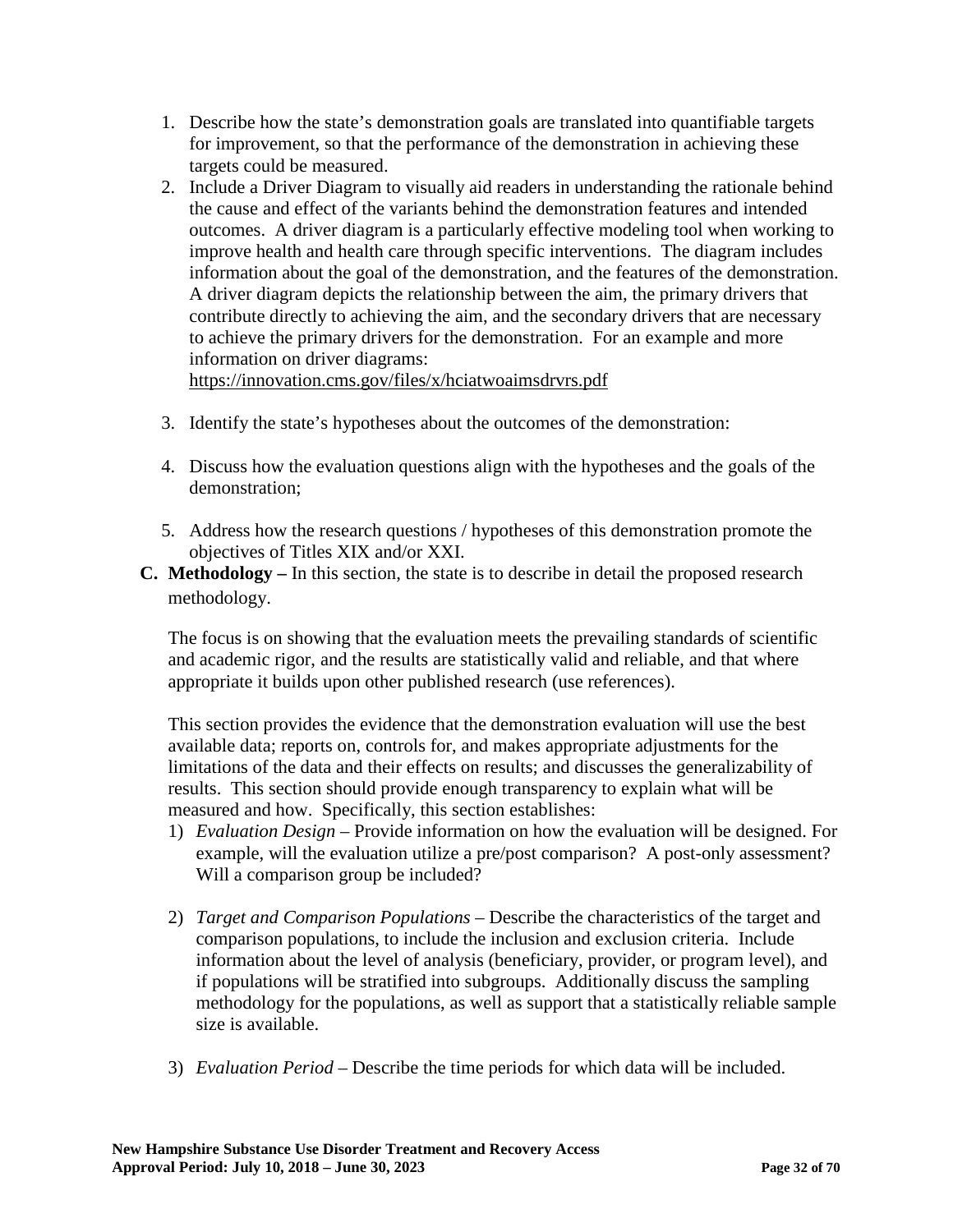- 4) *Evaluation Measures –* List all measures that will be calculated to evaluate the demonstration. Include the measure stewards (i.e., the organization(s) responsible for the evaluation data elements/sets by "owning", defining, validating; securing; and submitting for endorsement, etc.) Include numerator and denominator information. Additional items to ensure:
	- a.The measures contain assessments of both process and outcomes to evaluate the effects of the demonstration during the period of approval.
	- b.Qualitative analysis methods may be used, and must be described in detail.
	- c.Benchmarking and comparisons to national and state standards, should be used, where appropriate.
	- d.Proposed health measures could include CMS's Core Set of Health Care Quality Measures for Children in Medicaid and CHIP, Consumer Assessment of Health Care Providers and Systems (CAHPS), the Initial Core Set of Health Care Quality Measures for Medicaid-Eligible Adults and/or measures endorsed by National Quality Forum (NQF).
	- e. Proposed performance metrics can be selected from nationally recognized metrics, for example from sets developed by the Center for Medicare and Medicaid Innovation or for meaningful use under Health Information Technology (HIT).
	- f. Among considerations in selecting the metrics shall be opportunities identified by the state for improving quality of care and health outcomes, and controlling cost of care.
- 5) *Data Sources –* Explain where the data will be obtained, and efforts to validate and clean the data. Discuss the quality and limitations of the data sources.

If primary data (data collected specifically for the evaluation) – The methods by which the data will be collected, the source of the proposed question/responses, the frequency and timing of data collection, and the method of data collection. (Copies of any proposed surveys must be reviewed with CMS for approval before implementation).

- 6) *Analytic Methods –* This section includes the details of the selected quantitative and/or qualitative measures to adequately assess the effectiveness of the demonstration. This section should:
	- a. Identify the specific statistical testing which will be undertaken for each measure (e.g., t-tests, chi-square, odds ratio, ANOVA, regression). Table A is an example of how the state might want to articulate the analytic methods for each research question and measure.
	- b. Explain how the state will isolate the effects of the demonstration (from other initiatives occurring in the state at the same time) through the use of comparison groups.
	- c. A discussion of how propensity score matching and difference in differences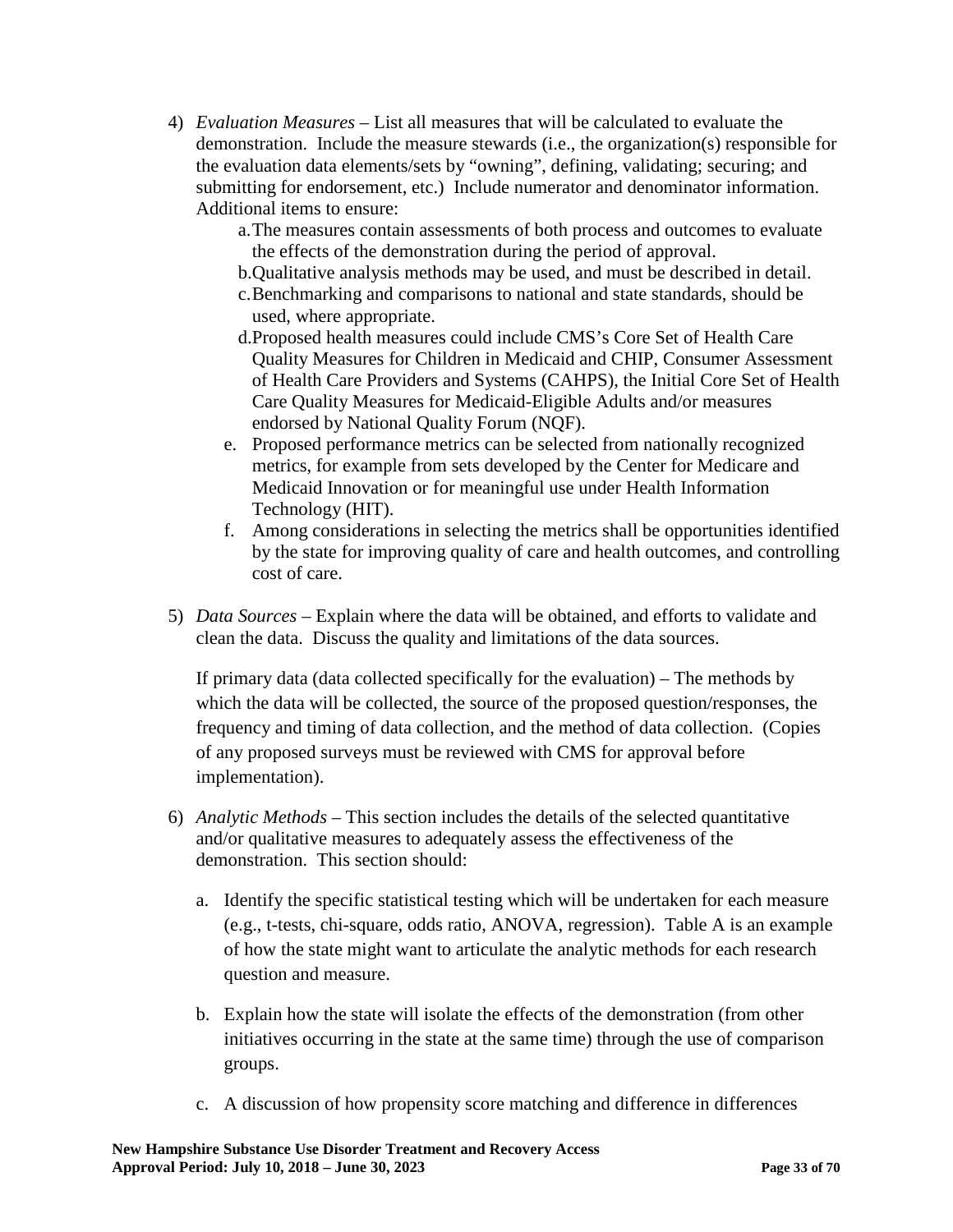design may be used to adjust for differences in comparison populations over time (if applicable).

- d. The application of sensitivity analyses, as appropriate, should be considered.
- 7) *Other Additions –* The state may provide any other information pertinent to the Evaluation Design of the demonstration.

| Research<br>Question    | Outcome<br>measures used to<br>address the<br>research question | Sample or population<br>subgroups to be<br>compared                                                                        | Data Sources                                                     | Analytic<br>Methods                                 |
|-------------------------|-----------------------------------------------------------------|----------------------------------------------------------------------------------------------------------------------------|------------------------------------------------------------------|-----------------------------------------------------|
| <b>Hypothesis 1</b>     |                                                                 |                                                                                                                            |                                                                  |                                                     |
| Research<br>question 1a | -Measure 1<br>-Measure 2<br>-Measure 3                          | -Sample e.g. All<br>attributed Medicaid<br>beneficiaries<br>-Beneficiaries with<br>diabetes diagnosis                      | -Medicaid fee-<br>for-service and<br>encounter claims<br>records | -Interrupted<br>time series                         |
| Research<br>question 1b | -Measure 1<br>-Measure 2<br>-Measure 3<br>-Measure 4            | -sample, e.g., PPS<br>patients who meet<br>survey selection<br>requirements (used<br>services within the last<br>6 months) | -Patient survey                                                  | Descriptive<br>statistics                           |
| <b>Hypothesis 2</b>     |                                                                 |                                                                                                                            |                                                                  |                                                     |
| Research<br>question 2a | -Measure 1<br>-Measure 2                                        | -Sample, e.g., PPS<br>administrators                                                                                       | -Key informants                                                  | Qualitative<br>analysis of<br>interview<br>material |

**Table A. Example Design Table for the Evaluation of the Demonstration**

- **D. Methodological Limitations –** This section provides detailed information on the limitations of the evaluation. This could include the design, the data sources or collection process, or analytic methods. The state should also identify any efforts to minimize the limitations. Additionally, this section should include any information about features of the demonstration that effectively present methodological constraints that the state would like CMS to take into consideration in its review. For example:
	- 1) When the state demonstration is:
		- a. Long-standing, non-complex, unchanged, or
		- b. Has previously been rigorously evaluated and found to be successful, or
		- c. Could now be considered standard Medicaid policy (CMS published regulations or guidance)
	- 2) When the demonstration is also considered successful without issues or concerns that would require more regular reporting, such as: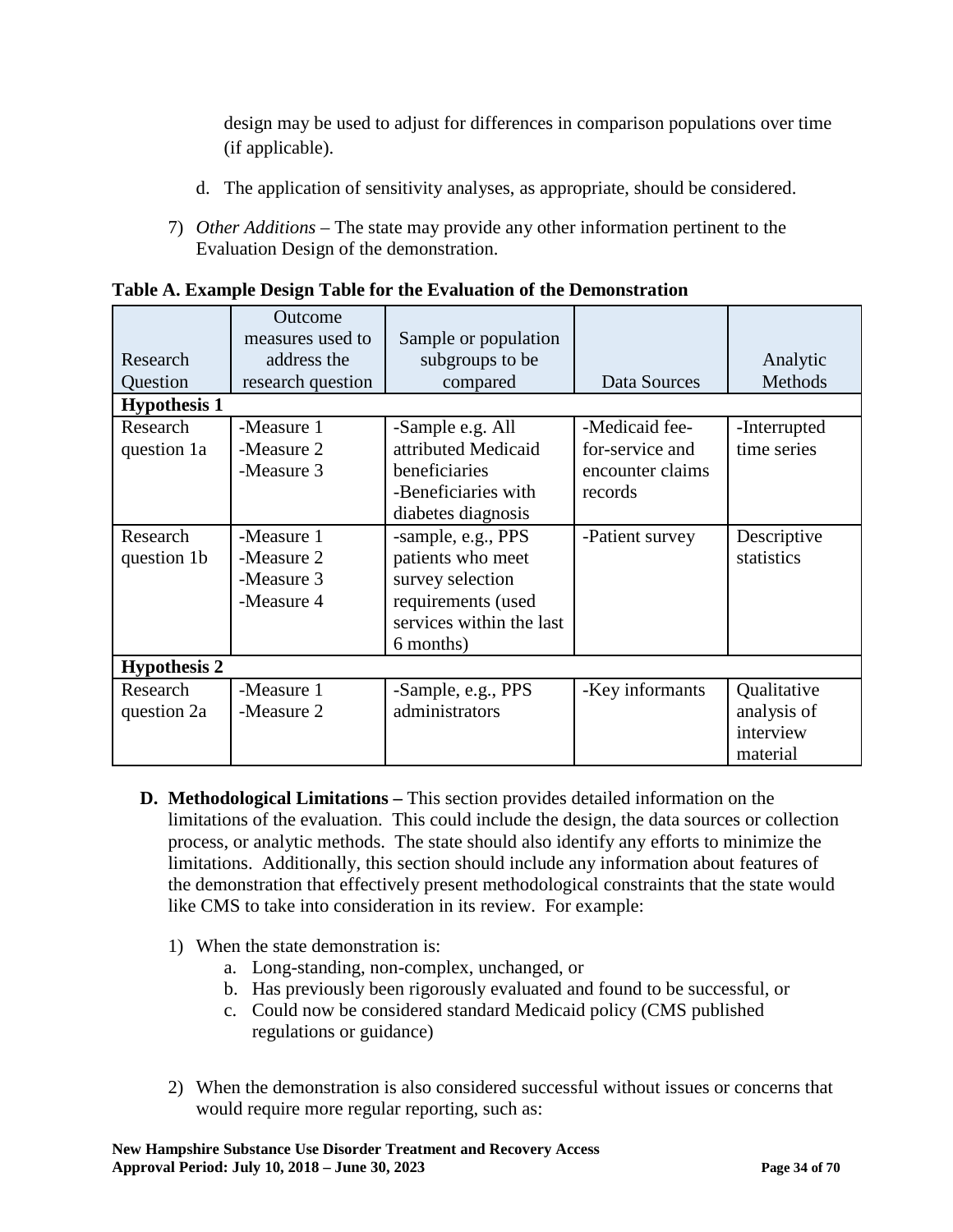- a. Operating smoothly without administrative changes; and
- b. No or minimal appeals and grievances; and
- c. No state issues with CMS-64 reporting or budget neutrality; and
- d. No Corrective Action Plans (CAP) for the demonstration.

## **E. Attachments**

- 1) **Independent Evaluator.** This includes a discussion of the state's process for obtaining an independent entity to conduct the evaluation, including a description of the qualifications that the selected entity must possess, and how the state will assure no conflict of interest. Explain how the state will assure that the Independent Evaluator will conduct a fair and impartial evaluation, prepare an objective Evaluation Report, and that there would be no conflict of interest. The evaluation design should include "No Conflict of Interest" signed by the independent evaluator.
- 2) **Evaluation Budget.** A budget for implementing the evaluation shall be provided with the draft Evaluation Design. It will include the total estimated cost, as well as a breakdown of estimated staff, administrative, and other costs for all aspects of the evaluation. Examples include, but are not limited to: the development of all survey and measurement instruments; quantitative and qualitative data collection; data cleaning and analyses; and reports generation. A justification of the costs may be required by CMS if the estimates provided do not appear to sufficiently cover the costs of the draft Evaluation Design or if CMS finds that the draft Evaluation Design is not sufficiently developed.
- 3) **Timeline and Major Milestones.** Describe the timeline for conducting the various evaluation activities, including dates for evaluation-related milestones, including those related to procurement of an outside contractor, if applicable, and deliverables. The Final Evaluation Design shall incorporate an Interim and Summative Evaluation. Pursuant to 42 CFR 431.424 $(c)(v)$ , this timeline should also include the date by which the Final Summative Evaluation report is due.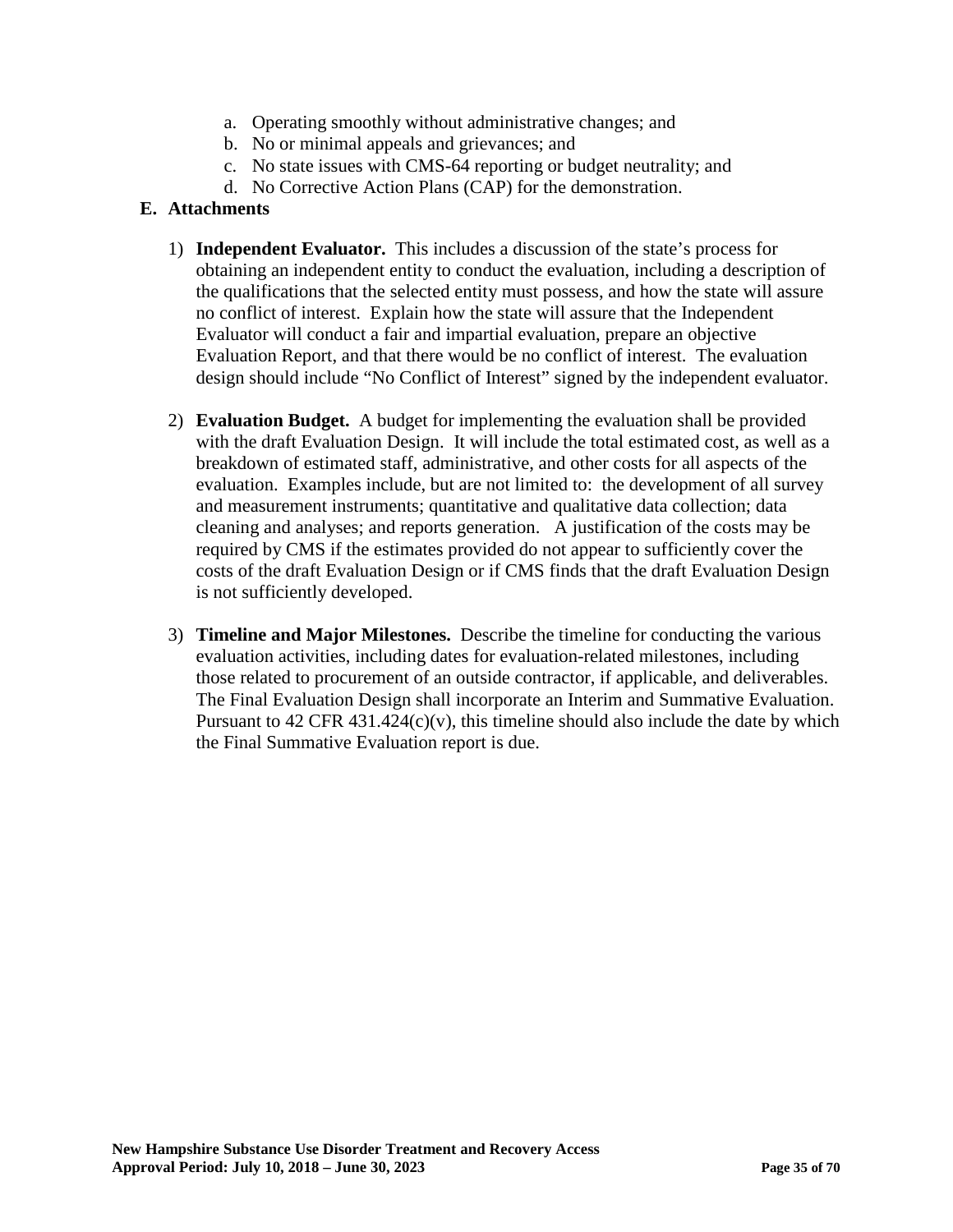### **ATTACHMENT B Preparing the Interim and Summative Evaluation Reports**

### **Introduction**

For states that are testing new approaches and flexibilities in their Medicaid programs through section 1115 demonstrations, evaluations are crucial to understand and disseminate what is or is not working and why. The evaluations of new initiatives seek to produce new knowledge and direction for programs and inform Medicaid policy for the future. While a narrative about what happened during a demonstration provide important information, the principal focus of the evaluation of a section 1115 demonstration should be obtaining and analyzing data on the process (e.g., whether the demonstration is being implemented as intended), outcomes (e.g., whether the demonstration is having the intended effects on the target population), and impacts of the demonstration (e.g., whether the outcomes observed in the targeted population differ from outcomes in similar populations not affected by the demonstration). Both state and federal governments could benefit from improved quantitative and qualitative evidence to inform policy decisions.

### **Expectations for Evaluation Reports**

Medicaid section 1115 demonstrations are required to conduct an evaluation that is valid (the extent to which the evaluation measures what it is intended to measure), and reliable (the extent to which the evaluation could produce the same results when used repeatedly). To this end, the already approved Evaluation Design is a map that begins with the demonstration goals, then transitions to the evaluation questions, and to the specific hypotheses, which will be used to investigate whether the demonstration has achieved its goals. States should have a wellstructured analysis plan for their evaluation. As these valid analyses multiply (by a single state or by multiple states with similar demonstrations) and the data sources improve, the reliability of evaluation findings will be able to shape Medicaid policy in order to improve the health and welfare of Medicaid beneficiaries for decades to come. When submitting an application for renewal, the interim evaluation report should be posted on the state's website with the application for public comment. Additionally, the interim evaluation report must be included in its entirety with the application submitted to CMS.

### **Intent of this Guidance**

The Social Security Act (the Act) requires an evaluation of every section 1115 demonstration. In order to fulfill this requirement, the state's submission must provide a comprehensive written presentation of all key components of the demonstration, and include all required elements specified in the approved Evaluation Design. This Guidance is intended to assist states with organizing the required information in a standardized format and understanding the criteria that CMS will use in reviewing the submitted Interim and Summative Evaluation Reports.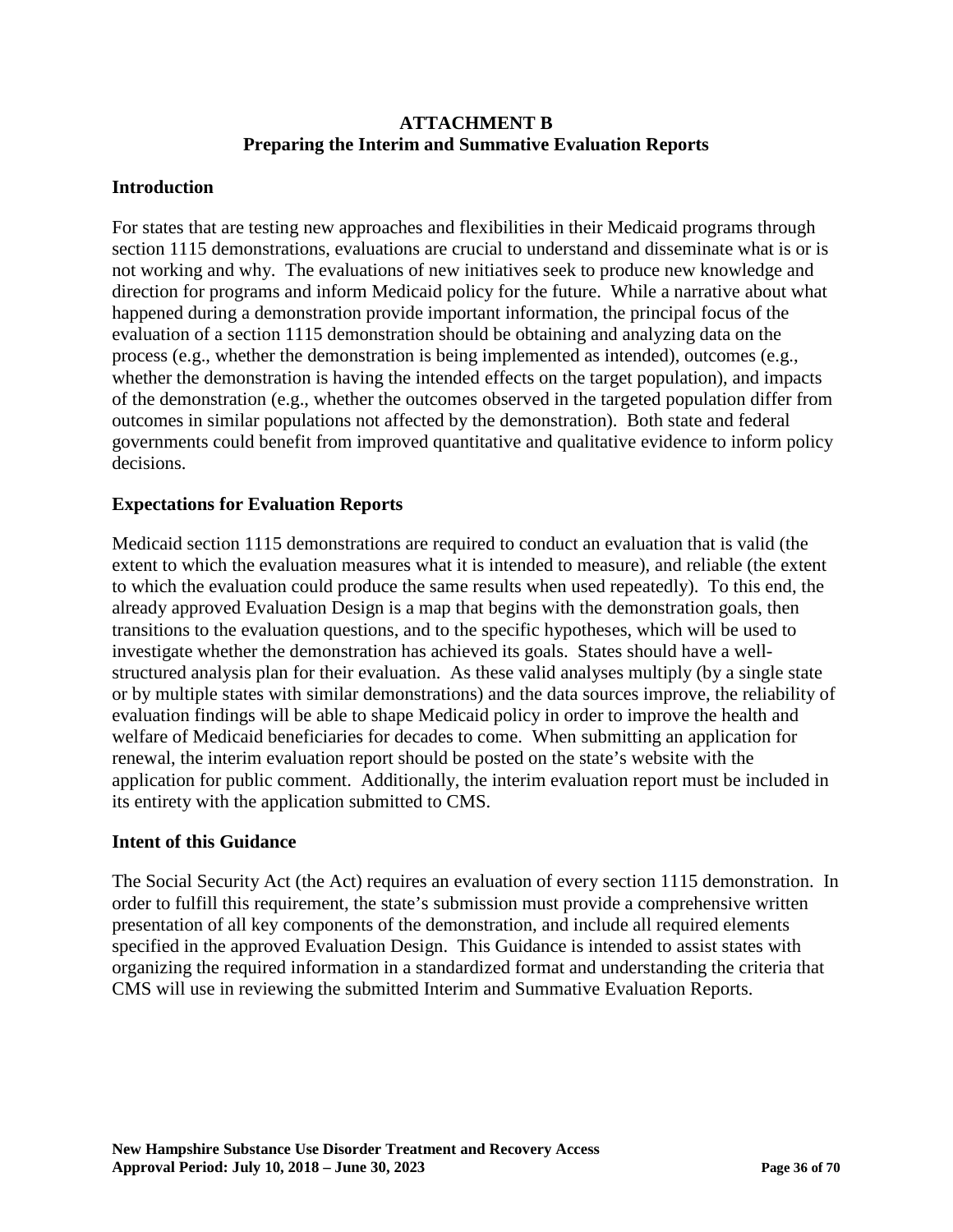The format for the Interim and Summative Evaluation reports is as follows:

- A. Executive Summary;
- B. General Background Information;
- C. Evaluation Questions and Hypotheses;
- D. Methodology;
- E. Methodological Limitations;
- F. Results;
- G. Conclusions;
- H. Interpretations, and Policy Implications and Interactions with Other State Initiatives;
- I. Lessons Learned and Recommendations; and
- J. Attachment(s).

## **Submission Timelines**

There is a specified timeline for the state's submission of Evaluation Designs and Evaluation Reports. These dates are specified in the demonstration Special Terms and Conditions (STCs). (The graphic below depicts an example of this timeline). In addition, the state should be aware that section 1115 evaluation documents are public records. In order to assure the dissemination of the evaluation findings, lessons learned, and recommendations, the state is required to publish to the state's website the evaluation design within thirty (30) days of CMS approval, and publish reports within thirty (30) days of submission to CMS , pursuant to 42 CFR 431.424. CMS will also publish a copy to Medicaid.gov.



## **Required Core Components of Interim and Summative Evaluation Reports**

The section 1115 Evaluation Report presents the research about the section 1115 Demonstration. It is important that the report incorporate a discussion about the structure of the Evaluation Design to explain the goals and objectives of the demonstration, the hypotheses related to the demonstration, and the methodology for the evaluation. A copy of the state's Driver Diagram (described in the Evaluation Design guidance) must be included with an explanation of the depicted information. The Evaluation Report should present the relevant data and an interpretation of the findings; assess the outcomes (what worked and what did not work); explain the limitations of the design, data, and analyses; offer recommendations regarding what (in hindsight) the state would further advance, or do differently, and why; and discuss the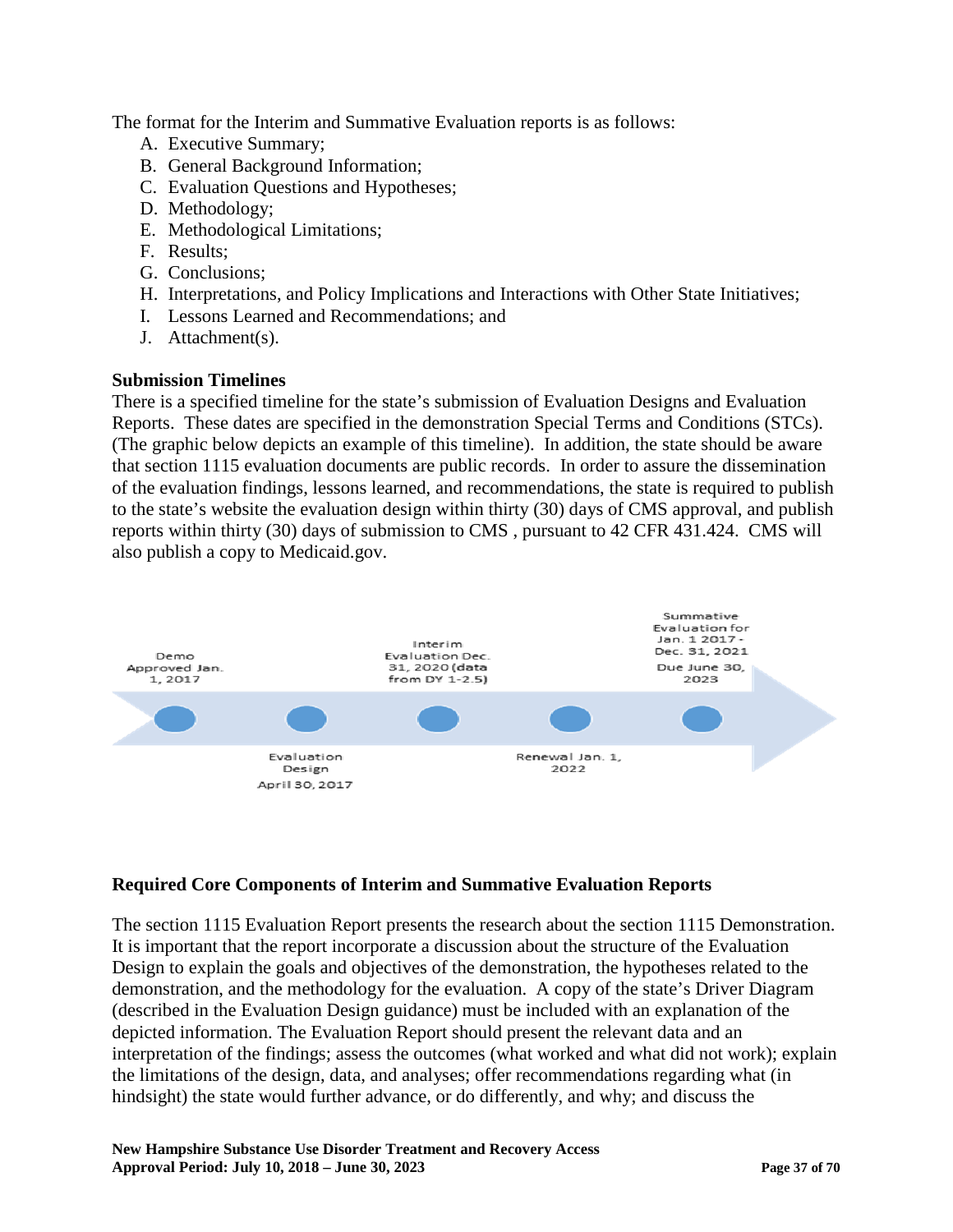implications on future Medicaid policy. Therefore, the state's submission must include:

- **A. Executive Summary** A summary of the demonstration, the principal results, interpretations, and recommendations of the evaluation.
- **B.** General Background Information about the Demonstration In this section, the state should include basic information about the demonstration, such as:
	- 1) The issues that the state is trying to address with its section 1115 demonstration and/or expenditure authorities, how the state became aware of the issue, the potential magnitude of the issue, and why the state selected this course of action to address the issues.
	- 2) The name of the demonstration, approval date of the demonstration, and period of time covered by the evaluation;
	- 3) A brief description of the demonstration and history of the implementation, and if the evaluation is for an amendment, extension, renewal, or expansion of, the demonstration;
	- 4) For renewals, amendments, and major operational changes: A description of any changes to the demonstration during the approval period; whether the motivation for change was due to political, economic, and fiscal factors at the state and/or federal level; whether the programmatic changes were implemented to improve beneficiary health, provider/health plan performance, or administrative efficiency; and how the Evaluation Design was altered or augmented to address these changes.
	- 5) Describe the population groups impacted by the demonstration.

### **C. Evaluation Questions and Hypotheses** – In this section, the state should:

- 1) Describe how the state's demonstration goals were translated into quantifiable targets for improvement, so that the performance of the demonstration in achieving these targets could be measured. The inclusion of a Driver Diagram in the Evaluation Report is highly encouraged, as the visual can aid readers in understanding the rationale behind the demonstration features and intended outcomes.
- 2) Identify the state's hypotheses about the outcomes of the demonstration;
	- a. Discuss how the goals of the demonstration align with the evaluation questions and hypotheses;
	- b. Explain how this Evaluation Report builds upon and expands earlier demonstration evaluation findings (if applicable); and
	- c. Address how the research questions / hypotheses of this demonstration promote the objectives of Titles XIX and XXI.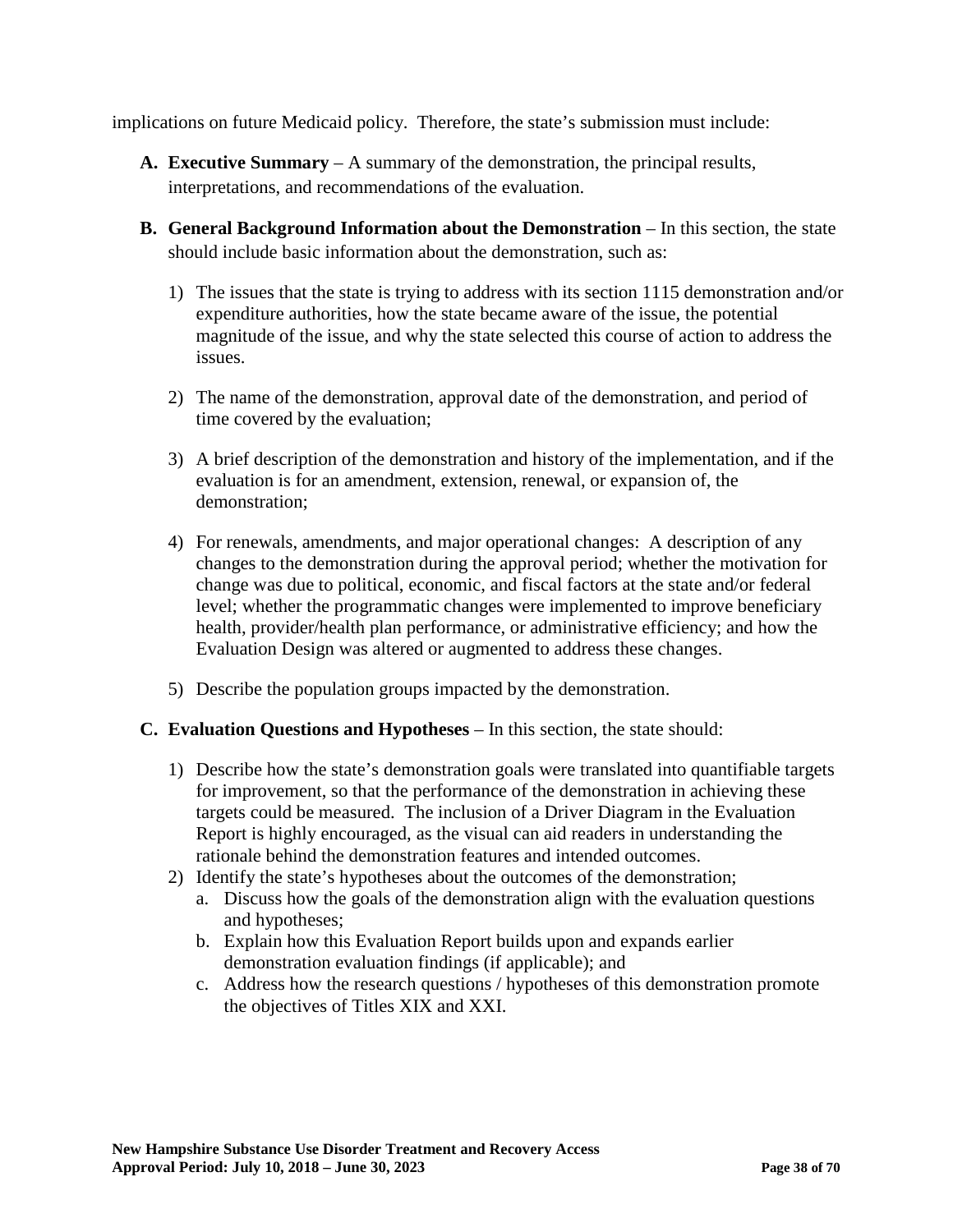**D. Methodology** – In this section, the state is to provide an overview of the research that was conducted to evaluate the section 1115 demonstration consistent with the approved Evaluation Design.

The evaluation design should also be included as an attachment to the report. The focus is on showing that the evaluation builds upon other published research (use references), and meets the prevailing standards of scientific and academic rigor, and the results are statistically valid and reliable.

An interim report should provide any available data to date, including both quantitative and qualitative assessments. The Evaluation Design should assure there is appropriate data development and collection in a timely manner to support developing an interim evaluation.

This section provides the evidence that the demonstration evaluation used the best available data and describes why potential alternative data sources were not used; reported on, controlled for, and made appropriate adjustments for the limitations of the data and their effects on results; and discusses the generalizability of results. This section should provide enough transparency to explain what was measured and how. Specifically, this section establishes that the approved Evaluation Design was followed by describing:

- 1. Evaluation Design Will the evaluation be an assessment of: pre/post, post-only, with or without comparison groups, etc.?
- 2. Target and Comparison Populations Describe the target and comparison populations; include inclusion and exclusion criteria.
- 3. Evaluation Period Describe the time periods for which data will be collected
- 4. Evaluation Measures What measures are used to evaluate the demonstration, and who are the measure stewards?
- 5. Data Sources Explain where the data will be obtained, and efforts to validate and clean the data.
- 6. Analytic methods Identify specific statistical testing which will be undertaken for each measure (t-tests, chi-square, odds ratio, ANOVA, regression, etc.).
- 7. Other Additions The state may provide any other information pertinent to the evaluation of the demonstration.
	- **A) Methodological Limitations -** This section provides sufficient information for discerning the strengths and weaknesses of the study design, data sources/collection, and analyses.
	- **B) Results –** In this section, the state presents and uses the quantitative and qualitative data to show to whether and to what degree the evaluation questions and hypotheses of the demonstration were achieved. The findings should visually depict the demonstration results (tables, charts, graphs). This section should include information on the statistical tests conducted.
	- **C) Conclusions**  In this section, the state will present the conclusions about the evaluation results.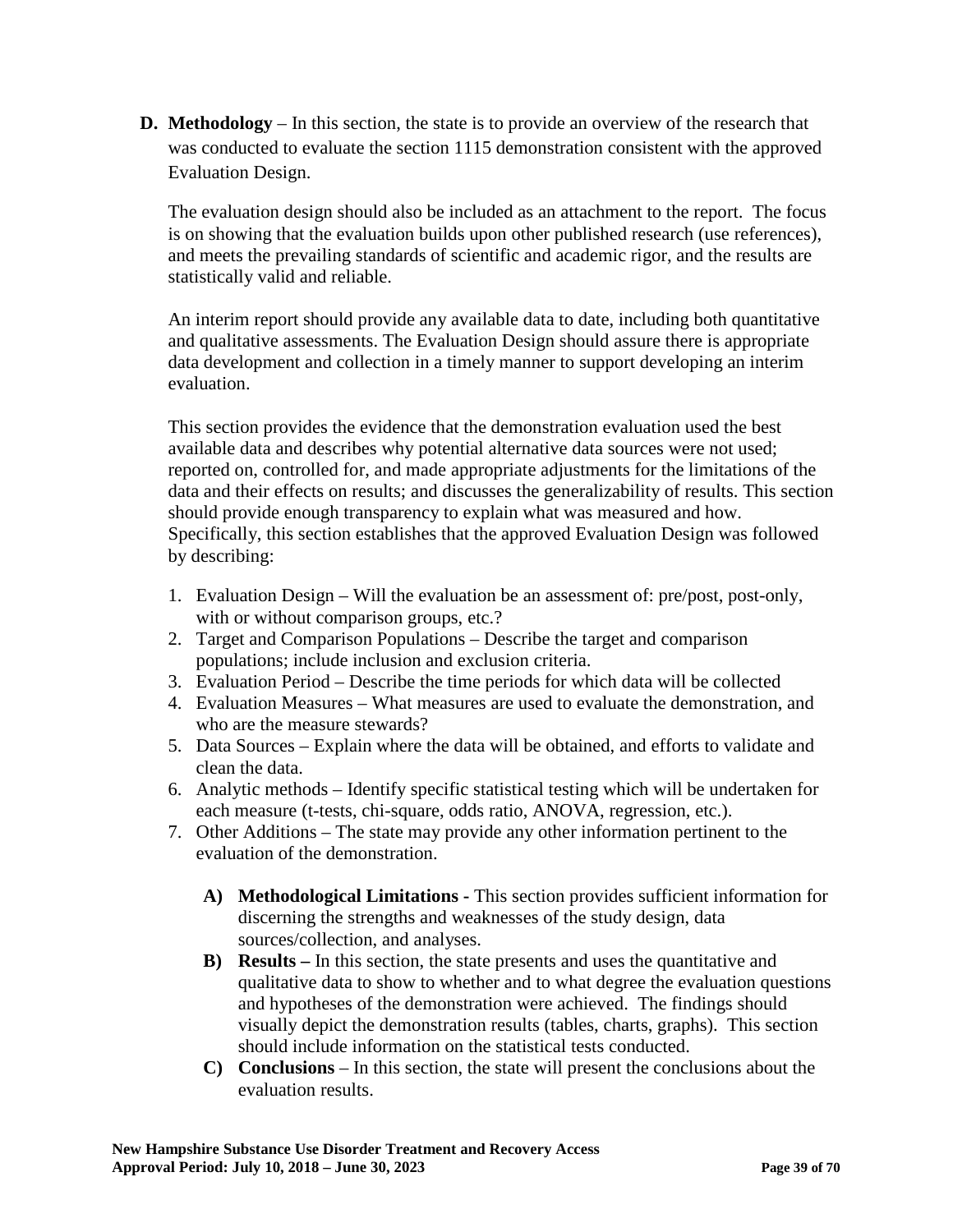- 1) In general, did the results show that the demonstration was/was not effective in achieving the goals and objectives established at the beginning of the demonstration?
- 2) Based on the findings, discuss the outcomes and impacts of the demonstration and identify the opportunities for improvements. Specifically:
	- a. If the state did not fully achieve its intended goals, why not? What could be done in the future that would better enable such an effort to more fully achieve those purposes, aims, objectives, and goals?
- **D. Interpretations, Policy Implications and Interactions with Other State Initiatives –** In this section, the state will discuss the section 1115 demonstration within an overall Medicaid context and long range planning. This should include interrelations of the demonstration with other aspects of the state's Medicaid program, interactions with other Medicaid demonstrations, and other federal awards affecting service delivery, health outcomes and the cost of care under Medicaid. This section provides the state with an opportunity to provide interpretation of the data using evaluative reasoning to make judgments about the demonstration. This section should also include a discussion of the implications of the findings at both the state and national levels.
- **E. Lessons Learned and Recommendations** This section of the Evaluation Report involves the transfer of knowledge. Specifically, the "opportunities" for future or revised demonstrations to inform Medicaid policymakers, advocates, and stakeholders is just as significant as identifying current successful strategies. Based on the evaluation results:
	- 1. What lessons were learned as a result of the demonstration?
	- 2. What would you recommend to other states which may be interested in implementing a similar approach?

## **F. Attachment**

Evaluation Design: Provide the CMS-approved Evaluation Design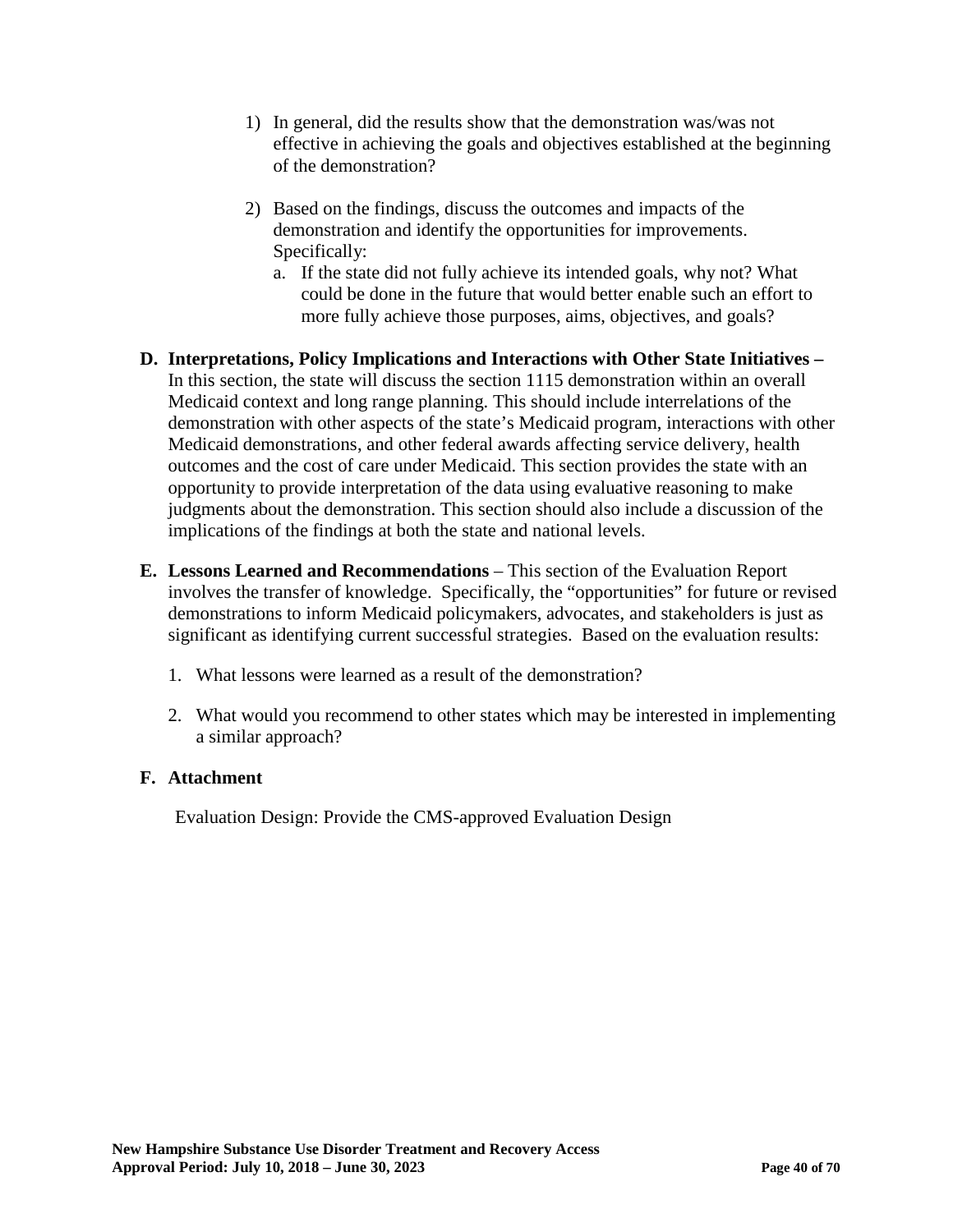## **ATTACHMENT C Reserved for Evaluation Design**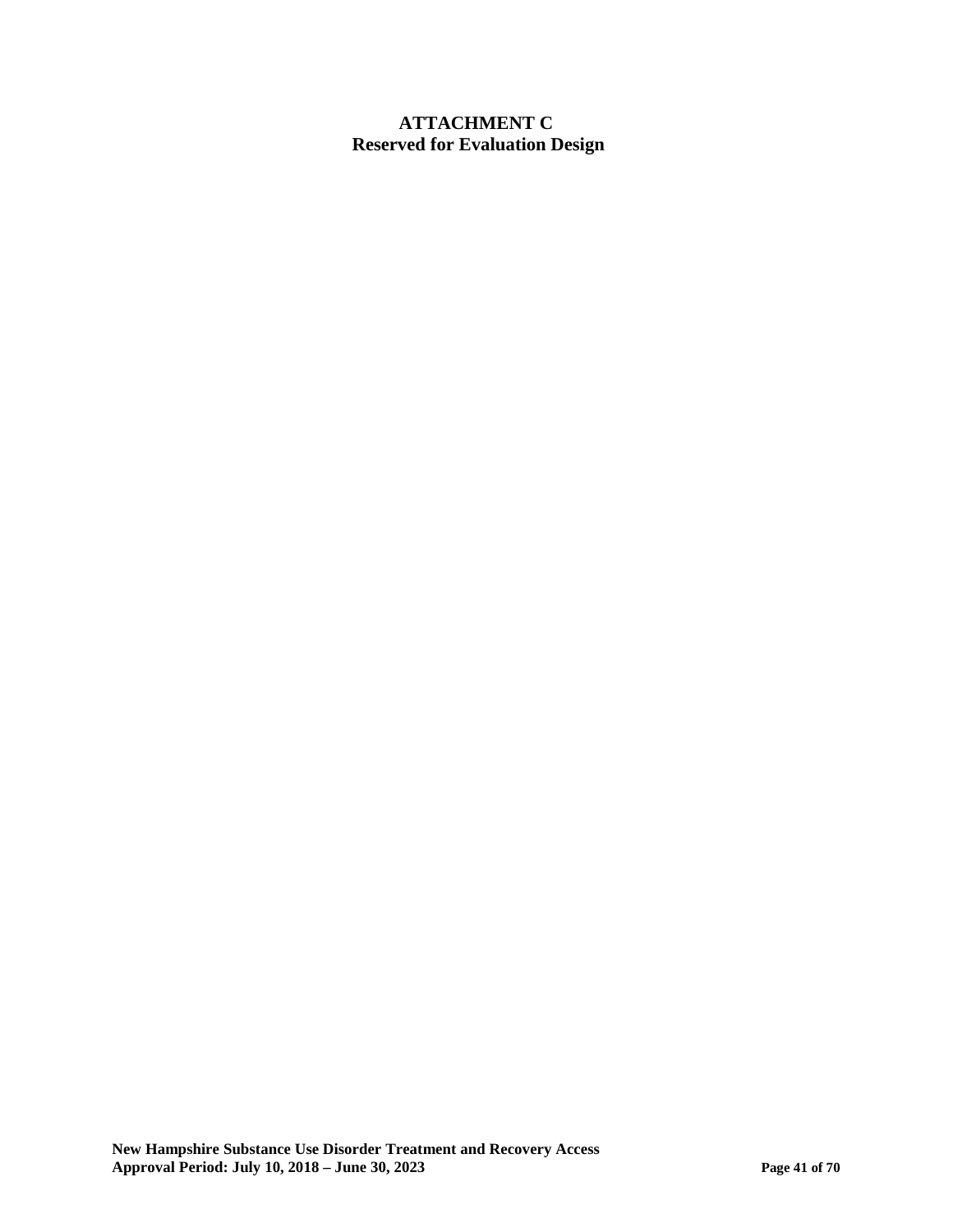### **ATTACHMENT D Substance Use Disorder (SUD) Implementation Plan Protocol**

### **Section I – Milestone Completion**

### **Milestones**

## **1. Access to Critical Levels of Care for OUD and Other SUDs**

To improve access to OUD and SUD treatment services for Medicaid beneficiaries, it is important to offer a range of services at varying levels of intensity across a continuum of care since the type of treatment or level of care needed may be more or less effective depending on the individual beneficiary. To meet this milestone, state Medicaid programs must provide coverage of the following services:

- Outpatient Services;
- Intensive Outpatient Services;
- Medication assisted treatment (medications as well as counseling and other services with sufficient provider capacity to meet needs of Medicaid beneficiaries in the state);
- Intensive levels of care in residential and inpatient settings; and
- Medically supervised withdrawal management

### **Current state:**

New Hampshire provides coverage for a robust array of substance use disorder services, including all of those outlined above. Additional services covered by NH Medicaid include peer and non-peer recovery support services and continuous recovery monitoring. Where possible, all covered services are in alignment with the American Society for Addiction Medicine (ASAM) patient placement criteria. Medically supervised withdrawal management is in alignment ASAM criteria Levels 1WM-3.7WM. Coverage details for these services are in the state plan. Provider qualifications and eligible provider types are outlined in NH rule He-W 513 available at [https://www.dhhs.nh.gov/oos/aru/documents/hew513adopted.pdf.](https://www.dhhs.nh.gov/oos/aru/documents/hew513adopted.pdf)

There are multiple ways SUD treatment services are paid for in NH. Typically, funding for services is blended between state General Funds, Medicaid, private insurance, and Federal funding. The state uses federal block grant funding through SAMHSA to enter into contracts with SUD providers. These contracts fund services that are either not covered by Medicaid/other insurance or the person's insurance leaves them underinsured for the needed level of care. These entities are considered state funded programs. Additionally, Medicaid is used to cover all levels of care as outlined above. There are some entities in the state that do not accept Medicaid or state funding. In those instances, standards for facilities licensing and program expectations are outlined in rules which align with NH's Medicaid requirements and those in state contracts.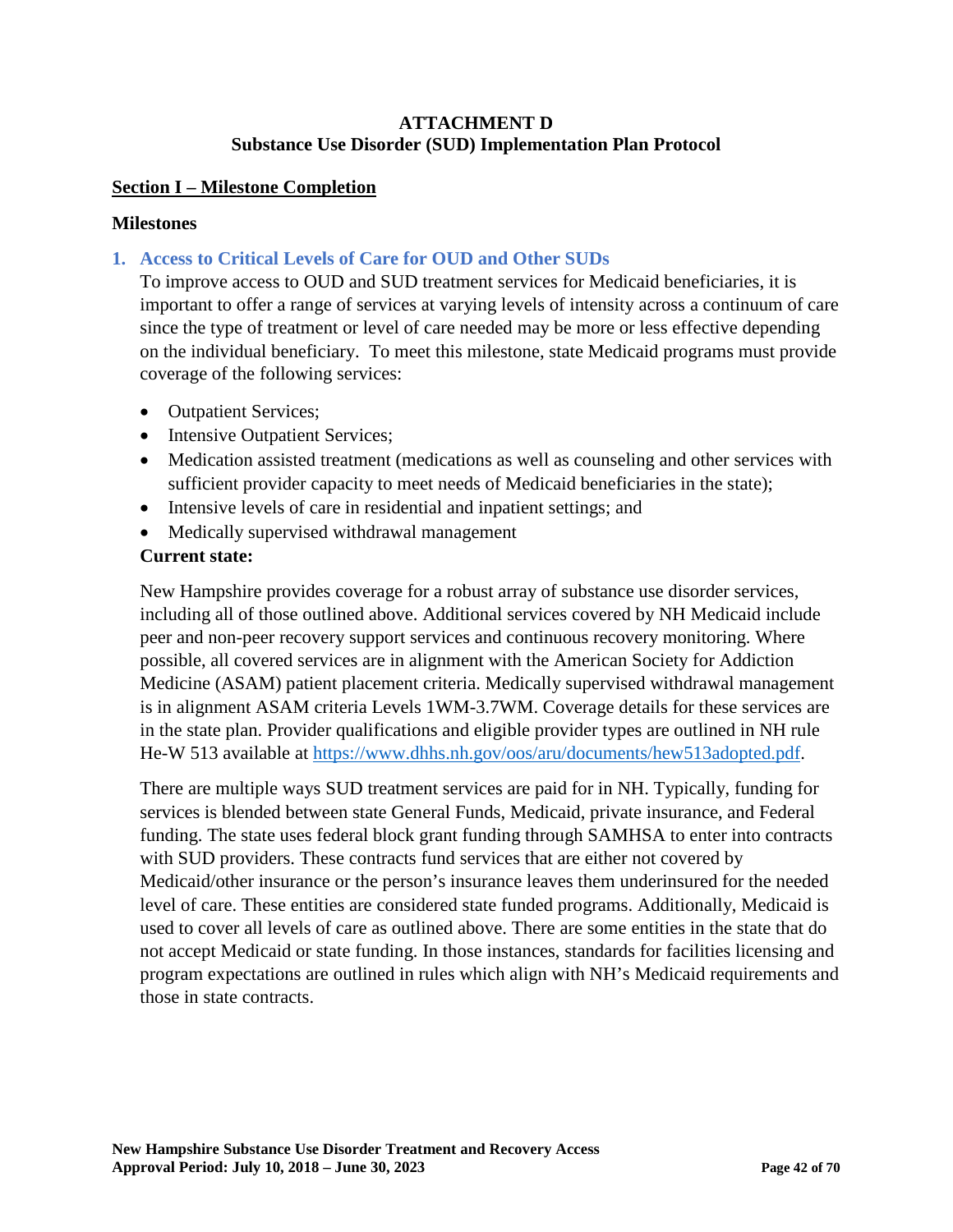| <b>SUD Service Type</b>                 | <b>Description</b>                                     |
|-----------------------------------------|--------------------------------------------------------|
| Screening, by Behavioral Health         | Screening for a substance use disorder                 |
| practitioner                            |                                                        |
| <b>SBIRT</b>                            | Screening, Brief Intervention, Referral to             |
|                                         | Treatment                                              |
| <b>Crisis Intervention</b>              | Crisis services provided in an office or               |
|                                         | community setting                                      |
| Evaluation                              | Evaluation to determine the level $\overline{of}$ care |
|                                         | and/or other services needed.                          |
| Medically Managed Withdrawal            | Withdrawal management in a hospital                    |
| Management                              | setting, with or without rehabilitation                |
|                                         | therapy                                                |
| Medically Monitored Withdrawal          | Withdrawal management provided in an                   |
| Management                              | outpatient or residential setting                      |
| <b>Opioid Treatment Program</b>         | Methadone or Buprenorphine treatment in                |
|                                         | a clinic setting                                       |
| <b>Office based Medication Assisted</b> | Medication Assisted Treatment in a                     |
| Treatment                               | physician's office provided in conjunction             |
|                                         | with other substance use disorder                      |
|                                         | counseling services.                                   |
| <b>Outpatient Counseling</b>            | Individual, group, and/or family                       |
|                                         | counseling for substance use disorders                 |
| <b>Intensive Outpatient</b>             | Individual and group treatment and                     |
|                                         | recovery support services provided at                  |
|                                         | least 3 hours per day, 3 days per week.                |
| <b>Partial Hospitalization</b>          | Individual and group treatment and                     |
|                                         | recovery support services for substance                |
|                                         | use disorder and co-occurring mental                   |
|                                         | health disorders provided at least 20 hours            |
|                                         | per week.                                              |
| <b>Rehabilitative Services</b>          | Low, Medium, and High Intensity                        |
|                                         | residential treatment.                                 |
| <b>Recovery Support Services</b>        | Community based peer and non-peer                      |
|                                         | recovery support services provided in a                |
|                                         | group or individual setting.                           |
| <b>Case Management</b>                  | <b>Continuous Recovery Monitoring</b>                  |

*Table 1. NH Medicaid Substance Use Disorder Benefit*

## **Future state:**

NH will update the He-W 513 rule to align with the recently updated state plan. This will allow for Medicaid providers to understand what types of services are covered under each ASAM level of care. For example, for Level 2.1 intensive outpatient SUD services, the rule will be updated to include the following: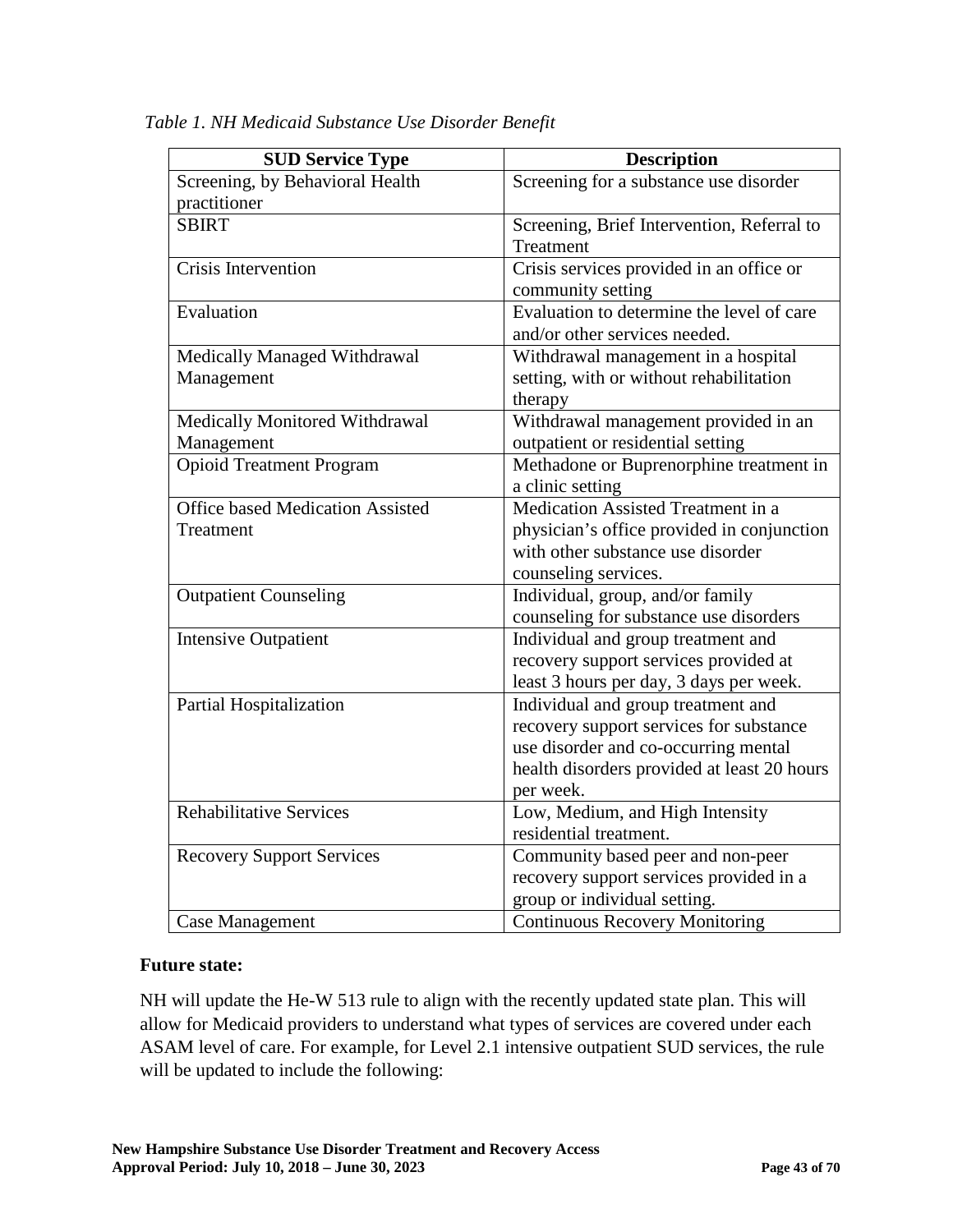## **Support Systems**

In Level 2.1 programs, necessary support systems include:

- Continued treatment planning individualized to the patients' needs
- Medical, psychological, psychiatric, laboratory, and toxicology services, which are available through consultation or referral. Psychiatric and other medical consultation is available within 24 hours by telephone and within 72 hours in person.
- Emergency services, which are available by telephone 24 hours a day, 7 days a week when the treatment program is not in session.
- Direct affiliation with (or close coordination through referral to) more and less intensive levels of care and supportive housing services.

### **Therapies**

Therapies offered by Level 2.1 programs include:

- A minimum of 3 hours per day, 3 days per week for adults (age 21 and over) and 2 hours per day, 3 days per week for adolescents(under age 21) of skilled treatment services. Such services may include evaluation, individual and group counseling, medication management, family therapy with patient present, psychoeducational groups, skill restoration therapy, and other skilled therapies. Skill restoration therapy which is defined as services intended to reduce or remove barriers to clients who are achieving recovery and then maintaining recovery is also included. Services are provided in amounts, frequencies, and intensities appropriate to the objectives of the treatment plan.
- In cases in which the patient is not yet fully stable to safely transfer to a Level 1 program that is not associated with the treatment agency, the patient's treatment for Level 1 services may be continued within the current Level 2.1 program. Therapies must be delivered by, or recommended by, a physician or other licensed practitioner of the healing arts.
- Family therapy, which involves for the family members, guardians, or significant others and which is for the direct benefit of the patient in accordance with the patient's needs and treatment goals identified in the patient's treatment plan, and for the purpose of assisting in the patient's recovery in the assessment, treatment, and continuing care of the patient with the patient present.
- A planned format of therapies delivered on an individual and group basis and adapted to the patient's developmental stage and comprehension level.
- Motivational interviewing, enhancement, and engagement strategies, which are used in preference to confrontational approaches.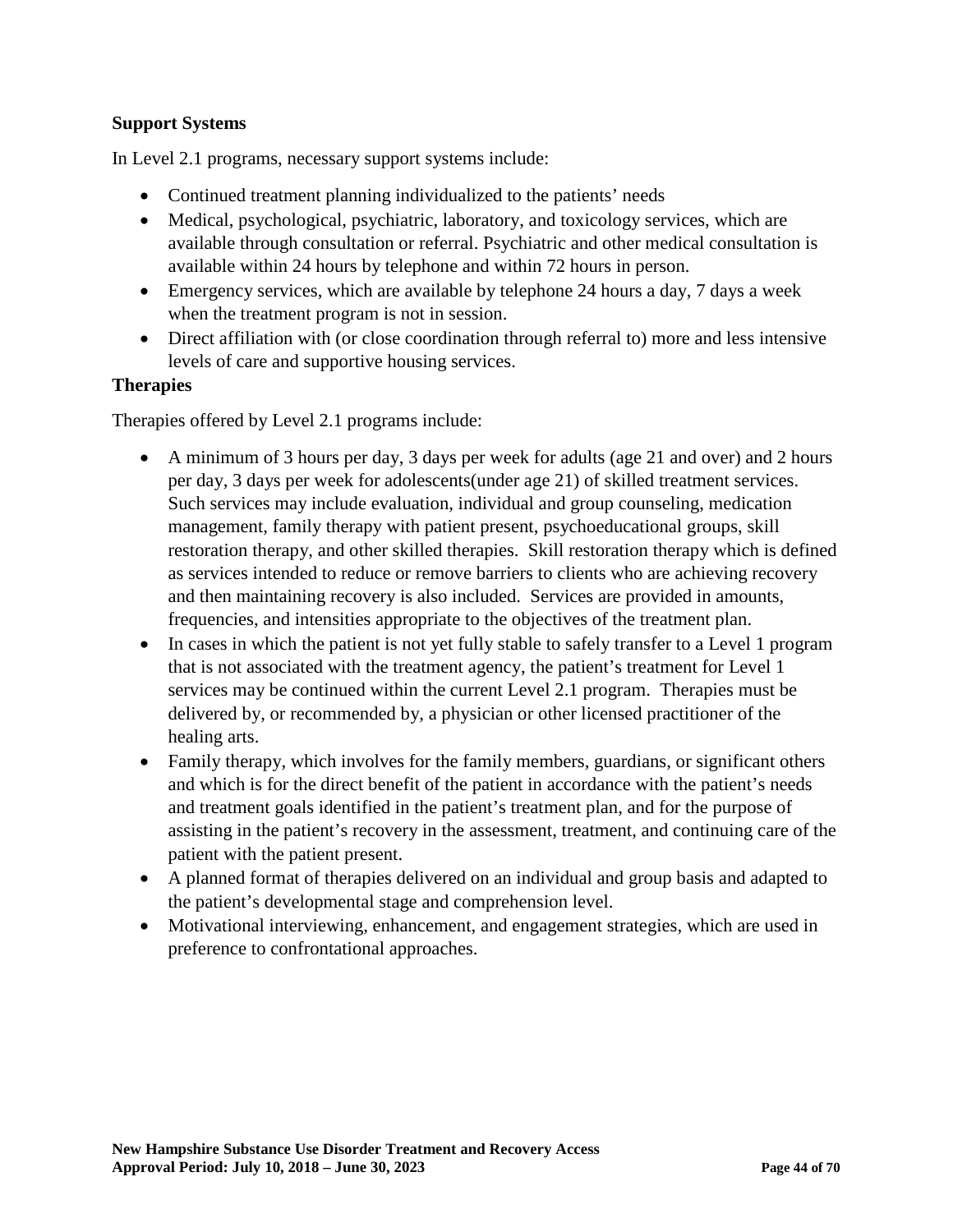| Milestone Criteria                                                                                                                                                                                                                                                                                                                                                                                                                                                                                                                                                                                                                                                                     | <b>Current State</b>                                                                                                                                                  | <b>Future State</b>                                                                                                                                                                                                                                                                                                                                                                                                                                                                                                            | <b>Summary of Actions</b><br>Needed                                                                                                             |
|----------------------------------------------------------------------------------------------------------------------------------------------------------------------------------------------------------------------------------------------------------------------------------------------------------------------------------------------------------------------------------------------------------------------------------------------------------------------------------------------------------------------------------------------------------------------------------------------------------------------------------------------------------------------------------------|-----------------------------------------------------------------------------------------------------------------------------------------------------------------------|--------------------------------------------------------------------------------------------------------------------------------------------------------------------------------------------------------------------------------------------------------------------------------------------------------------------------------------------------------------------------------------------------------------------------------------------------------------------------------------------------------------------------------|-------------------------------------------------------------------------------------------------------------------------------------------------|
| <b>State Medicaid</b><br>programs must provide<br>coverage of the<br>following services:<br>Outpatient<br>Services;<br>Intensive<br>$\bullet$<br>Outpatient<br>Services;<br>Medication<br>assisted<br>treatment<br>(medications as<br>well as<br>counseling and<br>other services<br>with sufficient<br>provider<br>capacity to<br>meet needs of<br>Medicaid<br>beneficiaries in<br>the state);<br>Intensive levels<br>of care in<br>residential and<br>inpatient<br>settings; and<br>Medically<br>٠<br>supervised<br>withdrawal<br>management<br>levels of care<br>with codes<br>covering<br>hospital based,<br>residential and<br>ambulatory<br>withdrawal<br>management<br>services | New Hampshire<br>provides coverage for a<br>robust array of<br>substance use disorder<br>services, including all<br>of those outlined in the<br>milestone requirement | NH will update the He-<br>W 513 rule to align<br>with the recently<br>updated state plan. This<br>update will include a<br>list of therapies and<br>supports that are<br>offered under each<br>ASAM level of care<br>covered by NH. This<br>will allow for Medicaid<br>providers to understand<br>what types of services<br>are covered under each<br>ASAM level of care,<br>including<br>understanding<br>requirements around<br>therapeutic milieu,<br>hours of services, and<br>types of staff required<br>to deliver each. | Medicaid authority will<br>update the He-w 513<br>rule in collaboration<br>with Bureau of Drug<br>and Alcohol Services<br>by November 30, 2018. |

## **2. Use of Evidence-based, SUD-specific Patient Placement Criteria**

Implementation of evidence-based, SUD-specific patient placement criteria is identified as a critical milestone that states are to address as part of the demonstration. To meet this milestone, states must ensure that the following criteria are met: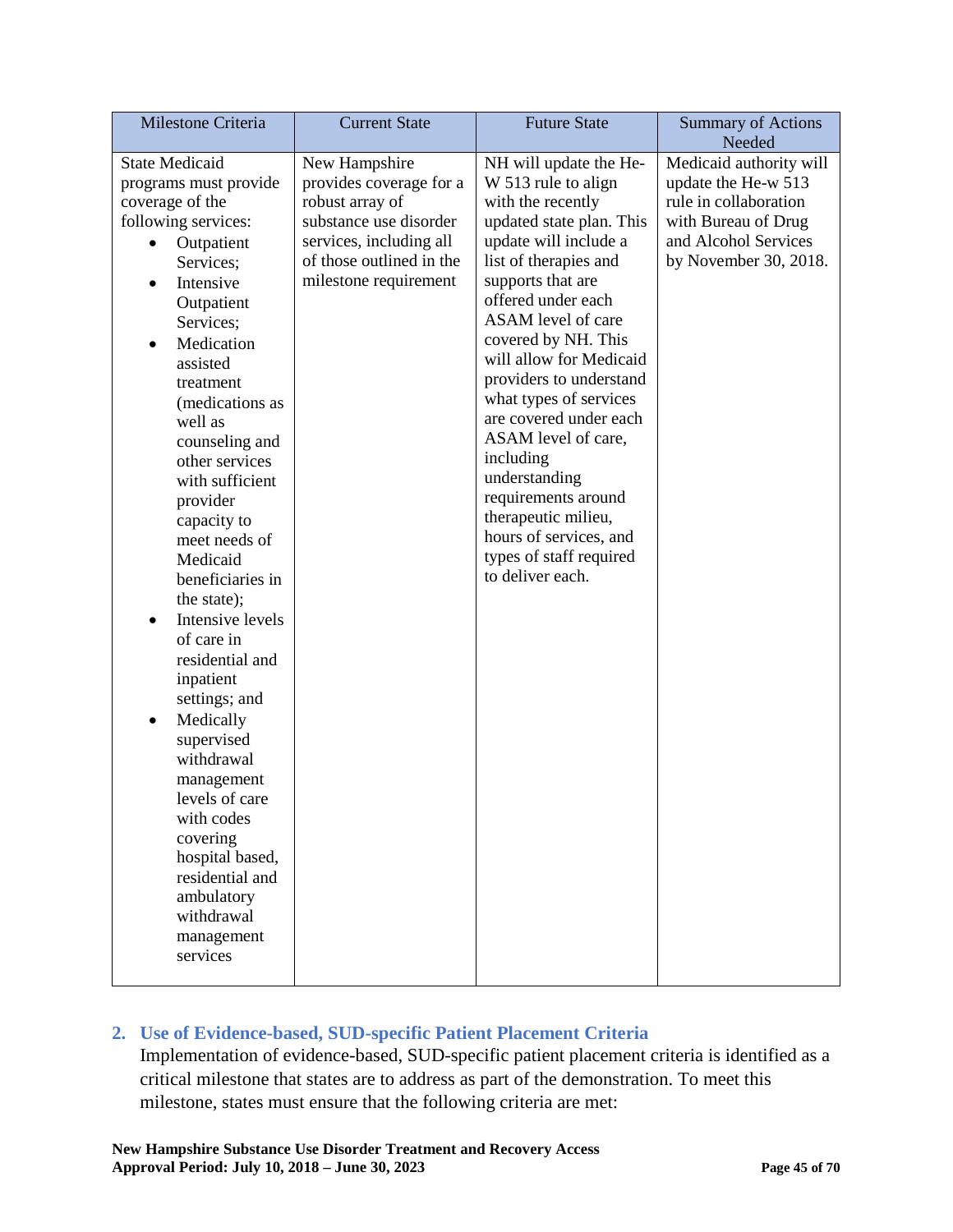- Providers assess treatment needs based on SUD-specific, multi-dimensional assessment tools, e.g., the ASAM Criteria, or other patient placement assessment tools that reflect evidence-based clinical treatment guidelines; and
- Utilization management approaches are implemented to ensure that (a) beneficiaries have access to SUD services at the appropriate level of care, (b) interventions are appropriate for the diagnosis and level of care, and (c) there is an independent process for reviewing placement in residential treatment settings.

# **Current state:**

## *Patient Placement Criteria*

All substance use disorder treatment programs and insurance carriers in NH are required to utilize the ASAM Criteria for placement per state law RSA 420-J:16, I, available at [http://www.gencourt.state.nh.us/rsa/html/XXXVII/420-J/420-J-16.htm.](http://www.gencourt.state.nh.us/rsa/html/XXXVII/420-J/420-J-16.htm) In addition, all state funded treatment providers, are contractually obligated to use evidence based screening and assessment tools. To ensure that there is no entity in the state operating SUD services without the application of ASAM, all regulatory bodies require the same language regarding ASAM and evidence-based standards. This is critical due to the fact that while all state funded (state contracted) treatment providers are also Medicaid/MCO enrolled, not all Medicaid/MCO enrolled providers hold contracts with the state and receive additional state dollars. In instances when a provider is not Medicaid enrolled and also not funded through a contract with the state, the facilities licensing rules require ASAM. When ASAM is not applicable, both state funded providers and Medicaid providers are required to deliver services that are evidence based, as demonstrated by meeting one of the following criteria:

a. The service shall be included as an evidence-based mental health and substance abuse intervention on the SAMHSA National Registry of Evidence-Based Programs and Practices (NREPP), available at http://www.nrepp.samhsa.gov/AllPrograms.aspx;

b. The services shall be published in a peer-reviewed journal and found to have positive effects; or

c. The SUD treatment and recovery support service provider shall be able to document the services' effectiveness based on the following:

1. The service is based on a theoretical perspective that has validated research; or

2. The service is supported by a documented body of knowledge generated from similar or related services that indicate effectiveness.

## **Future State**

Effective January 11, 2018, SAMHSA has removed NREPP and the state rule must be updated to reflect that change.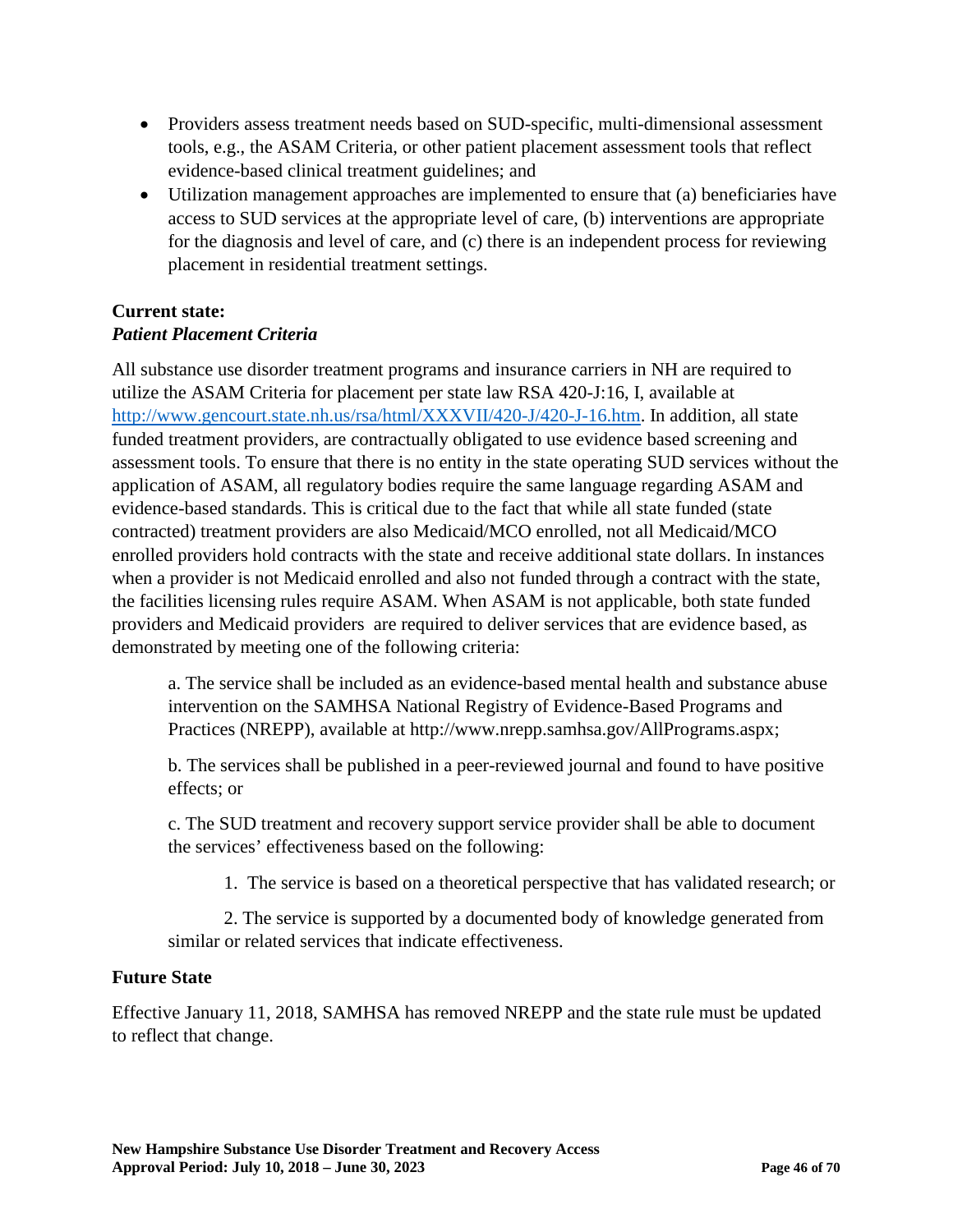| Milestone Criteria          | <b>Current State</b> | <b>Future State</b>     | <b>Summary of Actions</b> |
|-----------------------------|----------------------|-------------------------|---------------------------|
|                             |                      |                         | <b>Needed</b>             |
| Use of Evidence-based,      | He-W 513 rule has    | Update the evidence     | Medicaid authority will   |
| <b>SUD-specific Patient</b> | NREPP as qualifying  | based language in rule  | update the He-w 513       |
| Placement Criteria          | source for evidence  | to reflect changes made | rule in collaboration     |
|                             | based services       | to NREPP. Explore       | with Bureau of Drug       |
|                             |                      | additional criteria to  | and Alcohol Services      |
|                             |                      | offer to qualify an     | by November 30, 2018      |
|                             |                      | evidence based          |                           |
|                             |                      | program                 |                           |
|                             |                      |                         |                           |

## **Current state:**

### *Utilization management*

Utilization management (UM) takes place between MCOs and providers based on contractual agreements. The Department monitors utilization management through various channels. MCO utilization management policies are initially approved by DHHS and reviewed when changes are made. Timeliness of UM decisions as well as volume are monitored on a quarterly basis. The Department's External Quality Review Organization conducts annual contract compliance reviews, which periodically includes MCO compliance with the UM standards in the Department's contracts with the MCOs. Finally, the MCOs are required to be accredited by the National Committee for Quality Assurance of Health Plans (NCQA). The NCQA accreditation process includes the evaluation of 58 standards for the MCOs UM process and operations.

Additionally, NH DHHS conducts annual contract compliance audits for all state funded treatment facilities to ensure adherence to clinical standards when determining level of care placement. This is done through random chart audits that are conducted by licensed professionals familiar with ASAM criteria. Additionally, all state funded programs submit client placement data to the state sponsored Web Information Technology System when billing the Department for state-eligible clients and data is audited at the time of billing on a monthly basis to ensure that adequate information and documentation is presented for the level of care or services rendered. All state funded contractors are held to documentation standards in contracts explicitly noting that "*the Contractor shall maintain a data file on each recipient of services hereunder, which file shall include all information necessary to support an eligibility determination and such other information as the Department requests. The Contractor shall furnish the Department with all forms and documentation regarding eligibility determinations that the Department may request or require."* Further, documentation standards are outlined in NH rule He-W 513 for all Medicaid SUD providers and the NH DHHS Program Integrity Unit reviews documentation as part of their pre and post enrollment site visits and re-validation processes for SUD providers. Specifically, documentation requirements state:

(a) SUD treatment and recovery support services providers shall maintain supporting records, in accordance with He-W 520.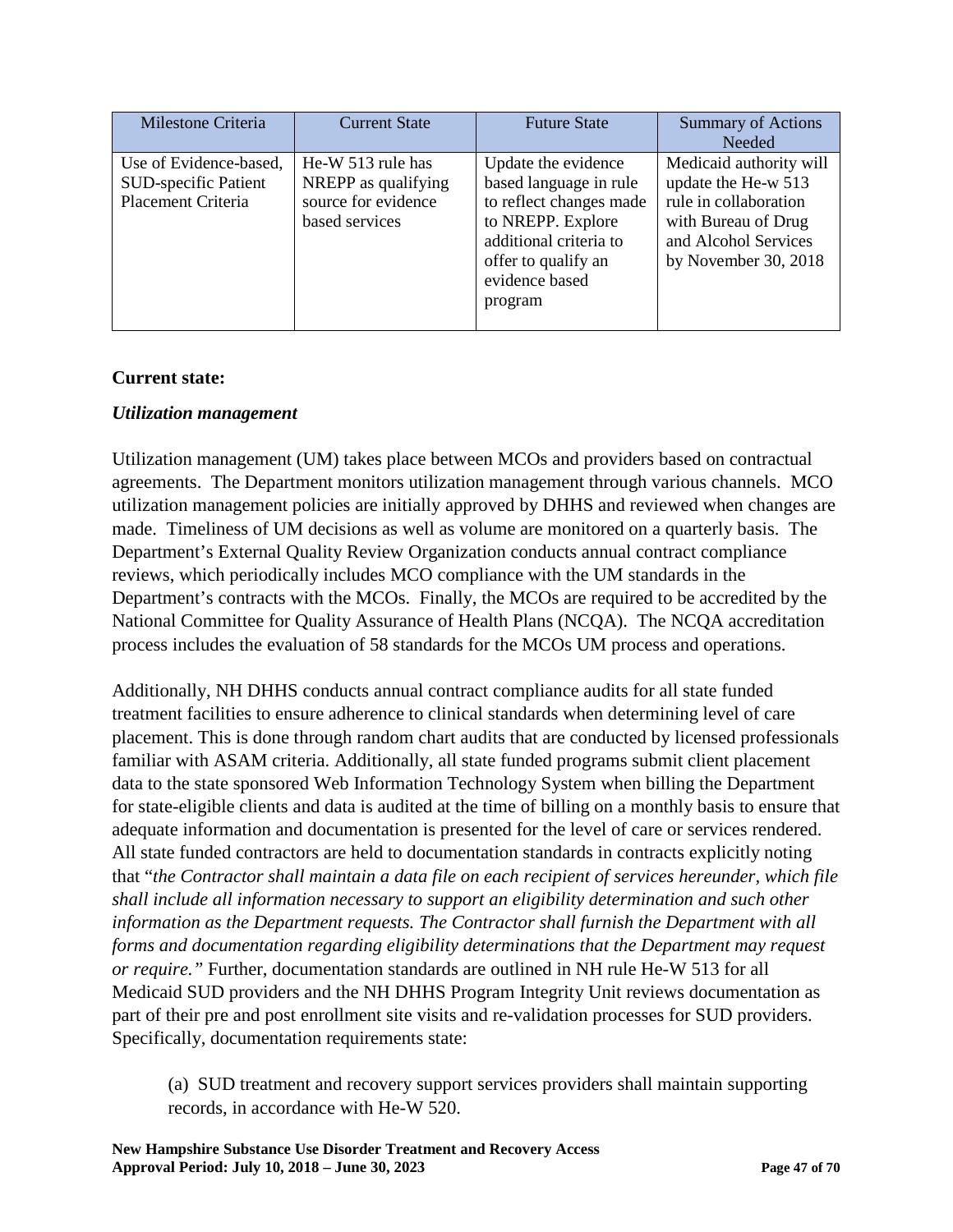(b) Supporting documentation shall include:

(1) A complete record of all physical examinations, laboratory tests, and treatments including drug and counseling therapies, whether provided directly or by referral;

- (2) Progress note for each treatment session, including:
	- a. The treatment modality and duration;
	- b. The signature of the primary therapist for each entry;
	- c. The primary therapist's professional discipline; and
	- d. The date of each treatment session; and
- (3) A copy of the treatment plan that is:

a. Updated at least every 4 sessions or 4 weeks, whichever is less frequent;

b. Signed by the provider and the recipient prior to treatment being rendered; and

c. Signed by the clinical supervisor, prior to treatment being rendered, if the service is an outpatient or comprehensive SUD program.

(c) The recipient's individual record shall include at a minimum:

- (1) The recipient's name, date of birth, address, and phone number; and
- (2) A copy of the evaluation described in He-W  $513.05(p)(4)$ .

NH DHHS also holds regular monthly meetings on behavioral health matters, including substance use disorder with each of the two managed care organizations. In these meetings, there is the opportunity to discuss trends in audit findings, provider needs related to technical assistance, opportunities for audit alignment, and information sharing. Information shared in these meetings may be used to inform state contract audits, reviews of provider practices, or offer training or technical assistance to specific contractors.

New Hampshire is confident that it has met this milestone based on the information presented above.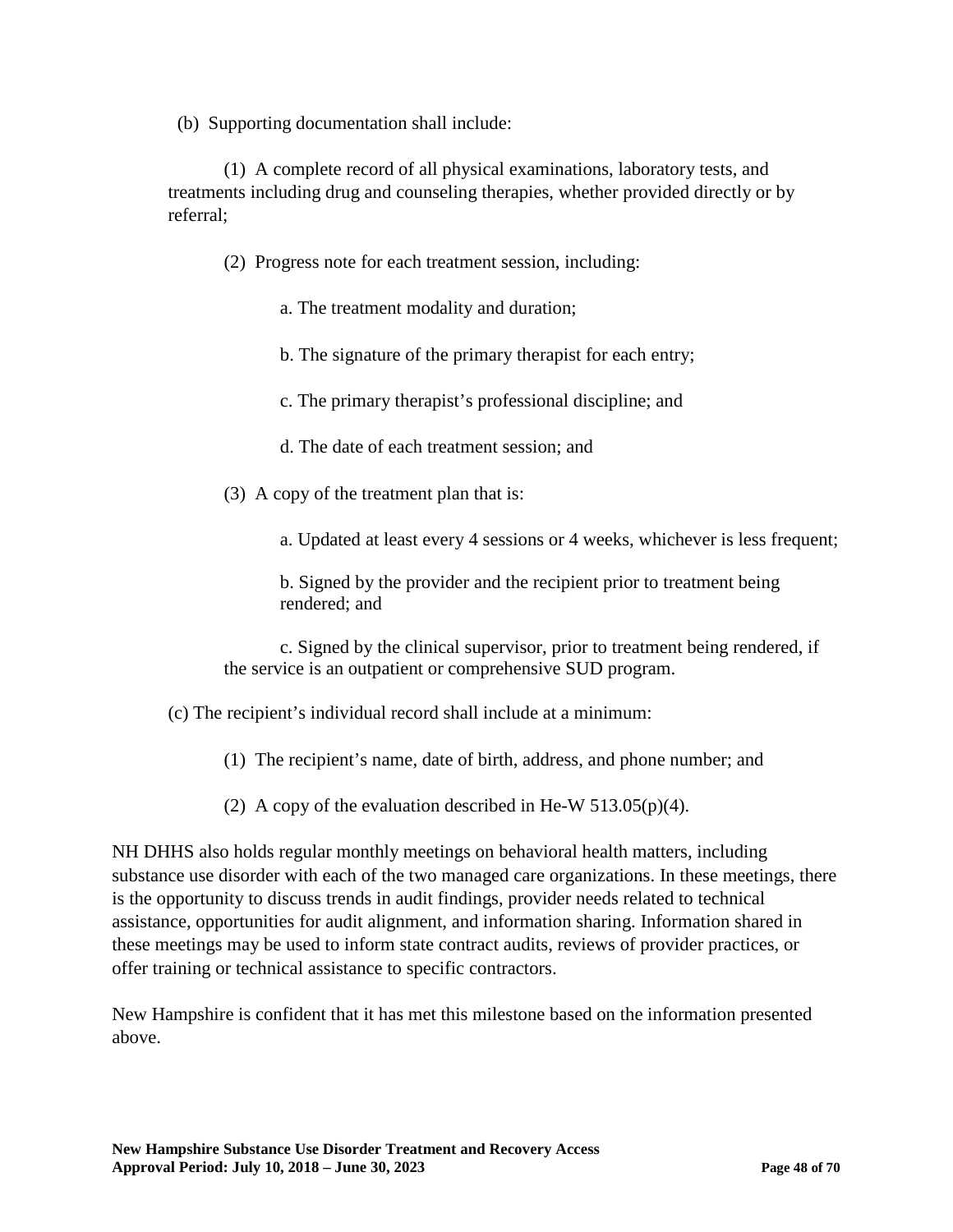## **3. Use of Nationally Recognized SUD-specific Program Standards to Set Provider Qualifications for Residential Treatment Facilities**

Through the new Section 1115 initiative, states will have an opportunity to receive federal financial participation (FFP) for a continuum of SUD services, including services provided to Medicaid enrollees residing in residential treatment facilities that qualify as institutions for mental diseases. To meet this milestone, states must ensure that the following criteria are met:

- Implementation of residential treatment provider qualifications (in licensure requirements, policy manuals, managed care contracts, or other guidance) that meet the ASAM Criteria or other nationally recognized, SUD-specific program standards regarding the types of services, hours of clinical care and credentials of staff for residential treatment settings;
- Implementation of a state process for reviewing residential treatment providers to assure compliance with these standards; and

## *Residential treatment provider qualifications*

## **Current state:**

All residential treatment providers must be licensed by NH Bureau of Health Facilities Licensing. NH rule He-W 513 dictates specific provider qualifications for delivery of SUD services including required credentials. The rule defers to ASAM Criteria to reflect the types of covered services.

The Bureau of Drug and Alcohol Services has expired rules governing the Certification and Operation of Alcohol and other Drug Disorder Treatment Programs. These rules apply to all state funded SUD programs. Presently, requirements for these programs are outlined in contract. State contracts require specific staffing ratios for SUD programs, including the following:

## **The selected vendor must meet minimum staffing requirements that include:**

- A minimum of one  $(1)$ :
	- o Masters Licensed Alcohol and Drug Counselor (MLADC); or
	- o Licensed Alcohol and Drug Counselor (LADC) who also holds the Licensed Clinical Supervisor (LCS) credential.
- One (1) program director who assumes responsibility for the daily operation of each specific program.
- Minimum staff to resident ratios with documentation of the same on file for a minimum of 6-months, which includes:
	- o One (1) staff person to 6 residents during awake hours.
	- o One (1) staff person to 12 residents during sleeping hours.
- The selected vendor must ensure that all staff, including contracted staff;
	- o Meet the educational, experiential and physical qualification of the position as listed in their job description;
	- o Meet all criminal background standards; Are licensed, registered or certified as required by state statute and as applicable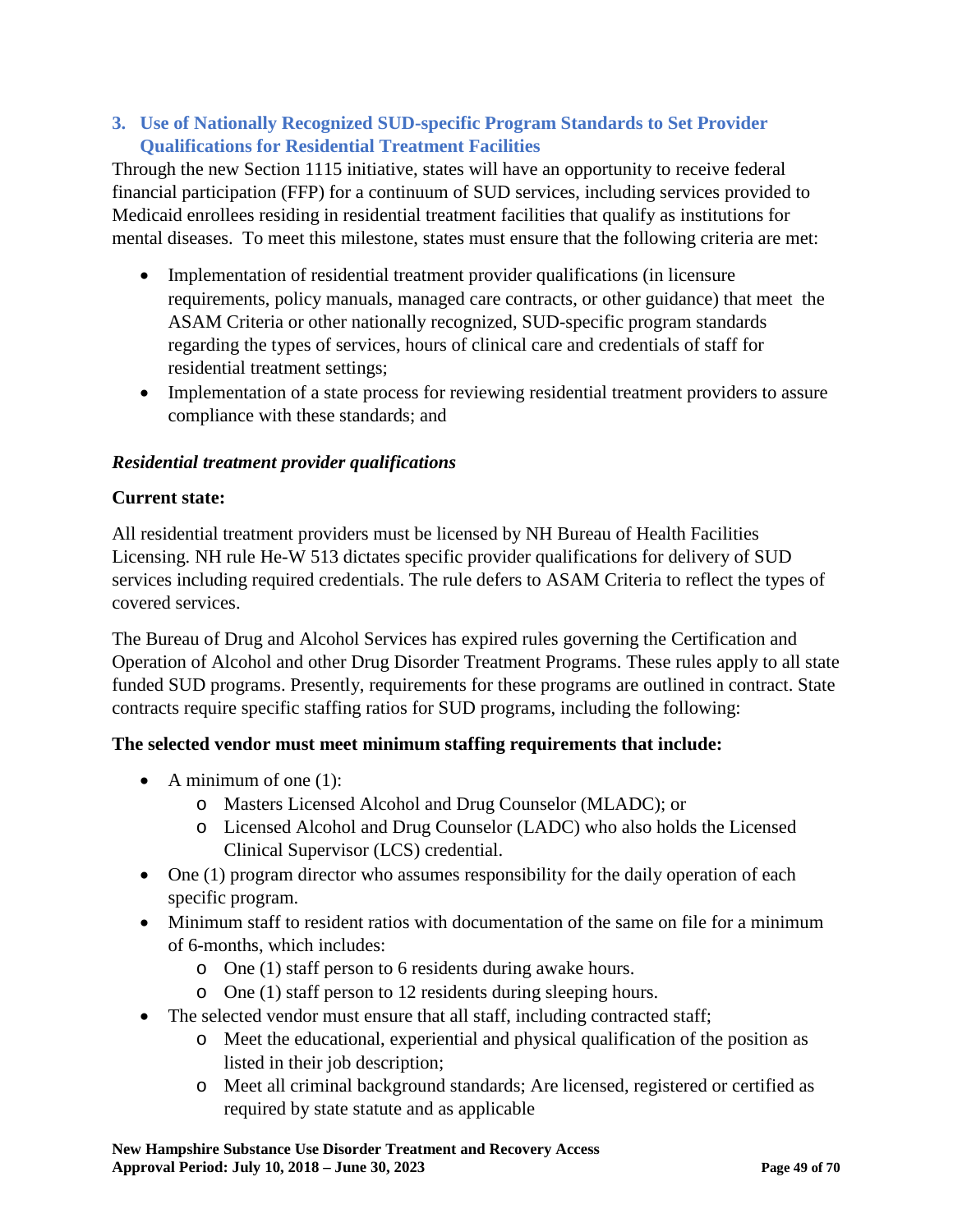- o Receive an orientation within the first three (3) days of work, or prior, to direct contact with clients, which includes;
	- The vendor's code of ethics, including ethical conduct and reporting of unprofessional conduct;
	- The vendor's policies on client rights and responsibilities and complaint procedures;
	- Confidentiality requirements;
	- Grievance procedures for both clients and staff;
	- The duties and responsibilities and the policies, procedures and guidelines of the position they were hired for;
	- Topics covered by both the administrative and personnel manuals;
	- The vendor's infection prevention program;
	- The vendor's fire, evacuation and other emergency plans, which outline the responsibilities for personnel in an emergency; and
	- Mandatory reporting requirements for abuse or neglect, such as those found in RSA 161-F and RSA 169-C:29; and
	- Sign and date documentation that they have taken part in an orientation;
	- Complete a mandatory annual in-service education, which includes a review of all orientation elements.
- The selected vendor must ensure all unlicensed staff providing treatment, education and/or recovery support services shall be under the direct supervision of a licensed supervisor.
- The selected vendor must ensure no licensed supervisor supervises more than eight (8) unlicensed staff, unless the Department has approved an alternative supervision plan.
- The selected vendor must provide a minimum of one (1) Certified Recovery Support Worker (CRSW) for every 50 clients or portion thereof.
- The selected vendor must ensure unlicensed staff providing clinical or recovery support services obtain a CRSW certification within 6 months of hire or contract effective date, whichever is later.
- The selected vendor shall ensure a staff to resident ratio that is more stringent than the required staff to resident ratios stated above, when required by the resident's treatment plan.
- The selected vendor must provide ongoing clinical supervision that occurs at regular intervals. The selected vendor must ensure clinical supervision includes, but is not limited to:
	- o Receipt of, at least, one (1) hour of supervision for every twenty (20) hours of direct client contact;
	- o Weekly discussion of cases with suggestions for resources or therapeutic approaches, co-therapy, and periodic assessment of progress;
	- o Group supervision to help optimize the learning experience, when enough candidates are under supervision;
	- o Training on: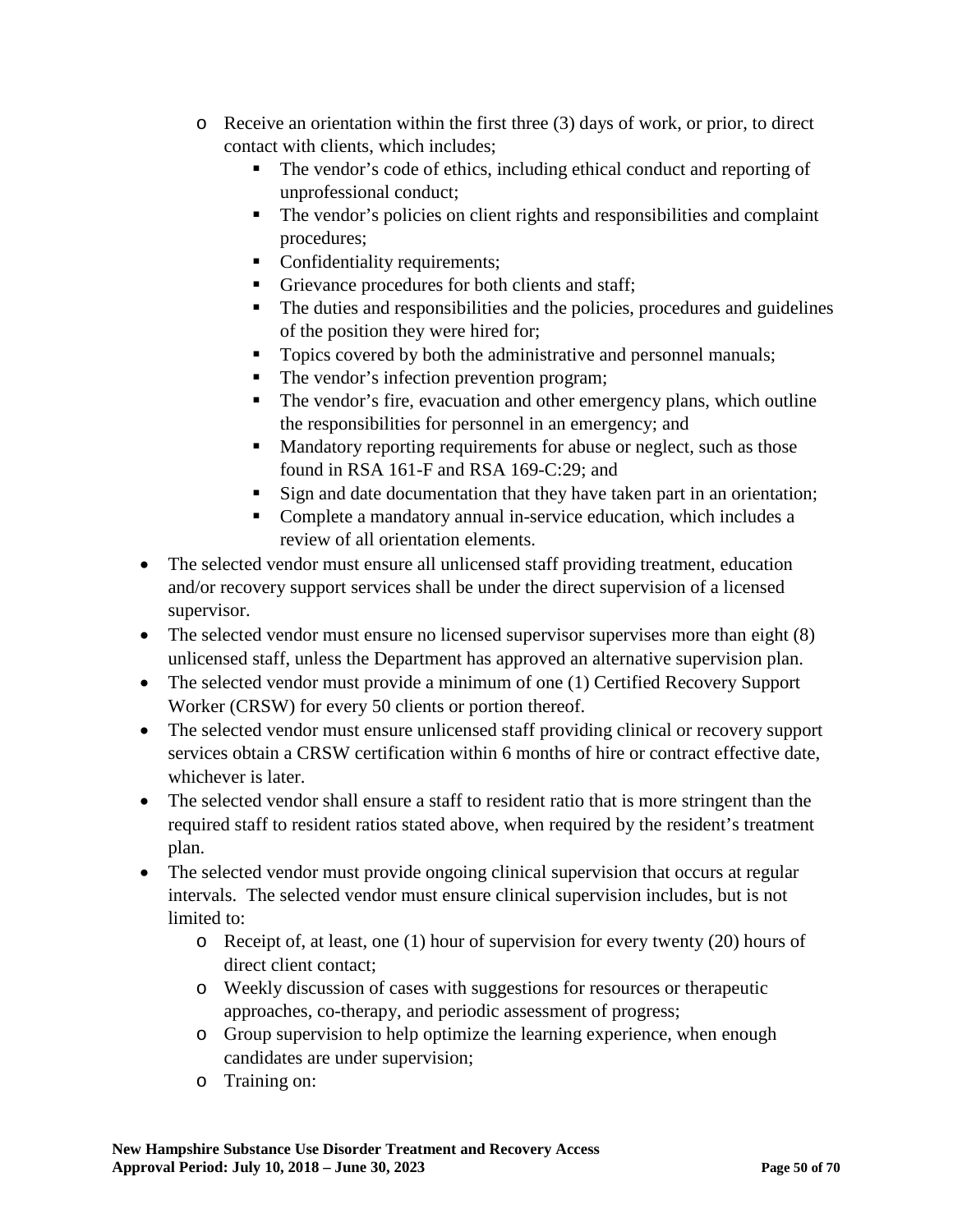- Knowledge, skills, values, and ethics with specific application to the practice issues faced by supervised staff;
- The 12 core functions as described in Addiction Counseling Competencies: The Knowledge, Skills, and Attitudes of Professional Practice, available at [http://store.samhsa.gov/product/TAP-21-Addiction-](http://store.samhsa.gov/product/TAP-21-Addiction-Counseling-Competencies/SMA15-4171)[Counseling-Competencies/SMA15-4171](http://store.samhsa.gov/product/TAP-21-Addiction-Counseling-Competencies/SMA15-4171) and
- The standards of practice and ethical conduct, as determined by licensing and review boards, with particular emphasis given to the counselor's role and appropriate responsibilities, professional boundaries, and power dynamics.

### **Future state:**

NH DHHS rule will be updated to reflect the types of services covered under each ASAM level of care. See example under *Milestone 1*.

Where possible, specific staffing ratio requirements as noted above will be included in He-A 300 rule and He-W 513 rules updates.

| Milestone Criteria                                                                                                                                                                                                                       | <b>Current State</b>                                                                                                                                                                                                                                                                             | <b>Future State</b>                                                                                                                                                                                           | <b>Summary of Actions</b><br>Needed                                                                                                                                                                                         |
|------------------------------------------------------------------------------------------------------------------------------------------------------------------------------------------------------------------------------------------|--------------------------------------------------------------------------------------------------------------------------------------------------------------------------------------------------------------------------------------------------------------------------------------------------|---------------------------------------------------------------------------------------------------------------------------------------------------------------------------------------------------------------|-----------------------------------------------------------------------------------------------------------------------------------------------------------------------------------------------------------------------------|
| Implementation of<br>residential treatment<br>provider qualifications<br>in licensure<br>requirements, policy<br>manuals, managed care<br>contracts, or other<br>guidance. Qualification<br>should meet program<br>standards in the ASAM | All residential<br>treatment providers<br>must be licensed by NH<br><b>Bureau of Health</b><br>Facilities Licensing.<br>NH rule He-W 513<br>dictates specific<br>provider qualifications<br>for delivery of SUD<br>services including                                                            | He-W 513 explicitly<br>outlines the types of<br>services and hours of<br>clinically directed<br>programming covered<br>under each ASAM<br>level of care.<br>He-W 513 will outline<br>required staffing ratios | Medicaid authority will<br>update the He-W 513<br>rule in collaboration<br>with Bureau of Drug<br>and Alcohol Services<br>by November 30, 2018<br>Bureau of Drug and<br><b>Alcohol Services will</b><br>update the He-A 300 |
| Criteria or other<br>nationally recognized,<br>SUD-specific program<br>standards regarding, in<br>particular, the types of<br>services, hours of<br>clinical care, and<br>credentials of staff for<br>residential treatment<br>settings  | required credentials,<br>hours of clinical care.<br>The rule defers to<br><b>ASAM</b> Criteria to<br>reflect the types of<br>covered services<br>The Bureau of Drug<br>and Alcohol Services<br>has expired rules (He-A<br>300) governing the<br>Certification and<br><b>Operation of Alcohol</b> | for residential<br>programs.<br>He-A 300 will be<br>updated to outline<br>required staffing rations<br>for residential<br>programs.                                                                           | rule by Fall 2019.                                                                                                                                                                                                          |
|                                                                                                                                                                                                                                          | and other Drug<br><b>Disorder Treatment</b><br>Programs                                                                                                                                                                                                                                          |                                                                                                                                                                                                               |                                                                                                                                                                                                                             |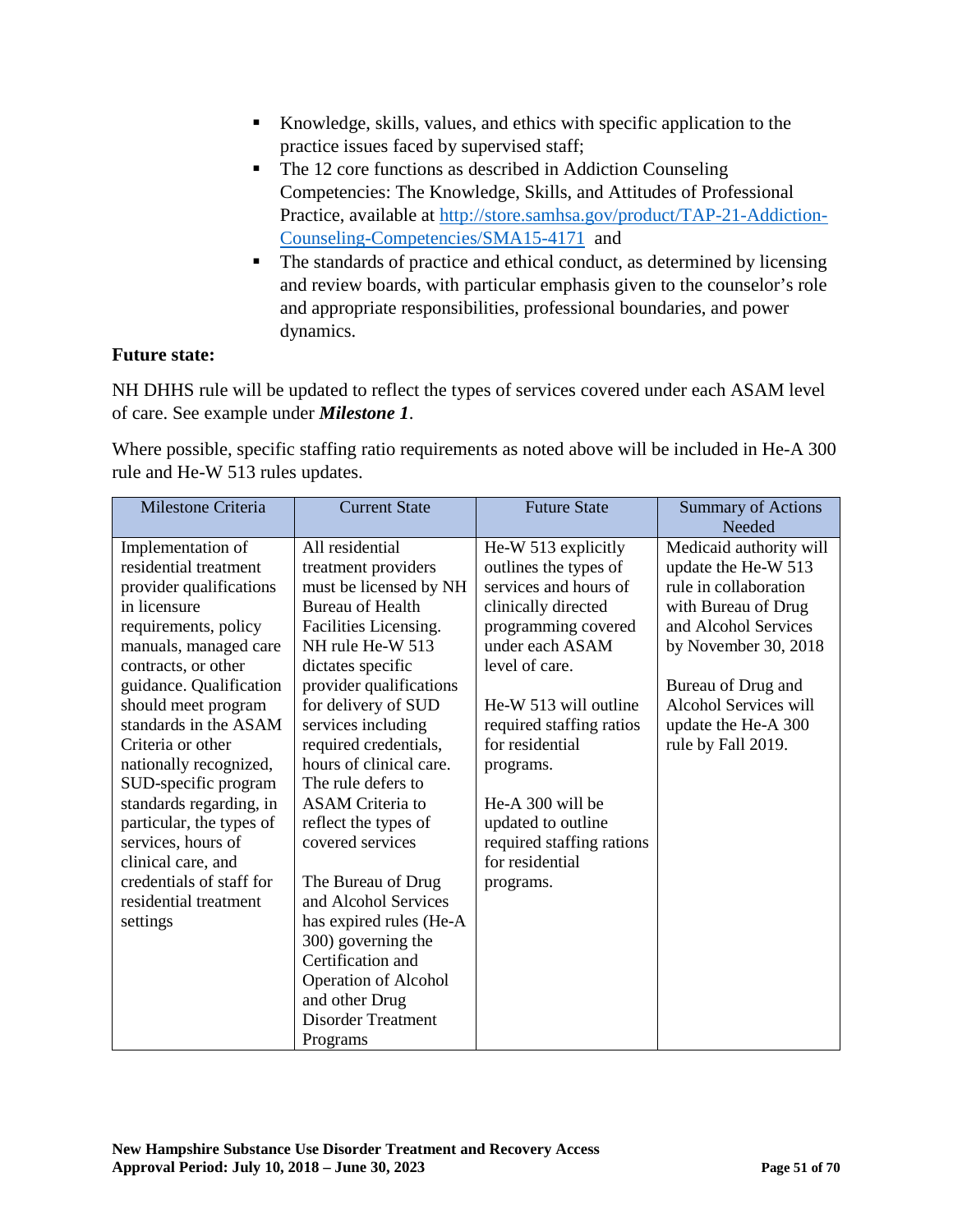## *Reviewing compliance to standards*

### **Current state:**

NH DHHS is in the process of conducting contract audits for SUD providers and developing new health facilities rules to allow for better compliance oversight process. Additionally, the Bureau of Health Facilities conducts annual reviews of all licensed residential facilities. This entity will also follow up on any complaints or concerns shared about a facility. The NH DHHS Medicaid Program Integrity Unit also oversees compliance with He-W 513 as part of their pre and post enrollment site visits and re-validation processes. The Bureau of Drug and Alcohol Services has expired rules governing the Certification and Operation of Alcohol and other Drug Disorder Treatment Programs. These rules apply to all state funded SUD programs and compliance audits are done against contract requirements absent the He-A 300 rules.

### **Future state:**

The NH DHHS will pursue several rule changes to ensure that there are clear and consistent standards for all SUD residential treatment providers. There will also be language specific to compliance requirements and frequencies of compliance audits across the various DHHS bureaus responsible for oversight. The rule changes proposed include:

1) The update of Bureau of Health Facilities rules specific to SUD residential treatment facilities to include requirements related to staffing, physical space expectations, programmatic design, and compliance requirements.

2) The update of He-A 300 through the Bureau of Drug and Alcohol Services rules to outline requirements related to staffing, physical space expectations, programmatic design, and compliance. These rules will govern the eligibility of all state-funded SUD treatment providers, including those enrolled in Medicaid to operate in the State of NH. Every effort will be made to align expectations in the He-A 300 rules with those in the He-W 513 rules to mitigate duplication of administrative requirements on providers and align expectations between program areas and Medicaid.

3) The update of He-W 513 rules through the Office of Medicaid to outline specific requirements around staffing, licensing, and service expectations for all SUD Medicaid services.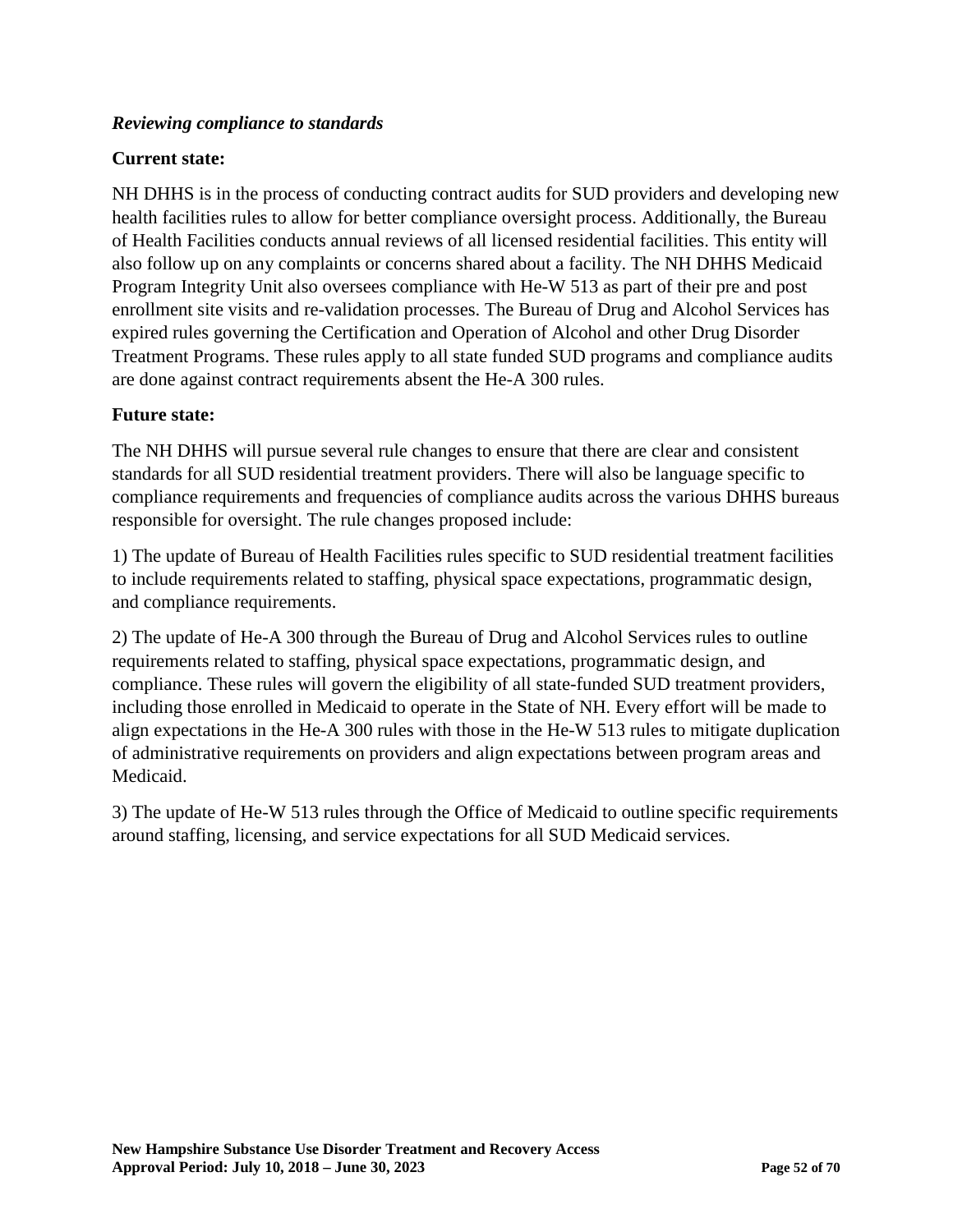| Milestone Criteria                                                                                                                       | <b>Current State</b>                                                                                                                                                                                                                                                                                                                                                                                                                                                                                                                                                                                                                                                                                                                                                                                                                                                                                      | <b>Future State</b>                                                                                                                                                                                                                                                                                                                                                                                                                                                                                                                                                                                                                                            | <b>Summary of Actions</b><br>Needed                                                                                                                                                                                                                                                                                                    |
|------------------------------------------------------------------------------------------------------------------------------------------|-----------------------------------------------------------------------------------------------------------------------------------------------------------------------------------------------------------------------------------------------------------------------------------------------------------------------------------------------------------------------------------------------------------------------------------------------------------------------------------------------------------------------------------------------------------------------------------------------------------------------------------------------------------------------------------------------------------------------------------------------------------------------------------------------------------------------------------------------------------------------------------------------------------|----------------------------------------------------------------------------------------------------------------------------------------------------------------------------------------------------------------------------------------------------------------------------------------------------------------------------------------------------------------------------------------------------------------------------------------------------------------------------------------------------------------------------------------------------------------------------------------------------------------------------------------------------------------|----------------------------------------------------------------------------------------------------------------------------------------------------------------------------------------------------------------------------------------------------------------------------------------------------------------------------------------|
| Implementation of a<br>state process for<br>reviewing residential<br>treatment providers to<br>ensure compliance with<br>these standards | NH DHHS is in the<br>process of conducting<br>contract audits for SUD<br>providers and<br>developing new health<br>facilities rules to allow<br>for better compliance<br>oversight process.<br><b>Bureau of Health</b><br>Facilities conducts<br>annual reviews of all<br>licensed residential<br>facilities for<br>compliance with He-P<br>807 rules governing<br>facilities licensing. This<br>entity will also follow<br>up on any consumer or<br>provider complaints or<br>concerns reported about<br>a facility.<br>The DHHS Medicaid<br>Program Integrity Unit<br>oversees compliance<br>with He-W 513 as part<br>of their pre and post<br>enrollment site visits<br>and re-validation<br>processes.<br>The Bureau of Drug<br>and Alcohol Service<br>He-A 300 rules<br>regarding Certification<br>and Operation of<br>Alcohol and other Drug<br><b>Disorder Treatment</b><br>Programs have expired. | <b>Bureau of Health</b><br>Facilities creates new<br>rules specific to SUD<br>residential treatment<br>facilities; this includes<br>requirements related to<br>staffing, physical space<br>expectations,<br>programmatic design,<br>and compliance<br>requirements. The<br><b>Bureau of Health</b><br>Facilities will inspect<br>facilities for<br>compliance prior to<br>issuing or renewing a<br>license.<br>Additional controls will<br>be put in place through<br>updates to He-W 513<br>and He-A 300 rules to<br>ensure compliance<br>checks from Medicaid<br>Program Integrity and<br>Bureau of Drug and<br>Alcohol Service staff<br>on an annual basis. | <b>Health Facilities rule</b><br>updated and effective<br>by December 31, 2018<br>He-W 513 rules will be<br>updated to include<br>language regarding<br>annual compliance<br>checks by Fall 2018<br>He-A 300 rules will be<br>updated to include<br>language regarding<br>specific standards and<br>annual compliance by<br>Fall 2019. |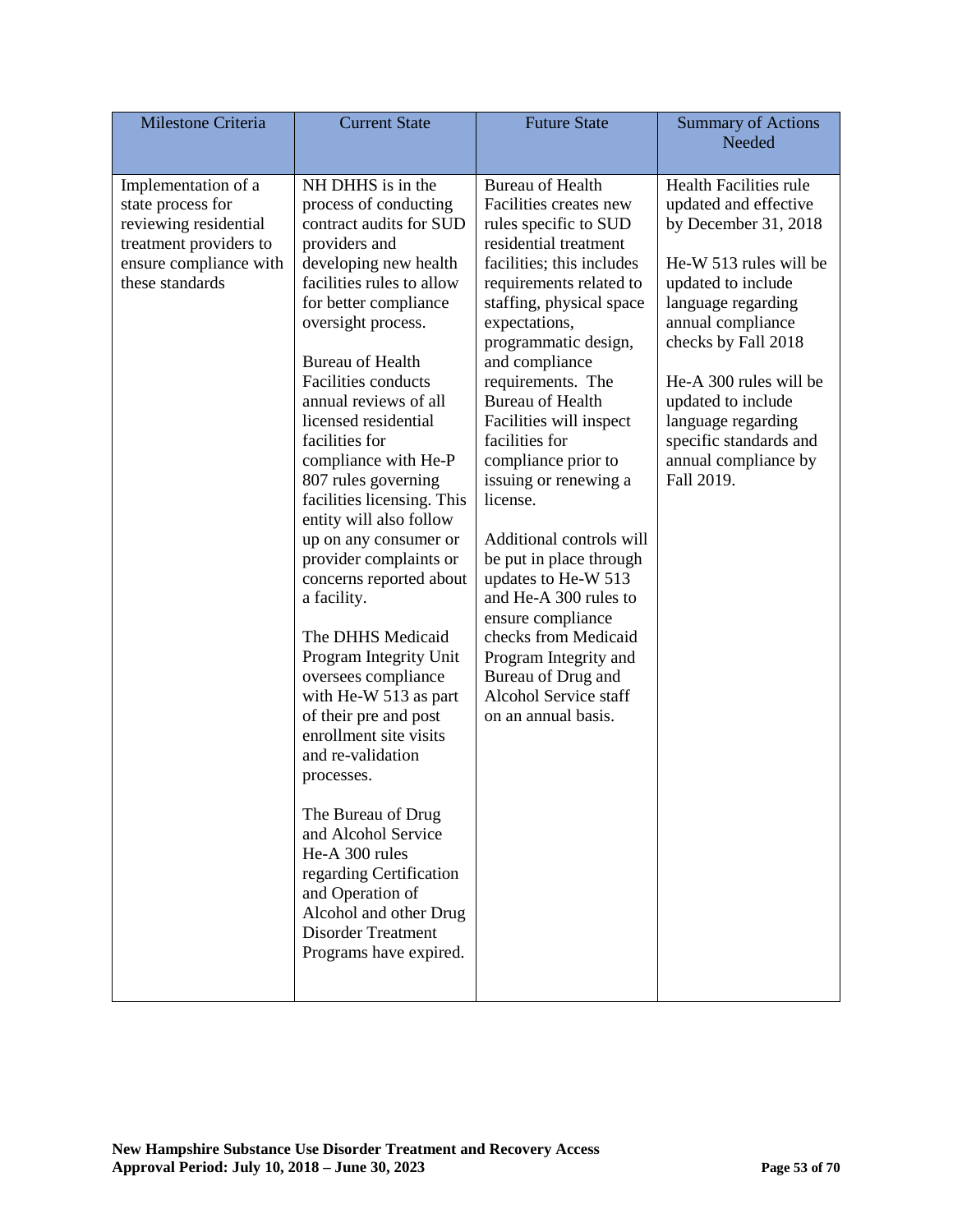## *Implementation of a requirement that residential treatment facilities offer MAT on-site or facilitate access off site.*

## **Current state:**

All state contracted treatment providers are required to recognize all paths to recovery and facilitate MAT access either on or off site. This is not a requirement for all Medicaid providers.

### **Future state:**

NH DHHS will update the He-W 513 rule to require that all Medicaid providers follow the same standards for MAT that state funded providers adhere to.

| <b>Milestone Criteria</b>                                                                                                          | <b>Current State</b>                                                                                                                                                                                                                                                          | <b>Future State</b>                                                                                                                                                                                                                                                                                                                                          | <b>Summary of Actions</b><br><b>Needed</b>                                                                                                                                                                                                                                                                                                        |
|------------------------------------------------------------------------------------------------------------------------------------|-------------------------------------------------------------------------------------------------------------------------------------------------------------------------------------------------------------------------------------------------------------------------------|--------------------------------------------------------------------------------------------------------------------------------------------------------------------------------------------------------------------------------------------------------------------------------------------------------------------------------------------------------------|---------------------------------------------------------------------------------------------------------------------------------------------------------------------------------------------------------------------------------------------------------------------------------------------------------------------------------------------------|
| Implementation of<br>requirement that<br>residential treatment<br>facilities offer MAT<br>on-site or facilitate<br>access off site | All state contracted<br>treatment providers are<br>required to recognize<br>all paths to recovery<br>and facilitate MAT<br>access either on or off<br>site. This is outlined in<br>a contract with the<br>provider but is not a<br>requirement for all<br>Medicaid providers. | Update to He-W 513<br>rule requiring that all<br>Medicaid providers<br>follow same standards<br>for MAT that state<br>funded providers<br>adhere to.<br>Update to He-A 300<br>rule that requires on-<br>site or facilitated access<br>to MAT for all state<br>funded SUD providers.<br>This language will<br>align with requirements<br>updated in He-W 513. | Medicaid authority will<br>update the He-w 513<br>rule in collaboration<br>with Bureau of Drug<br>and Alcohol Services<br>by November 30, 2018<br>He-A 300 rules will be<br>updated to include<br>language around<br>specific standards and<br>requirements regarding<br>offering MAT on-site<br>or facilitating access<br>off-site by Fall 2019. |

## **4. Sufficient Provider Capacity at Critical Levels of Care including for Medication Assisted Treatment for OUD**

To meet this milestone, states must complete an assessment of the availability of providers enrolled in Medicaid and accepting new patients in the critical levels of care listed in Milestone 1. This assessment must determine availability of treatment for Medicaid beneficiaries in each of these levels of care, as well as availability of MAT and medically supervised withdrawal management, throughout the state. This assessment should help to identify gaps in availability of services for beneficiaries in the critical levels of care.

## **Current state:**

NH has no formal assessment process to determine availability of providers enrolled in Medicaid that are accepting new patients. NH has a state funded treatment locator which identifies providers by service type and payers accepted.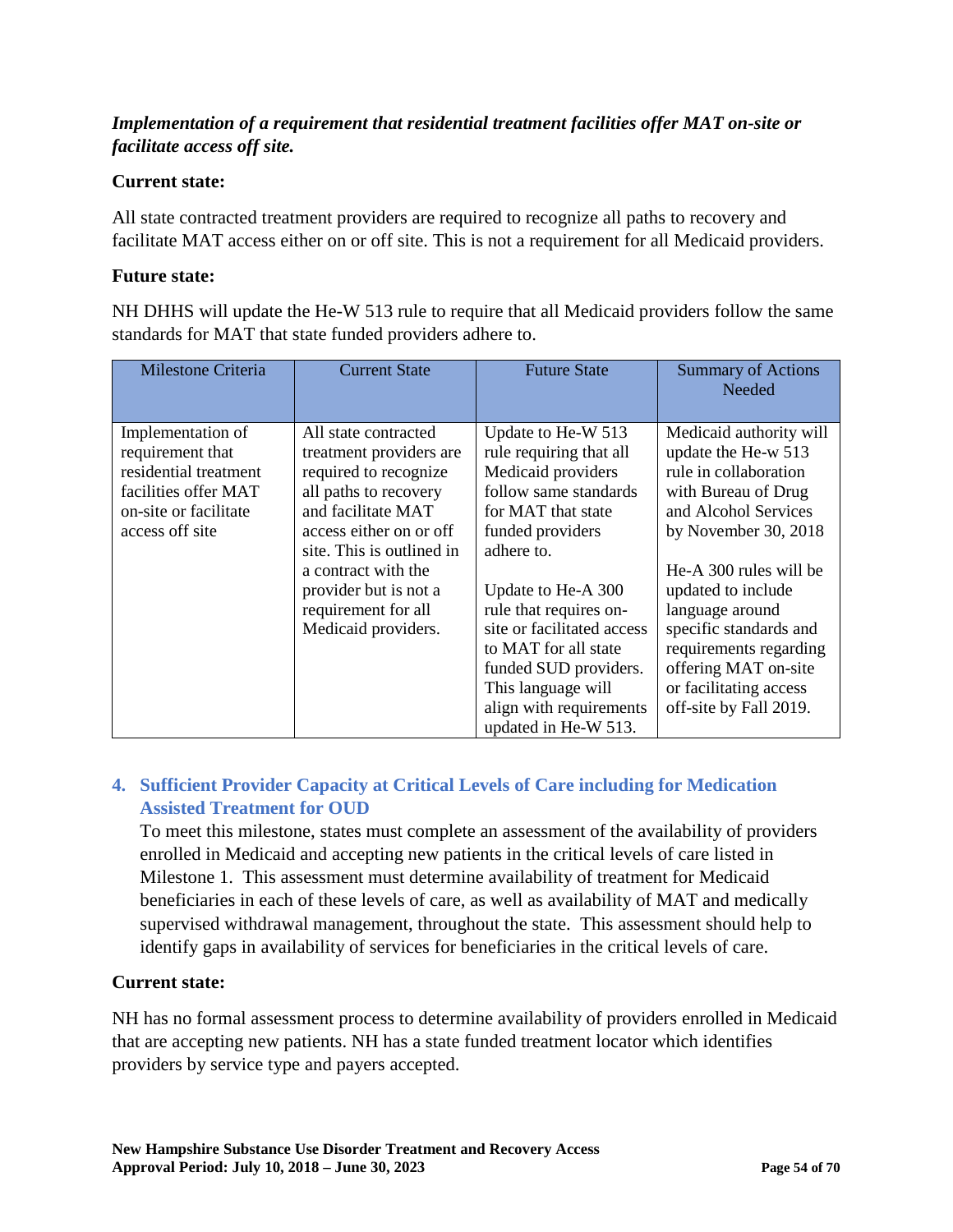A treatment capacity report was created in early 2014 prior to expansion of Medicaid and is available at [https://www.dhhs.nh.gov/dcbcs/bdas/documents/nh-sud-treatment-capacity](https://www.dhhs.nh.gov/dcbcs/bdas/documents/nh-sud-treatment-capacity-report.pdf)[report.pdf](https://www.dhhs.nh.gov/dcbcs/bdas/documents/nh-sud-treatment-capacity-report.pdf)

#### **Future state:**

NH will establish an assessment process to meet this milestone.

| Milestone Criteria                            | <b>Current State</b>     | <b>Future State</b>                            | <b>Summary of Actions</b><br>Needed |
|-----------------------------------------------|--------------------------|------------------------------------------------|-------------------------------------|
| Completion of                                 | NH has no formal         | NH will establish an                           | Secret shopper                      |
| assessment of the                             | assessment process to    | assessment process to                          | planning to begin                   |
| availability of providers                     | determine availability   | identify Medicaid                              | Spring 2018,                        |
| enrolled in Medicaid                          | of providers enrolled in | providers that are                             | assessment to begin by              |
| and accepting new                             | Medicaid that are        | accepting new patients                         | Summer 2018,                        |
| patients in the                               | accepting new patients.  | in critical levels of care.                    | assessment to be                    |
| following critical levels                     | NH has a state funded    | including those who                            | completed by early                  |
| of care throughout the                        | treatment locator which  | offer MAT and those                            | 2019.                               |
| state (or at least in                         | identifies providers by  | who offer adolescent-                          |                                     |
| participating regions of                      | service type and payers  | specific programming.                          |                                     |
| the state) including<br>those that offer MAT: | accepted.                | This will be                                   |                                     |
|                                               |                          | accomplished through<br>secret shopper quality |                                     |
| <b>Outpatient Services;</b>                   | A treatment capacity     | activities conducted by                        |                                     |
|                                               | report was created in    | the NH DHHS EQRO                               |                                     |
| <b>Intensive Outpatient</b>                   | early 2014 prior to      |                                                |                                     |
| Services;                                     | expansion of Medicaid.   | NH will explore the                            | Discuss opportunities               |
|                                               |                          | possibility of updating                        | of treatment capacity               |
| <b>Medication Assisted</b>                    |                          | the 2014 treatment                             | and treatment locator               |
| <b>Treatment</b> (medications                 |                          | capacity report.                               | updates with current                |
| as well as counseling                         |                          |                                                | vendor by November                  |
| and other services);                          |                          | NH will work with the                          | 30, 2018                            |
|                                               |                          | vendor supporting the                          |                                     |
| Intensive Care in                             |                          | treatment locator to                           |                                     |
| Residential and                               |                          | determine opportunities                        |                                     |
| <b>Inpatient Settings;</b>                    |                          | to enhance the                                 |                                     |
|                                               |                          | program.                                       |                                     |
| <b>Medically Supervised</b>                   |                          |                                                |                                     |
| Withdrawal                                    |                          |                                                |                                     |
| Management.                                   |                          |                                                |                                     |

## **5. Implementation of Comprehensive Treatment and Prevention Strategies to Address Opioid Abuse and OUD**

*Implementation of opioid prescribing guidelines along with other interventions to prevent prescription drug abuse:*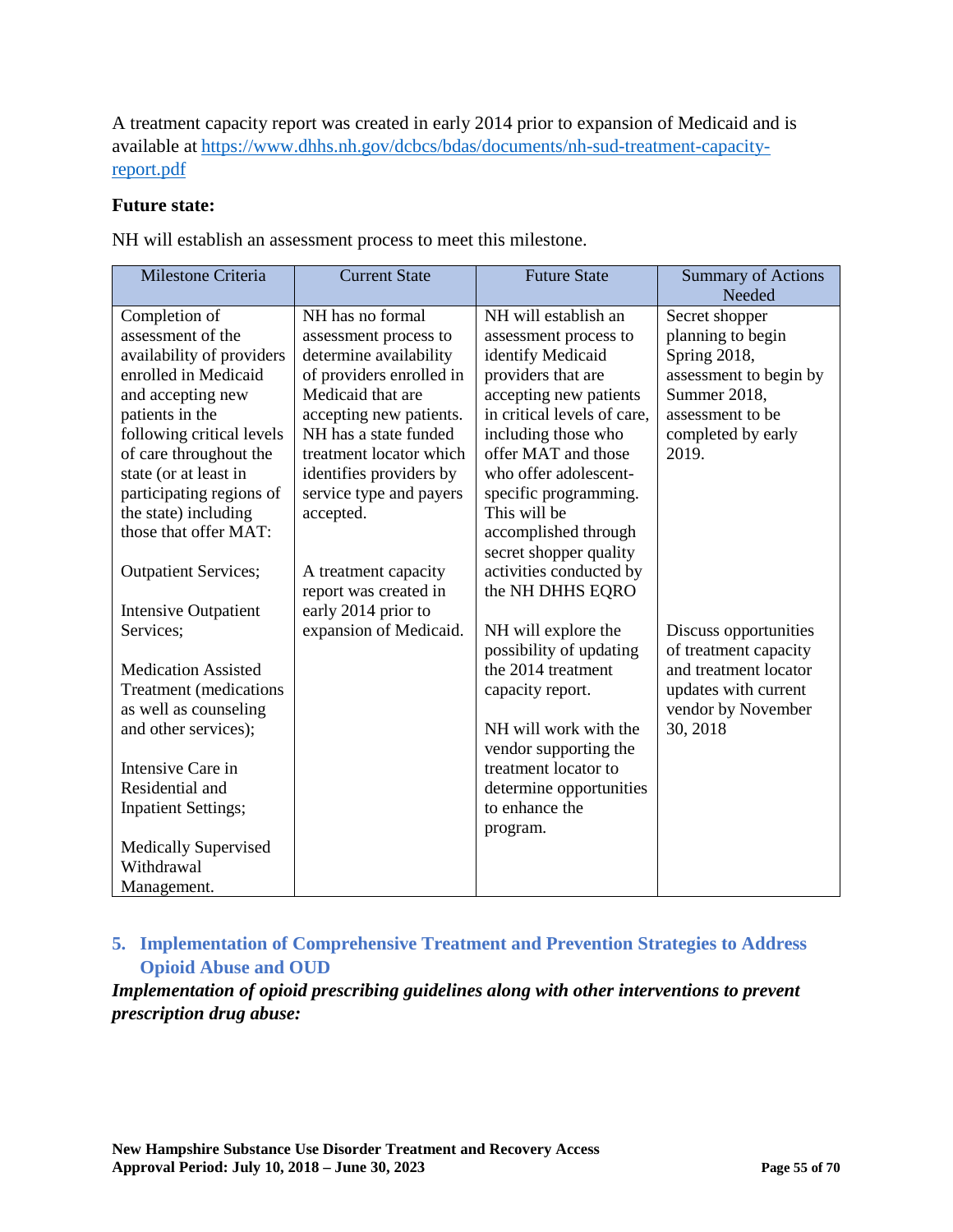## **Current state:**

NH has created specific opioid prescribing guidelines via the Office of Professional Licensure through the Board of Medicine. Additionally, NH has implemented significant changes to the PDMP through statute.

NH Medicaid has several controls in place for opioid prescribing, specifically related to prevention of opioid abuse. Through requirements and reporting measures in the current managed care contracts, NH tracks several measures related to opioid prescribing (*Table 1*).

| <b>Meas</b><br>ure<br>ID          | <b>Measure Name</b>                                                                                                            | <b>Data Collection Status</b>                                           | <b>Results</b>                                                                                                                                                                                          |
|-----------------------------------|--------------------------------------------------------------------------------------------------------------------------------|-------------------------------------------------------------------------|---------------------------------------------------------------------------------------------------------------------------------------------------------------------------------------------------------|
| <b>CMS</b><br>$A_0$<br>HD         | Use of Opioids from Multiple Providers at High<br>Dosage in Persons Without Cancer: Opioid<br>High Dosage (CMS Adult Core Set) | Started with FFY 2016<br>Reporting (for<br>measurement year<br>2015)    | https://medicaid<br>quality.nh.gov/re<br>ports/use-of-<br>opioids-at-high-<br>dosage-ohd-<br>cms-adult-core-<br>set-1                                                                                   |
| <b>CMS</b><br>$A_C$<br><b>UOB</b> | Concurrent Use of Opioids and<br>Benzodiazepines                                                                               | Will start with FFY<br>2018 Reporting (for<br>measurement year<br>2017) | N/A                                                                                                                                                                                                     |
| <b>PHA</b><br><b>RMO</b><br>I.09  | Safety Monitoring - Opioid Prescriptions<br>Meeting NH DHHS Morphine Equivalent<br>Dosage Prior Authorization Compliance       | Started with CY 2016<br>Quarter 2                                       | https://medicaid<br>quality.nh.gov/re<br>ports/safety-<br>monitoring---<br>opioid-<br>prescriptions-<br>meeting-nh-<br>dhhs-morphine-<br>equivalent-<br>dosage-prior-<br>authorization-<br>compliance-1 |
| <b>SUD</b><br>$\_111$<br>5.01     | Continuity of Pharmacotherapy for Opioid Use<br>Disorder                                                                       | Will start with SFY<br>2019 Reporting                                   | N/A                                                                                                                                                                                                     |

*Table 1*. *Managed care opioid prescribing metrics*

## **Future state:**

New Hampshire DHHS intends to further enhance implementation of existing laws related to opioid prescribing in collaboration with key partners. NH will also explore language and reports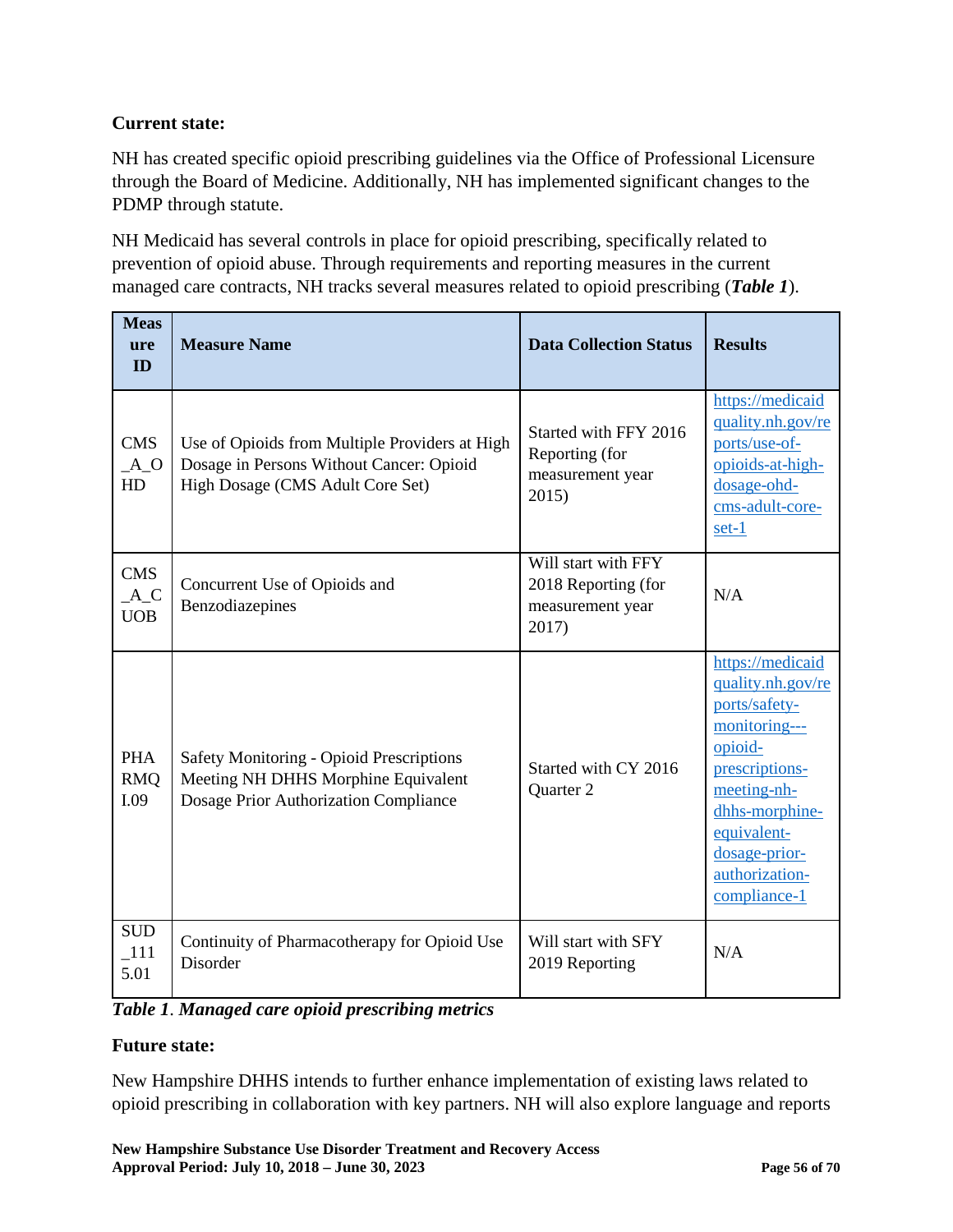that can be added to future managed care contracts to ensure a comprehensive and robust approach to controlling and monitoring unnecessary opioid prescriptions.

| Milestone<br>Criteria                                                                                                       | <b>Current State</b>                                                                                                                                                                                                                                                                                                                                                                                                                                                                                                                                                                                                                                                                                                                                                                                                                                                                                                                                                                                                                                                                                                                                                                                                                                                                                                                                                                                                                                                                                                                                        | <b>Future State</b>                                                                                                                                                                                                                                                                                                                      | Summary<br>of Actions                                                                                                                                                                                                                                                                                                                                                           |
|-----------------------------------------------------------------------------------------------------------------------------|-------------------------------------------------------------------------------------------------------------------------------------------------------------------------------------------------------------------------------------------------------------------------------------------------------------------------------------------------------------------------------------------------------------------------------------------------------------------------------------------------------------------------------------------------------------------------------------------------------------------------------------------------------------------------------------------------------------------------------------------------------------------------------------------------------------------------------------------------------------------------------------------------------------------------------------------------------------------------------------------------------------------------------------------------------------------------------------------------------------------------------------------------------------------------------------------------------------------------------------------------------------------------------------------------------------------------------------------------------------------------------------------------------------------------------------------------------------------------------------------------------------------------------------------------------------|------------------------------------------------------------------------------------------------------------------------------------------------------------------------------------------------------------------------------------------------------------------------------------------------------------------------------------------|---------------------------------------------------------------------------------------------------------------------------------------------------------------------------------------------------------------------------------------------------------------------------------------------------------------------------------------------------------------------------------|
|                                                                                                                             |                                                                                                                                                                                                                                                                                                                                                                                                                                                                                                                                                                                                                                                                                                                                                                                                                                                                                                                                                                                                                                                                                                                                                                                                                                                                                                                                                                                                                                                                                                                                                             |                                                                                                                                                                                                                                                                                                                                          | Needed                                                                                                                                                                                                                                                                                                                                                                          |
| Implementation<br>of opioid<br>prescribing<br>guidelines along<br>with other<br>interventions to<br>prevent opioid<br>abuse | The Office of Professional Licensure and Certification<br>(OPLC) developed prescribing guidelines that were placed in<br>administrative rules for their licensees which include<br>physicians, APRNs, Pas, dentists and veterinarians.<br>The Opioid Prescribing Guidelines from the NH Board of<br>Medicine went into effect on January 1, 2017<br>(https://www.oplc.nh.gov/medicine/documents/med502-<br>adopted.pdf)<br>Please see attached prior authorization criteria for<br>Methadone, Long Acting Narcotics, Short Acting Fentanyl<br>and Morphine Milligram Equivalence (MME).<br>The pharmacy point of sale (POS) system has a cumulative<br>morphine milligram equivalence (MME) calculator. NH<br>DHHS has a system edit in place that will not allow claims to<br>process once the cumulative MME is equal or greater than<br>100mg. Beneficiaries that require doses that are equal to or<br>greater than 100mg MME are required to get prior<br>authorization. Prior Authorization ensures that the high dose<br>is medically necessary. Doses that exceed 100mg MME will<br>not be authorized with concurrent use of benzodiazepines.<br>The MCOs are also required to have a MME calculator in<br>built into the pharmacy POS system and to require prior<br>authorization for all prescriptions where the dose is equal to<br>or greater than 100mg MME<br>The MCOs are required to submit a quarterly report<br>(PHARMQI.09) to the Medicaid Quality Unit. The report is<br>distributed to the subject matter experts (SMEs) for review. | NH will explore<br>additional<br>opportunities for<br>enhancing<br>opioid<br>prescribing<br>guidelines<br>through<br>Managed Care<br>re-procurement<br>efforts<br>NH will further<br>enhance<br>implementation<br>of existing laws<br>related to opioid<br>prescribing in<br>collaboration<br>with the OPLC<br>and Board of<br>Medicine. | Meet with<br>PDMP by<br>August<br>2018<br>Meet with<br>Governor's<br>Commissio<br>n Opioid<br>and<br>Healthcare<br>taskforces<br>to discuss<br>guidelines<br>by August<br>2018<br>Consult<br>with<br>vendor<br>assisting<br>with<br>managed<br>care re-<br>procureme<br>nt to<br>develop<br>language<br>specific to<br>opioid<br>prescribing<br>guidelines<br>and<br>associated |
|                                                                                                                             |                                                                                                                                                                                                                                                                                                                                                                                                                                                                                                                                                                                                                                                                                                                                                                                                                                                                                                                                                                                                                                                                                                                                                                                                                                                                                                                                                                                                                                                                                                                                                             |                                                                                                                                                                                                                                                                                                                                          | reports.                                                                                                                                                                                                                                                                                                                                                                        |

## *Expanded coverage of and access to naloxone for overdose reversal*

## **Current state:**

In 2015, NH DHHS began the Statewide Naloxone Distribution and Training Initiative in partnership with the Department of Safety (DOS) in an effort to combat the opioid crisis.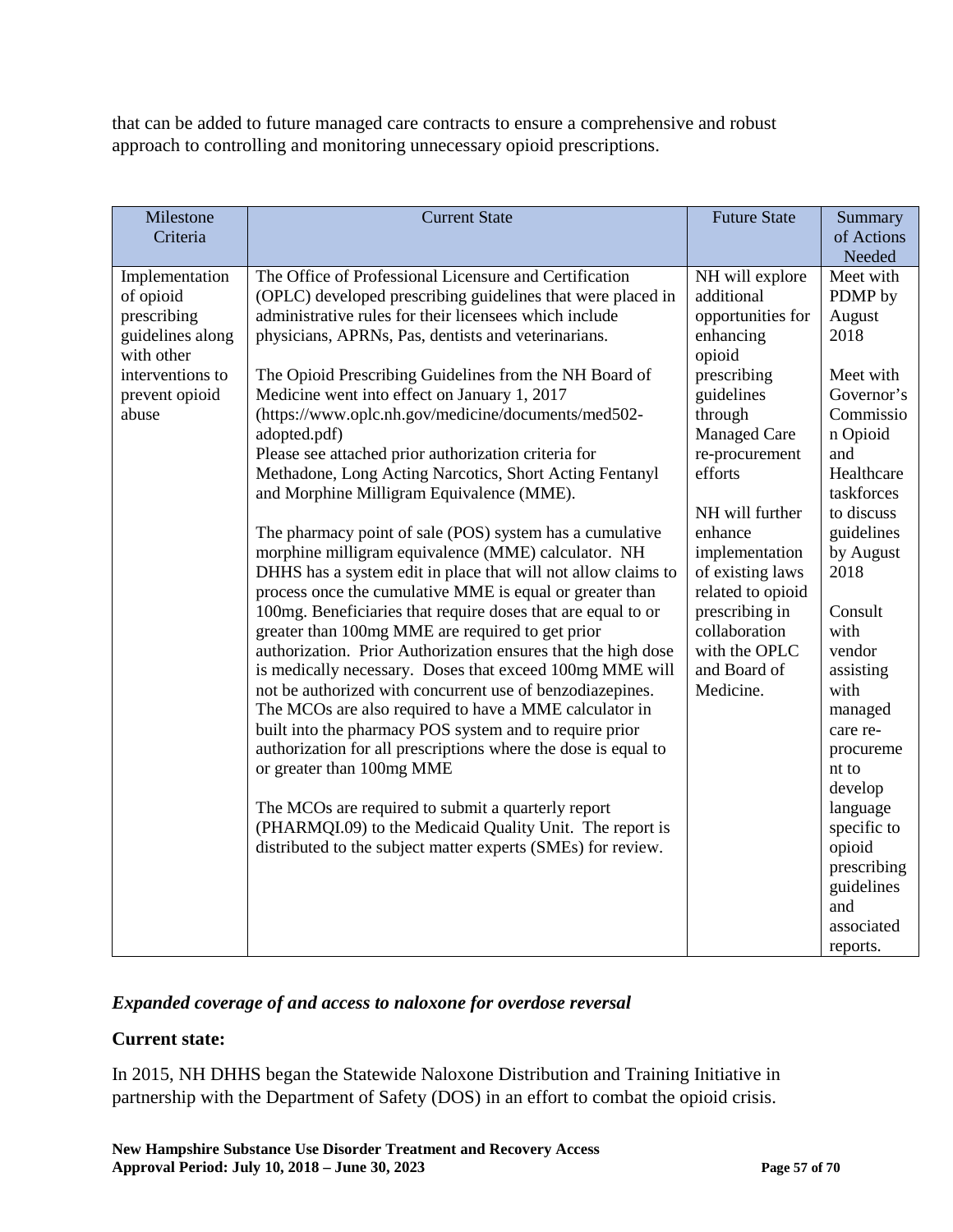Funding from the SAMHSA block grant was used to purchase naloxone kits in order to supplement current state efforts to combat opioid abuse.

Each participating organization was required to meet the following criteria before receiving free kits:

1. The organization must have a current standing order, allowing them to dispense the medication without a prescription;

2. The organization must have been educated by State-approved staff and educate end users on how to administer the medication, and;

3. The organization must have written policies for their dispensing protocol. Organizations including social service agencies, treatment providers, and recovery organizations are screened by the DHHS Emergency Services Unit (ESU) before they receive a kit.

There are currently four ways for New Hampshire residents to get naloxone kits for themselves or someone they care about:

1. A physician or any licensed prescriber can write a prescription for naloxone that can be purchased at a pharmacy.

2. Naloxone can be purchased at a pharmacy through standing orders, which allow the purchase without a prescription.

3. Free kits are provided to clients of state-contracted health centers or treatment providers who are at risk for opioid overdose and don't have insurance that covers the cost or cannot afford to purchase naloxone.

4. Free kits are provided through events held by Regional Public Health Networks to those unable to access kits through another avenue.

The distribution of Naloxone following these guidelines continues and additional resources for Naloxone were recently made available to NH through the 21<sup>st</sup> Century Cures Act. As part of that funding, NH is providing naloxone kits to individuals re-entering the community from incarceration or who are on parole who are at risk of an overdose. Through these efforts, New Hampshire is confident that it has met this milestone.

## *Implementation of strategies to increase utilization and improve functionality of prescription drug monitoring programs.*

## **Current state:**

The New Hampshire Controlled Drug Prescription Health and Safety Program was authorized in June 2012 for the purpose of enhancing patient care, curtailing the misuse and abuse of controlled substances, combating illegal trade in and diversion of controlled substances, and enabling access to prescription information by practitioners, dispensers, and other authorized individuals and agencies.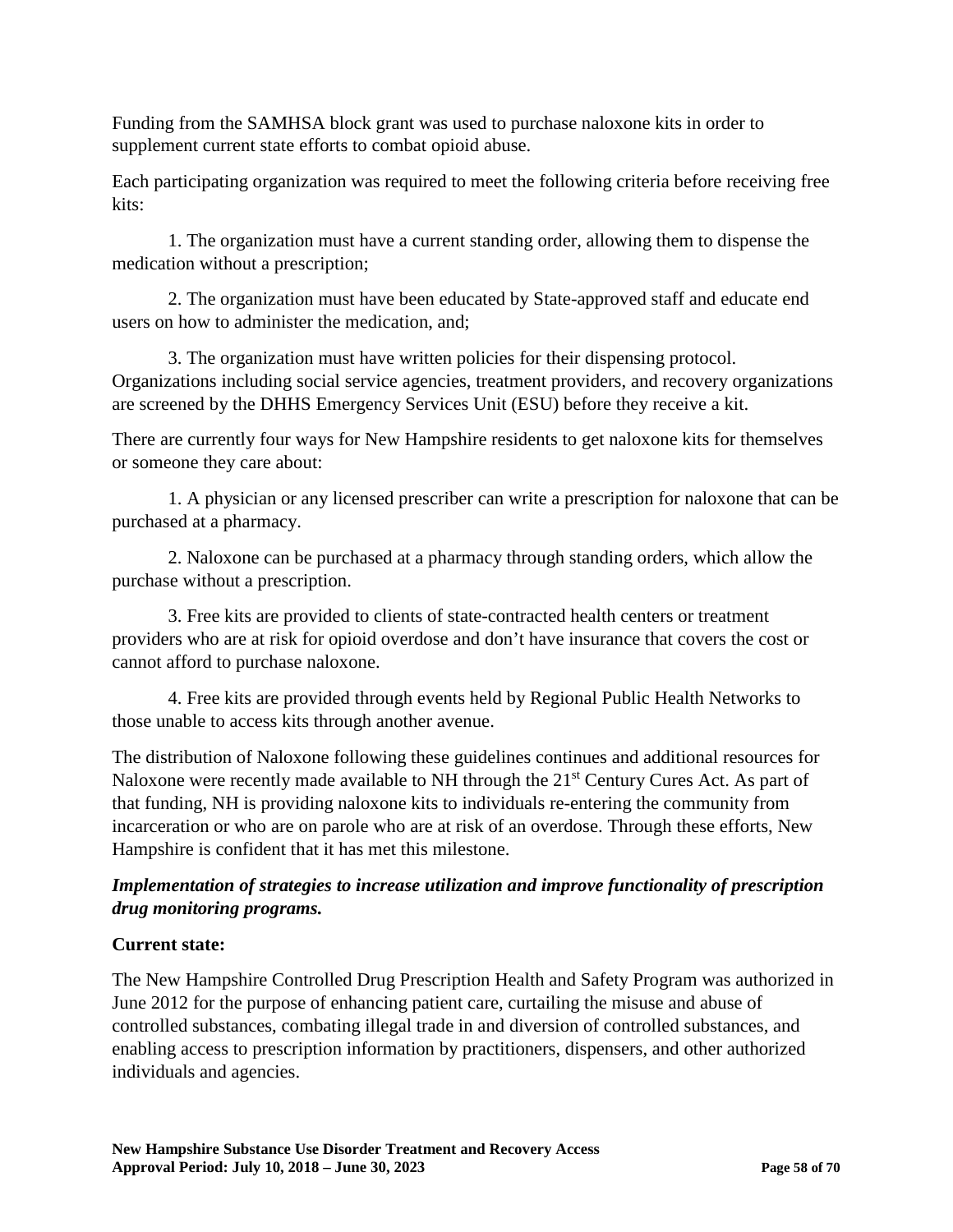The New Hampshire Board of Pharmacy administers and oversees the operation of the program and has selected Appriss Health to develop a database that will collect and store prescribing and dispensing data for Schedule II, III, and IV controlled substances. Appriss Health's prescription drug monitoring program (PDMP), PMP AWARxE, is a web-based program that facilitates the collection, analysis, and reporting of information on the prescribing, dispensing, and use of controlled substances.

New Hampshire law requires that each dispenser submit information regarding each prescription dispensed for a Schedule II, III, or IV controlled substance. Each time a controlled substance is dispensed, the dispenser shall submit the information required by New Hampshire law to the PDMP database within seven (7) days of the date the prescription was dispensed.

NH continues to work on strategies and policies associated with the PDMP.

### **Future state:**

NH DHHS will work with NH PDMP staff and Board of Pharmacy to identify opportunities to increase utilization of PDMP.

| Milestone Criteria      | <b>Current State</b>  | <b>Future State</b>     | <b>Summary of Actions</b> |
|-------------------------|-----------------------|-------------------------|---------------------------|
|                         |                       |                         | <b>Needed</b>             |
| Implementation of       | NH PDMP is functional | NH DHHS will work       | NH DHHS to meet           |
| strategies to increase  | and there are laws in | with NH PDMP staff      | with PDMP contacts by     |
| utilization and improve | place regarding       | and Board of Pharmacy   | November 30, 2018.        |
| functionality of        | utilization of the    | to identify             |                           |
| prescription drug       | program               | opportunities to        | Plan to improve           |
| monitoring programs     |                       | increase utilization of | utilization and           |
|                         |                       | <b>PDMP</b>             | functionality of the      |
|                         |                       |                         | PDMP submitted to         |
|                         |                       |                         | CMS by Spring 2019.       |

## **6. Improved Care Coordination and Transitions between Levels of Care**

To meet this milestone, states must implement policies to ensure residential and inpatient facilities link beneficiaries, especially those with OUD, with community-based services and supports following stays in these facilities.

## *Improved Care Coordination and Transition between Levels of Care*

## **Current state:**

All state contracted treatment providers are required to begin discharge planning immediately upon entry into treatment based on contract terms. A review of compliance with this obligation is included in the annual chart audits conducted by program staff.

State managed care organizations also work with providers on discharge plans and care transition plans. Each managed care organization is required to evaluate patients with a substance use disorder for care coordination services and support the coordination of all their physical and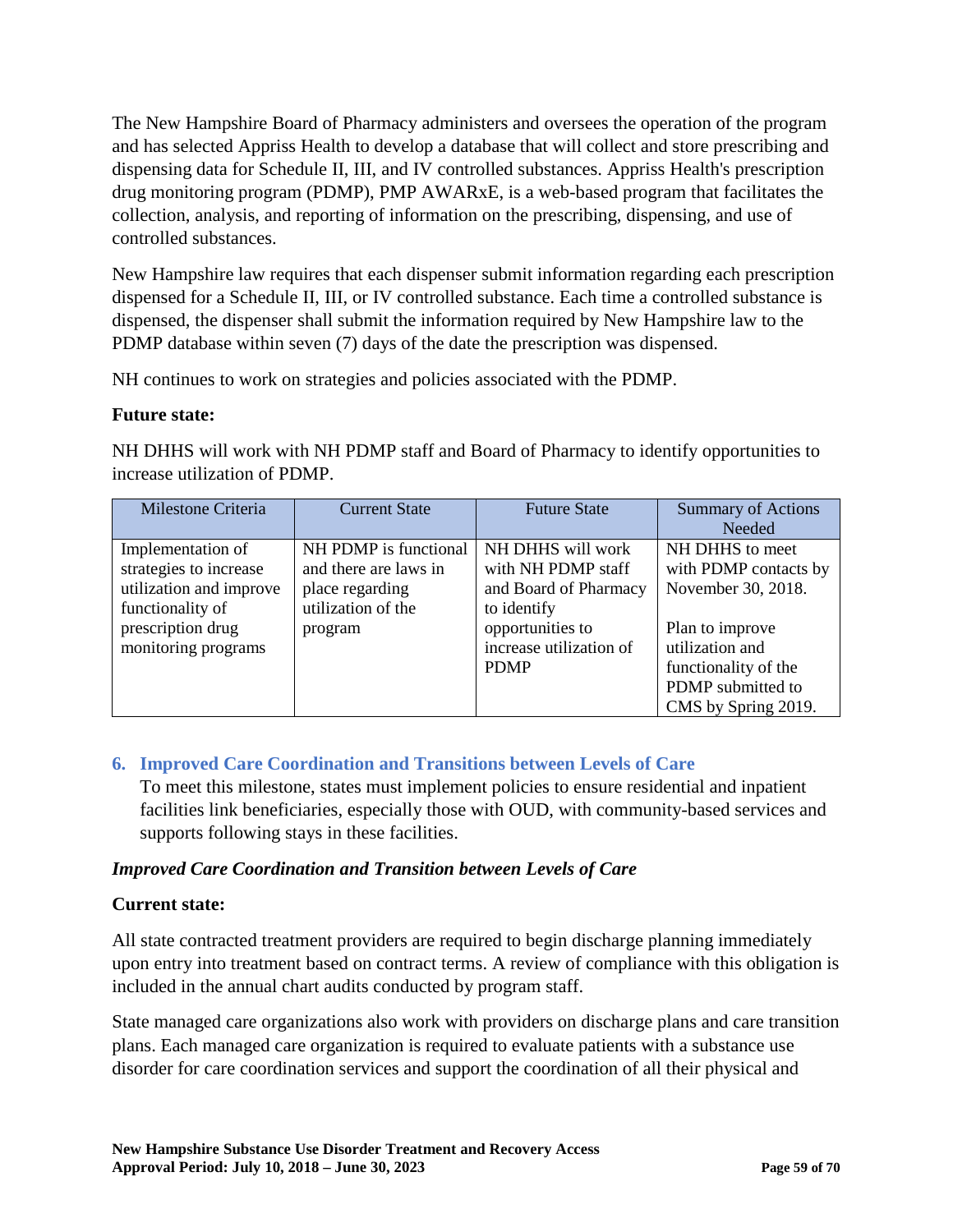behavioral health needs and for referral to SUD treatment. The current MCO contract requires the following:

*For those beneficiaries with a diagnosis for substance use disorder (SUD) and all infants with a diagnosis of neonatal abstinence syndrome (NAS), or that are otherwise known to have been exposed prenatally to opioids, alcohol or other drugs, the MCO shall evaluate these patients needs for care coordination services and support the coordination of all their physical and behavioral health needs and for referral to SUD treatment.*

NH has also expanded peer recovery community services to link individuals to recovery supports and continuous recovery monitoring following a facility stay. This has been accomplished through state funding of a recovery community organization facilitating organization that subcontracts with nine recovery community organizations to provide both peer recovery support services and telephone recovery support. Medicaid covers the peer recovery support services provided by these entities, while state and federal funds cover the infrastructure and technical assistance costs associated with developing these services. Referrals to these services are a requirement of state contracted treatment providers.

## **Future state:**

Expand discharge planning requirements to all Medicaid providers to align with state contracted provider requirements. The below language will be added as a new section to the He-W 513 rule outlining discharge and continuing care requirements:

### **1) Continuing Care and Discharge**

All providers must adhere to continuing care and discharge guidelines, including but not limited to:

- Closed loop referrals to community providers.
- Providing active outreach to clients following discharge.
- Coordinating referrals, acceptance, and appointments for required services prior to discharge.

All services must have continuing care, transfer and discharge plans that address all ASAM (2013) domains as follows:

- Begin the process of discharge/transfer planning at the time of the client's intake into the program.
- Review the three  $(3)$  criteria for continuing services or the four  $(4)$  criteria for transfer/discharge, when addressing continuing care or discharge/transfer that include:
	- o Continuing Service Criteria A: The patient is making progress, but has not yet achieved the goals articulated in the individualized treatment plan. Continued treatment at the present level of care is assessed as necessary to permit the patient to continue to work toward his or her treatment goals; or
	- o Continuing Service Criteria B: The patient is not yet making progress, but has the capacity to resolve his or her problems. He/she is actively working toward the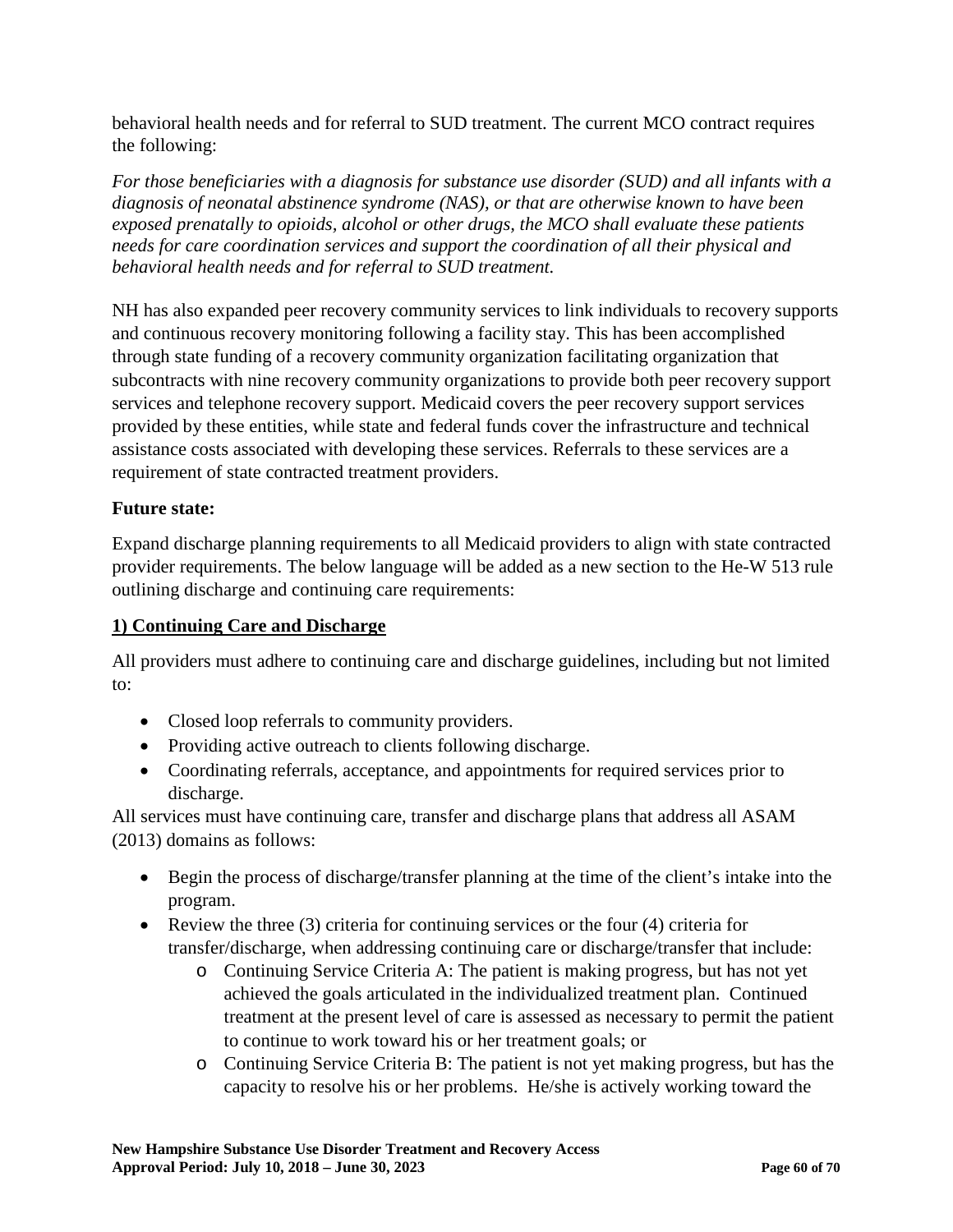goals articulated in the individualized treatment plan. Continued treatment at the present level of care is assessed as necessary to permit the patient to continue to work toward his/her treatment goals; and /or

- o Continuing Service Criteria C: New problems have been identified that are appropriately treated at the present level of care. The new problem or priority requires services, the frequency and intensity of which can only safely be delivered by continued stay in the current level of care. The level of care which the patient is receiving treatment is therefore the least intensive level at which the patient's problems can be addressed effectively
- o Transfer/Discharge Criteria A: The Patient has achieved the goals articulated in the individualized treatment plan, thus resolving the problem(s) that justified admission to the present level of care. Continuing the chronic disease management of the patient's condition at a less intensive level of care is indicated; or
- o Transfer/Discharge Criteria B: The patient has been unable to resolve the problem(s) that justified the admission to the present level of care, despite amendments to the treatment plan. The patient is determined to have achieved the maximum possible benefit from engagement in services at the current level of care. Treatment at another level of care (more or less intensive) in the same type of services, or discharge from treatment, is therefore indicated; or
- o Transfer/Discharge Criteria C: The patient has demonstrated a lack of capacity due to diagnostic or co-occurring conditions that limit his or her ability to resolve his or her problem(s). Treatment at a qualitatively different level of care or type of service, or discharge from treatment, is therefore indicated; or
- o Transfer/Discharge Criteria D: The patient has experienced an intensification of his or her problem(s), or has developed a new problem(s), and can be treated effectively at a more intensive level of care.

Language regarding collaboration of care coordination for all entities offering it to clients with SUD will be added to state contracts, He-W 513 rules and updated managed care contracts. This will ensure continuity between various levels of care coordination provided to clients by multiple entities. The goal with this language change will be to reduce duplication and communication errors regarding care coordination responsibilities.

Specific requirements and standards for care coordination for co-occurring physical and mental health conditions will be added to the He-W 513 rule and He-A 300 rule. These rules will apply to all SUD Medicaid providers and state-funded SUD treatment providers. This language will come from a modified model of care coordination that is supported by NH's 1115(a) DSRIP Transformation Waiver, specifically requiring:

- Systematic strategies to identify and intervene with the client
- A care plan for each patient, updated on a regular basis
- Care coordination services that facilitate linkages and access to needed primary and specialty health care, prevention and health promotion services, mental health and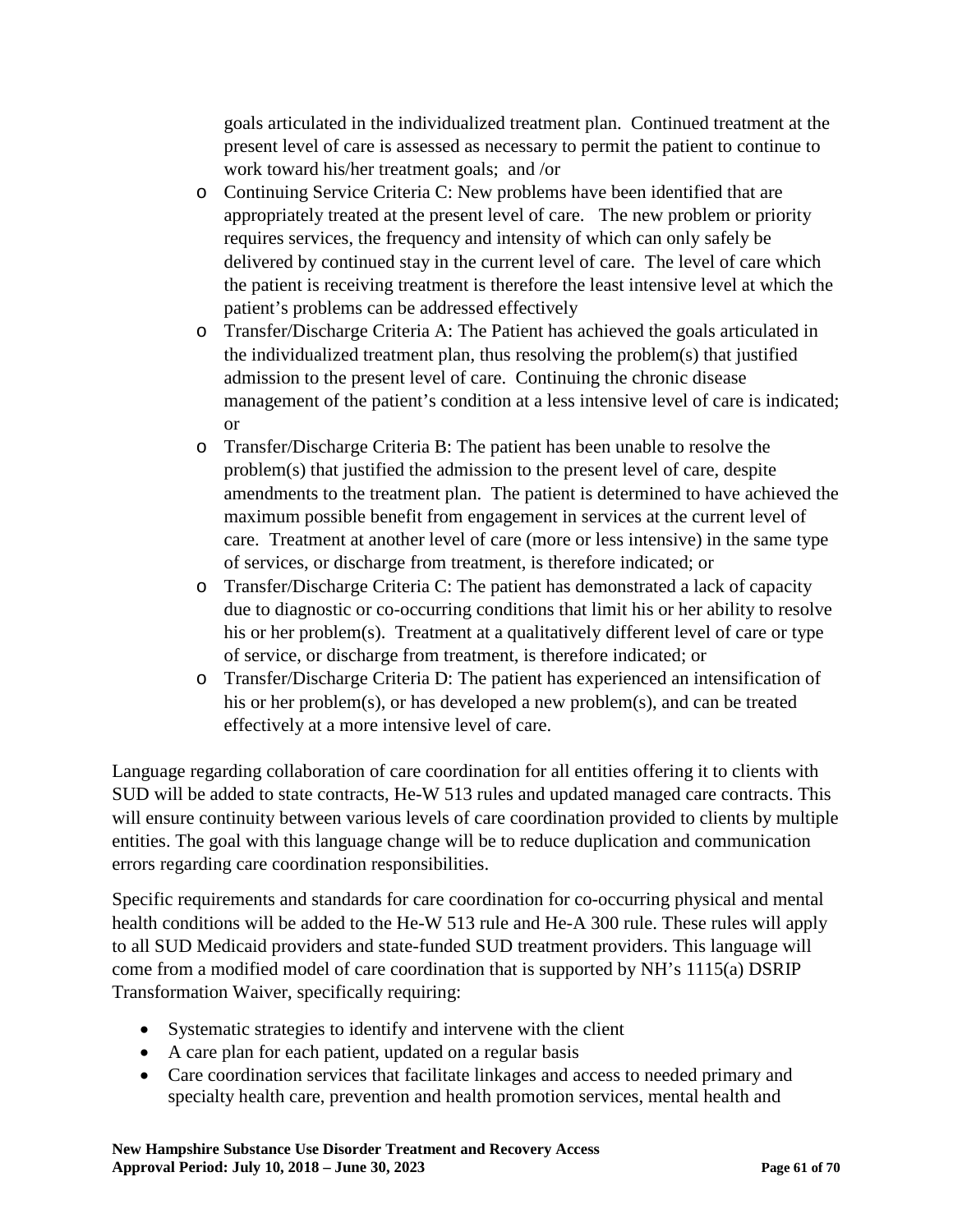substance use disorder treatment, and long-term care services, as well as linkages to other community supports and resources

- Transitional care coordination across settings, including from the hospital to the community
- Robust patient engagement process around information sharing consent
- Coordination with other care coordination/management programs or resources that may be following the same patient so that to the extent possible, only one care coordinator/manager is playing a lead role in managing the patient's care plan.

| Milestone Criteria                                                                                                    | <b>Current State</b>                                                                   | <b>Future State</b>                                                                                                                                                                                                 | <b>Summary of Actions</b><br>Needed                                                                                                                                                                                                                                                                                                         |
|-----------------------------------------------------------------------------------------------------------------------|----------------------------------------------------------------------------------------|---------------------------------------------------------------------------------------------------------------------------------------------------------------------------------------------------------------------|---------------------------------------------------------------------------------------------------------------------------------------------------------------------------------------------------------------------------------------------------------------------------------------------------------------------------------------------|
| Additional policies to<br>ensure coordination of<br>care for co-occurring<br>physical and mental<br>health conditions | Discharge planning is<br>required for all state<br>contracted treatment<br>facilities. | Expand discharge<br>planning and<br>continuing care<br>requirements to all<br>Medicaid providers<br>Expand continuing care<br>requirements for all<br>Medicaid providers and<br>state contracted SUD<br>facilities. | Medicaid authority will<br>update the He-W 513<br>rule in collaboration<br>with Bureau of Drug<br>and Alcohol Services<br>by November 30, 2018<br>Bureau of Drug and<br>Alcohol Services will<br>update the He-A 300<br>rule regarding<br>discharge planning and<br>care coordination for all<br>state funded SUD<br>providers by Fall 2019 |

## **Section II – Implementation Administration**

Please provide the contact information for the state's point of contact for the Implementation plan.

Name and Title: Deborah Scheetz, New Hampshire Medicaid Deputy Director Telephone Number: 603-271-9459 Email Address: Deborah.Scheetz@dhhs.nh.gov

## **Section III – Relevant Documents**

Please provide any additional documentation or information that the state deems relevant to successful execution of the implementation plan.

## **Attachment A – Template for SUD Health Information Technology (IT) Plan**

The New Hampshire Controlled Drug Prescription Health and Safety Program was authorized in June 2012 for the purpose of enhancing patient care, curtailing the misuse and abuse of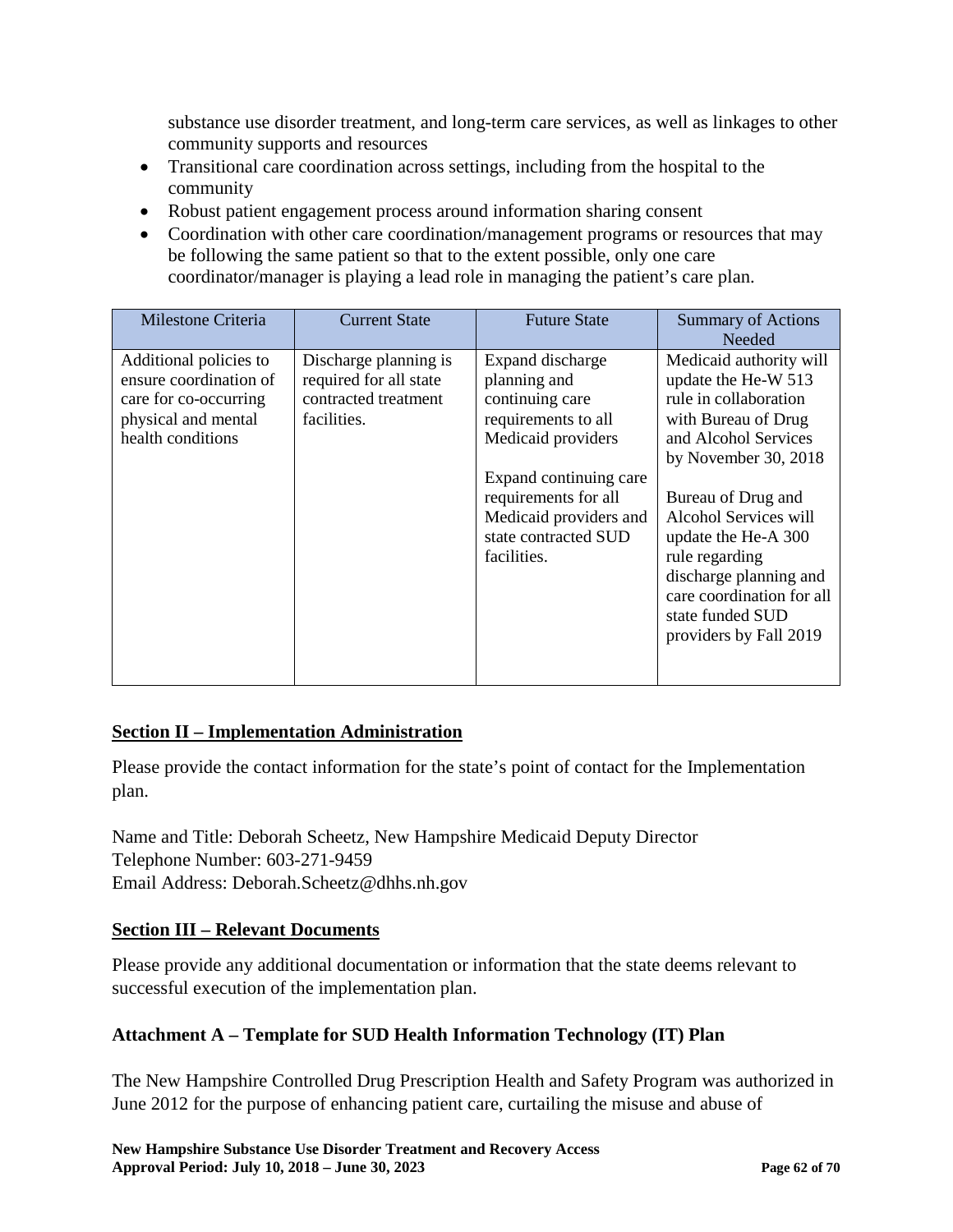controlled substances, combating illegal trade in and diversion of controlled substances, and enabling access to prescription information by practitioners, dispensers, and other authorized individuals and agencies.

The New Hampshire Board of Pharmacy administers and oversees the operation of the program and has selected Appriss Health to develop a database that will collect and store prescribing and dispensing data for Schedule II, III, and IV controlled substances. Appriss Health's prescription drug monitoring program (PDMP), PMP AWARxE, is a web-based program that facilitates the collection, analysis, and reporting of information on the prescribing, dispensing, and use of controlled substances.

New Hampshire law requires that each dispenser submit information regarding each prescription dispensed for a Schedule II, III, or IV controlled substance. Each time a controlled substance is dispensed, the dispenser shall submit the information required by New Hampshire law to the PDMP database within seven (7) days of the date the prescription was dispensed.

As noted above, the PDMP is administered and overseen by the Board of Pharmacy, which is housed at the Office of Professional Licensure. As such, the NH DHHS has no control over the rules promulgated or administration related to the PDMP and its use. NH DHHS intends to meet with the Board of Pharmacy, Office of Professional Licensure, and PDMP staff to identify opportunities to align the SUD Health IT Plan requirements with the capabilities of the NH Prescription Drug Monitoring Program and Board of Pharmacy policies to ensure practicability of requirements and identify the timelines associated with accomplishing demonstration goals following waiver approval. NH intends to utilize the offered technical assistance from CMS to aid in conducting an assessment and developing the plan to ensure NH has the specific health IT infrastructure necessary to meet the demonstration goals. The scope of the project NH is able to commit to for this plan is guided by the Centers for Disease Control report, *Integrating & Expanding Prescription Drug Monitoring Program Data,* issued in February 2017. It is expected that there may also be a need for alignment with HIT work being undertaken by the Integrated Delivery Networks to ensure that changes proposed under this plan for PDMP interoperability would align with the goals and activities outlined in the Statewide HIT Plan created by the IDNs.

## **Section I.**

As a component of Milestone 5, Implementation of Strategies to Increase Utilization and Improve Functionality of Prescription Drug Monitoring Programs (PDMP), in the SMD #17-003, states with approved Section 1115 SUD demonstrations are generally required to submit an SUD Health IT Plan as described in the STCs for these demonstrations within 90 days of demonstration approval.

The SUD Health IT Plan will be a section within the state's SUD Implementation Plan Protocol and, as such, the state may not claim FFP for services provided in IMDs until this Plan has been approved by CMS.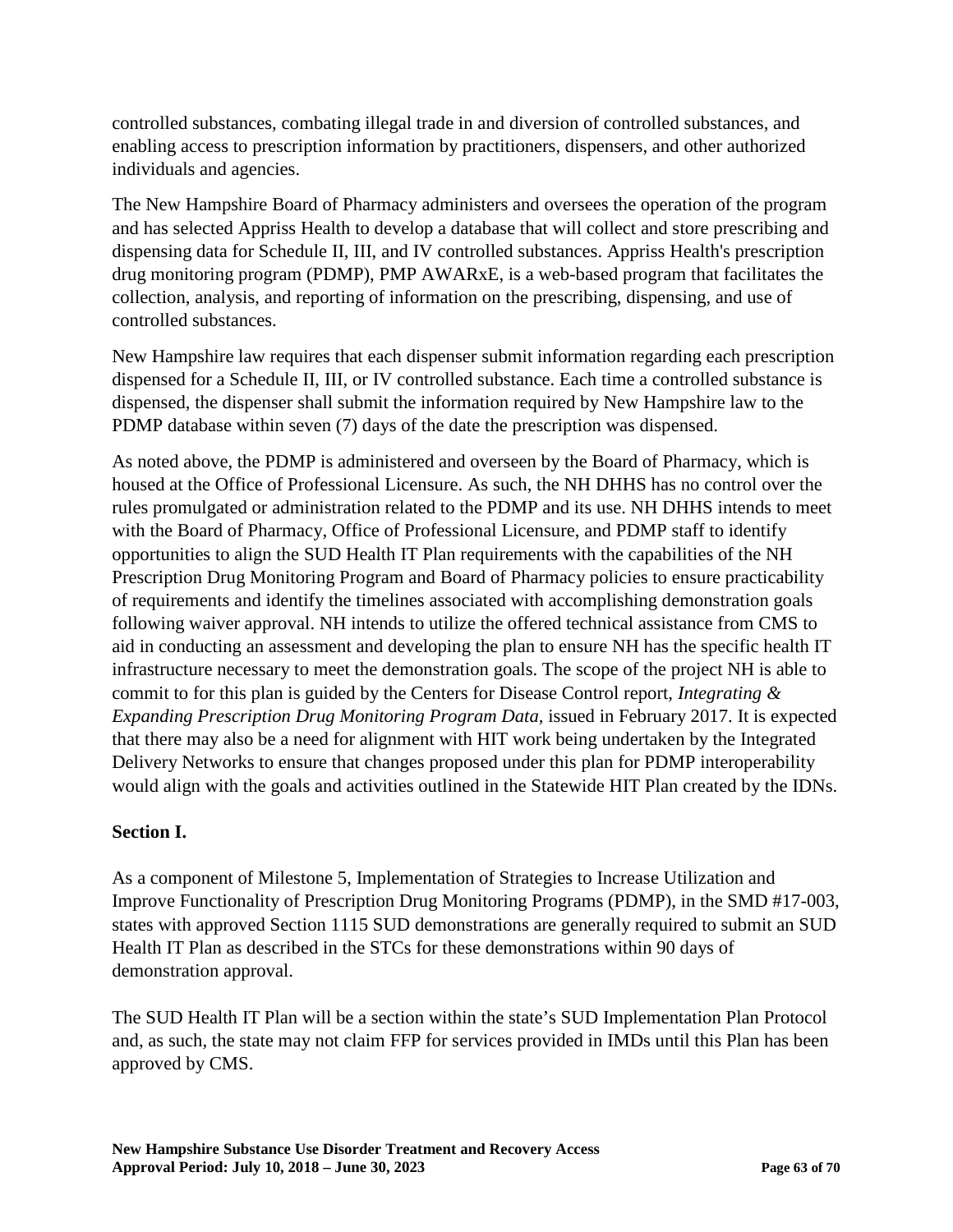In completing this plan, the following resources are available to the state:

- a. Health IT.Gov in "Section 4: Opioid Epidemic and Health IT."[4](#page-64-0)
- b. CMS 1115 Health IT resources available on "Medicaid Program Alignment with State Systems to Advance HIT, HIE and Interoperability" and, specifically, the "1115 Health IT Toolkit" for health IT considerations in conducting an assessment and developing their Health IT Plans.<sup>[5](#page-64-1)</sup>

As the state develops its SUD Health IT Plan, it may also request technical assistance to conduct an assessment and develop its plan to ensure it has the specific health IT infrastructure with regards to the state's PDMP plan and, more generally, to meet the goals of the demonstration. Contacts for technical assistance can be found in the guidance documents.

In the event that the state believes it has already made sufficient progress with regards to the health IT programmatic goals described in the STCs (i.e. PDMP functionalities, PDMP query capabilities, supporting prescribing clinicians with using and checking the PDMPs, and master patient index and identity management), it must provide an assurance to that effect via the assessment and plan below (see Table 1, "Current State").

## **SUD Demonstration Milestone 5.0, Specification 3: Implementation of Strategies to Increase Utilization and Improve Functionality of PDMP**

The specific milestones to be achieved by developing and implementing an SUD Health IT Plan include:

- Enhancing the health IT functionality to support PDMP interoperability; and
- Enhancing and/or supporting clinicians in their usage of the state's PDMP.

The state should provide CMS with an analysis of the current status of its health IT infrastructure/"ecosystem" to assess its readiness to support PDMP interoperability. Once completed, the analysis will serve as the basis for the health IT functionalities to be addressed over the course of the demonstration—or the assurance described above.

The SUD Health IT Plan should detail the current and planned future state for each functionality/capability/support—and specific actions and a timeline to be completed over the course of the demonstration—to address needed enhancements. In addition to completing the summary table below, the state may provide additional information for each Health IT/PDMP milestone criteria to further describe its plan.

<span id="page-64-0"></span> <sup>4</sup> Available at https://www.healthit.gov/playbook/opioid-epidemic-and-health-it.

<span id="page-64-1"></span><sup>5</sup> Available at https://www.medicaid.gov/medicaid/data-and-systems/hie/index.html.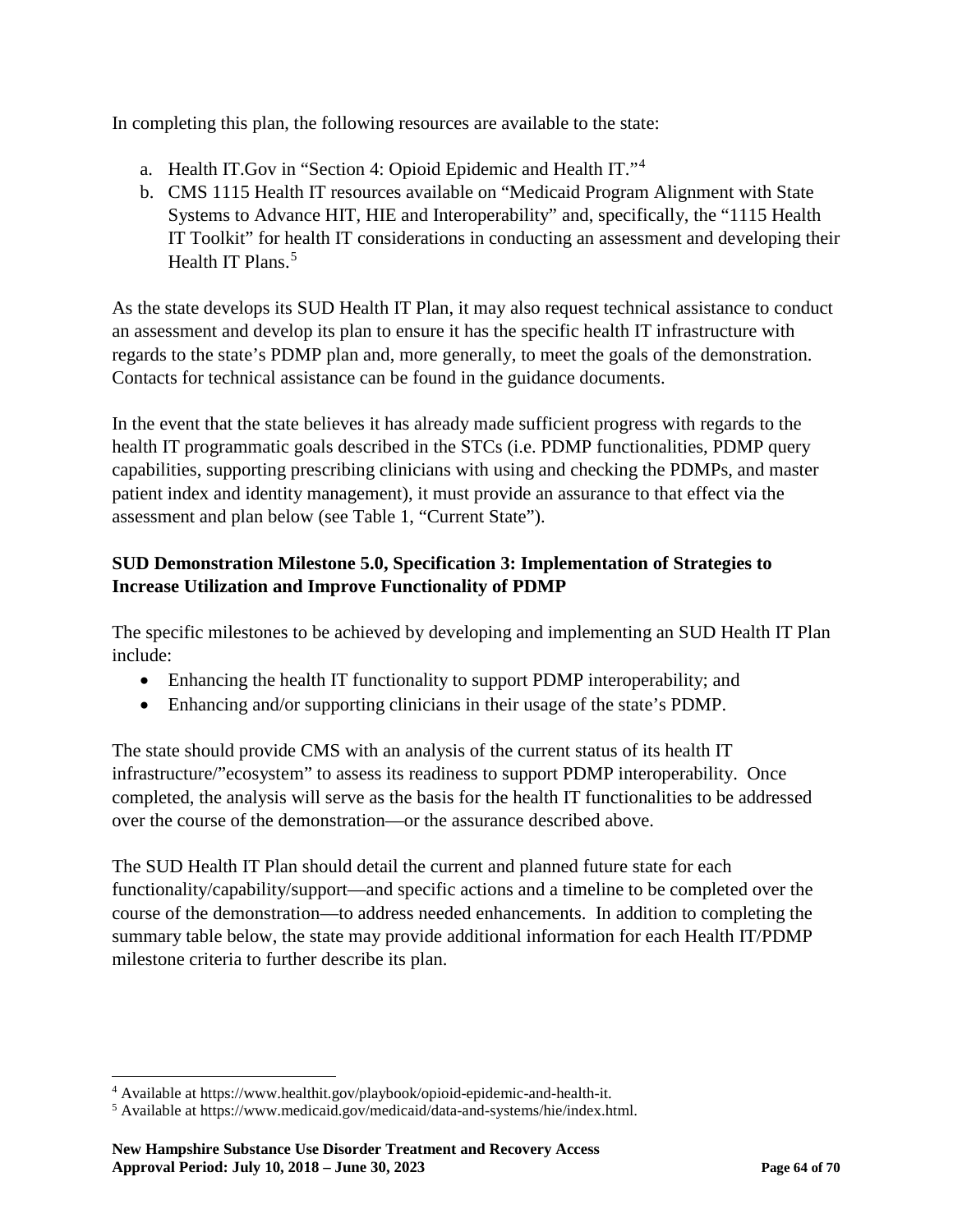| Milestone Criteria                                                                                                                                                                                                                                                                            | <b>Current State</b>                                                                                                                                                                                                                            | <b>Future State</b>                                                                                                                                                                                                                                                          | <b>Summary of Actions</b><br>Needed                                                                                                                                                                                                                                                               |
|-----------------------------------------------------------------------------------------------------------------------------------------------------------------------------------------------------------------------------------------------------------------------------------------------|-------------------------------------------------------------------------------------------------------------------------------------------------------------------------------------------------------------------------------------------------|------------------------------------------------------------------------------------------------------------------------------------------------------------------------------------------------------------------------------------------------------------------------------|---------------------------------------------------------------------------------------------------------------------------------------------------------------------------------------------------------------------------------------------------------------------------------------------------|
| 5. Implementation of<br>comprehensive treatment<br>and prevention strategies to<br>address Opioid Abuse and<br>OUD, that is:<br>--Enhance the state's health<br>IT functionality to support<br>its PDMP; and<br>--Enhance and/or support<br>clinicians in their usage of<br>the state's PDMP. | Provide an overview<br>of current PDMP<br>capabilities, health IT<br>functionalities to<br>support the PDMP,<br>and supports to<br>enhance clinicians'<br>use of the state's<br>health IT functionality<br>to achieve the goals of<br>the PDMP. | Provide an overview<br>of plans for<br>enhancing the state's<br>PDMP, related<br>enhancements to its<br>health IT<br>functionalities, and<br>related enhancements<br>to support clinicians'<br>use of the health IT<br>functionality to<br>achieve the goals of<br>the PDMP. | Specify a list of action<br>items needed to be<br>completed to meet the<br><b>HIT/PDMP</b><br>milestones identified<br>in the first column.<br>Include persons or<br>entities responsible<br>for completion of<br>each action item.<br>Include timeframe for<br>completion of each<br>action item |
| <b>Prescription Drug Monitoring Program (PDMP) Functionalities</b>                                                                                                                                                                                                                            |                                                                                                                                                                                                                                                 |                                                                                                                                                                                                                                                                              |                                                                                                                                                                                                                                                                                                   |
| Enhanced interstate data<br>sharing in order to better<br>track patient specific<br>prescription data                                                                                                                                                                                         | NH does not have<br>access or grant access<br>to other state PDMPs                                                                                                                                                                              | NH DHHS will<br>develop a plan to<br>identify the future<br>state within 60 days<br>of waiver submission<br>on April 9, 2018                                                                                                                                                 | The plan submitted<br>within 60 days of<br>waiver submission<br>will identify<br>activities, action steps<br>and timelines<br>associated this<br>milestone. The plan<br>will also include 60-<br>90 day check-in<br>meetings with CMS<br>to discuss progress<br>towards future state<br>goals.    |
| Enhanced "ease of use" for<br>prescribers and other state<br>and federal stakeholders                                                                                                                                                                                                         | The NH PDMP is<br>web-based and has<br>been assessed for ease<br>of use, requiring<br>approx. 3 clicks for<br>providers to navigate<br>through the program<br>when conducting a<br>query                                                        | NH DHHS will<br>develop a plan to<br>identify the future<br>state within 60 days<br>of waiver submission<br>on April 9, 2018                                                                                                                                                 | The plan submitted<br>within 60 days of<br>waiver submission<br>will identify<br>activities, action steps<br>and timelines<br>associated this<br>milestone. The plan<br>will also include 60-<br>90 day check-in<br>meetings with CMS<br>to discuss progress                                      |

**Table 1. State Health IT / PDMP Assessment & Plan**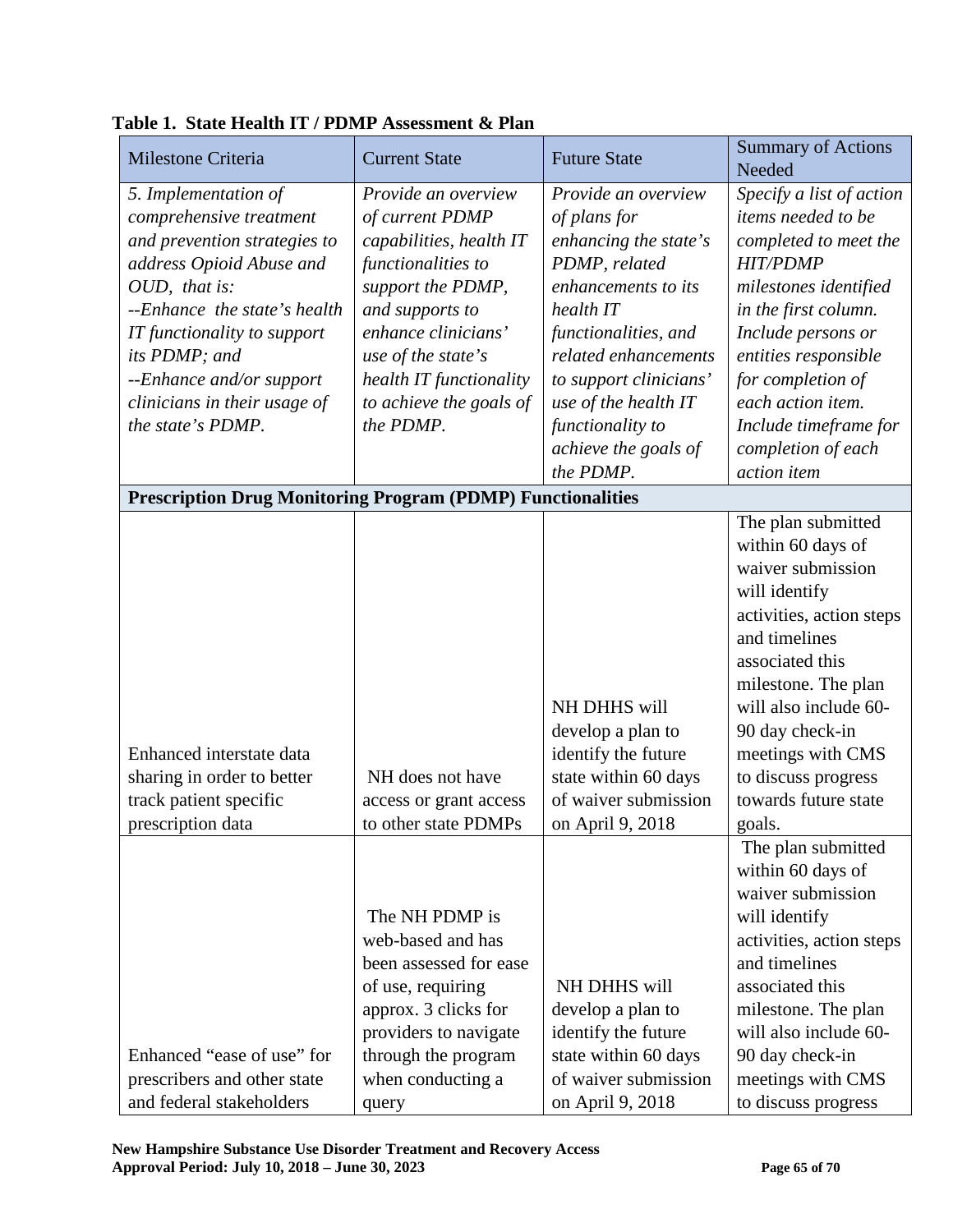|                                                                                                                                                                     |                                                                                                                                                                                                                                                                                                                                                         |                                                                                                                              | towards future state<br>goals.                                                                                                                                                                                                                                                                 |
|---------------------------------------------------------------------------------------------------------------------------------------------------------------------|---------------------------------------------------------------------------------------------------------------------------------------------------------------------------------------------------------------------------------------------------------------------------------------------------------------------------------------------------------|------------------------------------------------------------------------------------------------------------------------------|------------------------------------------------------------------------------------------------------------------------------------------------------------------------------------------------------------------------------------------------------------------------------------------------|
| Enhanced connectivity<br>between the state's PDMP<br>and any statewide, regional<br>or local health information<br>exchange                                         | There is no<br>connectivity between<br>the PDMP and other<br>local HIE                                                                                                                                                                                                                                                                                  | NH DHHS will<br>develop a plan to<br>identify the future<br>state within 60 days<br>of waiver submission<br>on April 9, 2018 | The plan submitted<br>within 60 days of<br>waiver submission<br>will identify<br>activities, action steps<br>and timelines<br>associated this<br>milestone. The plan<br>will also include 60-<br>90 day check-in<br>meetings with CMS<br>to discuss progress<br>towards future state<br>goals. |
|                                                                                                                                                                     | NH is continuing to<br>invest in the capacity<br>of the PDMP to<br>identify data points<br>that will enable the<br>PDMP to aid in<br>combating opioid and<br>substance use. At this<br>time, there are no<br>formal processes for<br>using the PDMP for<br>this purpose given that<br>NH is still working to<br>build staffing and<br>program capacity. |                                                                                                                              | The plan submitted<br>within 60 days of<br>waiver submission<br>will identify<br>activities, action steps<br>and timelines<br>associated this                                                                                                                                                  |
| Enhanced identification of<br>long-term opioid use directly<br>correlated to clinician<br>prescribing patterns <sup>6</sup> (see<br>also "Use of PDMP" #2<br>below) | Metrics being<br>considered for<br>identifying outliers<br>that need intervention<br>include:                                                                                                                                                                                                                                                           |                                                                                                                              | milestone. The plan<br>will also include 60-<br>90 day check-in<br>meetings with CMS<br>to discuss progress<br>towards future state<br>goals.                                                                                                                                                  |

<span id="page-66-0"></span> <sup>6</sup> Shah A, Hayes CJ, Martin BC. Characteristics of Initial Prescription Episodes and Likelihood of Long-Term Opioid Use — United States, 2006–2015. MMWR Morb Mortal Wkly Rep 2017;66:265–269. DOI: [http://dx.doi.org/10.15585/mmwr.mm6610a1.](http://dx.doi.org/10.15585/mmwr.mm6610a1)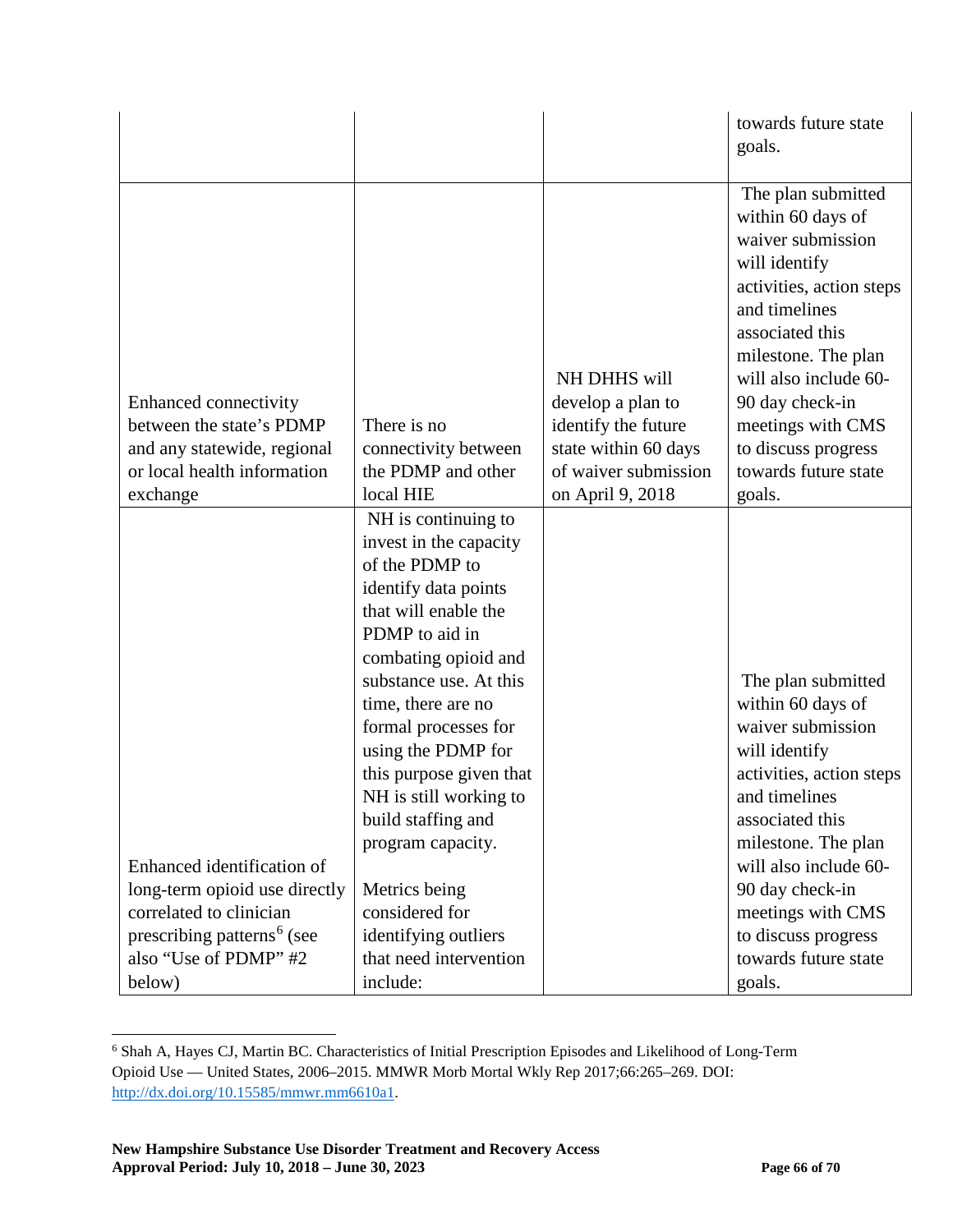|                                                                                         | 1) Individuals that<br>have received<br>prescriptions for a<br>controlled drug from 3<br>prescribers who are<br>filling those<br>prescriptions at 3<br>separate pharmacies<br>2) Combined total<br>daily dosage of 100 |                                          |                                              |
|-----------------------------------------------------------------------------------------|------------------------------------------------------------------------------------------------------------------------------------------------------------------------------------------------------------------------|------------------------------------------|----------------------------------------------|
|                                                                                         | <b>MME</b>                                                                                                                                                                                                             |                                          |                                              |
|                                                                                         | 3) Individuals                                                                                                                                                                                                         |                                          |                                              |
|                                                                                         | prescribed opioids and                                                                                                                                                                                                 |                                          |                                              |
|                                                                                         | benzodiazepines.                                                                                                                                                                                                       |                                          |                                              |
| <b>Current and Future PDMP Query Capabilities</b>                                       |                                                                                                                                                                                                                        |                                          |                                              |
|                                                                                         |                                                                                                                                                                                                                        |                                          | The plan submitted                           |
|                                                                                         |                                                                                                                                                                                                                        | NH DHHS will                             | within 60 days of                            |
|                                                                                         |                                                                                                                                                                                                                        | submit the current                       | waiver submission                            |
|                                                                                         |                                                                                                                                                                                                                        | state of this milestone                  | will identify                                |
|                                                                                         |                                                                                                                                                                                                                        | to CMS within 30<br>days of waiver       | activities, action steps<br>and timelines    |
| Facilitate the state's ability                                                          |                                                                                                                                                                                                                        | submission to CMS                        | associated this                              |
| to properly match patients                                                              |                                                                                                                                                                                                                        | on April 9, 2018 and                     | milestone. The plan                          |
| receiving opioid                                                                        |                                                                                                                                                                                                                        | NH DHHS will                             | will also include 60-                        |
| prescriptions with patients in                                                          |                                                                                                                                                                                                                        | develop a plan to                        | 90 day check-in                              |
| the PDMP (i.e. the state's                                                              |                                                                                                                                                                                                                        | identify the future                      | meetings with CMS                            |
| master patient index (MPI)                                                              | The current state of                                                                                                                                                                                                   | state within 60 days                     | to discuss progress                          |
| strategy with regard to                                                                 | this milestone is                                                                                                                                                                                                      | of waiver submission                     | towards future state                         |
| PDMP query)                                                                             | unknown at this time.                                                                                                                                                                                                  | on April 9, 2018                         | goals.                                       |
| Use of PDMP - Supporting Clinicians with Changing Office Workflows / Business Processes |                                                                                                                                                                                                                        |                                          |                                              |
|                                                                                         |                                                                                                                                                                                                                        |                                          | The plan submitted                           |
|                                                                                         | The NH PDMP is                                                                                                                                                                                                         |                                          | within 60 days of                            |
|                                                                                         | web-based and has                                                                                                                                                                                                      |                                          | waiver submission                            |
|                                                                                         | been assessed for ease                                                                                                                                                                                                 |                                          | will identify                                |
| Develop enhanced provider<br>workflow / business                                        | of use for embedding                                                                                                                                                                                                   |                                          | activities, action steps                     |
|                                                                                         | the process into                                                                                                                                                                                                       |                                          | and timelines<br>associated this             |
| processes to better support                                                             | workflow, requiring                                                                                                                                                                                                    | NH DHHS will                             |                                              |
| clinicians in accessing the<br>PDMP prior to prescribing                                | approx. 3 clicks for<br>providers to navigate                                                                                                                                                                          | develop a plan to<br>identify the future | milestone. The plan<br>will also include 60- |
| an opioid or other controlled                                                           | through the program                                                                                                                                                                                                    | state within 60 days                     | 90 day check-in                              |
| substance to address the                                                                | when conducting a                                                                                                                                                                                                      | of waiver submission                     | meetings with CMS                            |
| issues which follow                                                                     | query                                                                                                                                                                                                                  | on April 9, 2018                         | to discuss progress                          |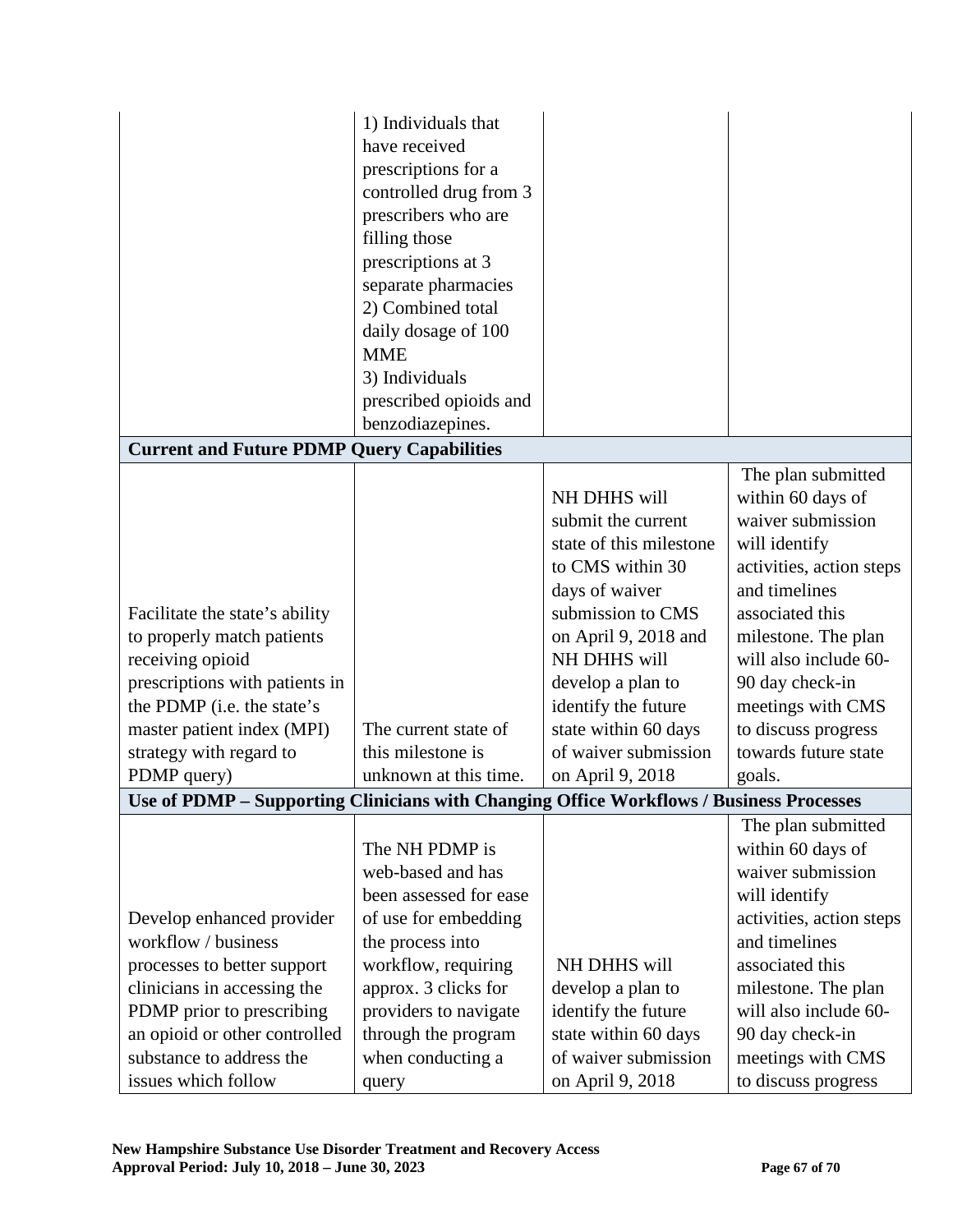|                                                                                  |                       |                                                                                   | towards future state<br>goals.                                                                            |
|----------------------------------------------------------------------------------|-----------------------|-----------------------------------------------------------------------------------|-----------------------------------------------------------------------------------------------------------|
|                                                                                  |                       |                                                                                   |                                                                                                           |
|                                                                                  |                       |                                                                                   |                                                                                                           |
|                                                                                  |                       | NH DHHS will<br>submit the current<br>state of this milestone<br>to CMS within 30 | The plan submitted<br>within 60 days of<br>waiver submission<br>will identify<br>activities, action steps |
| Develop enhanced supports<br>for clinician review of the                         |                       | days of waiver<br>submission to CMS<br>on April 9, 2018 and                       | and timelines<br>associated this<br>milestone. The plan                                                   |
| patients' history of                                                             |                       | NH DHHS will                                                                      | will also include 60-                                                                                     |
| controlled substance                                                             |                       | develop a plan to                                                                 | 90 day check-in                                                                                           |
| prescriptions provided                                                           |                       | identify the future                                                               | meetings with CMS                                                                                         |
| through the PDMP—prior to                                                        | The current state of  | state within 60 days                                                              | to discuss progress                                                                                       |
| the issuance of an opioid                                                        | this milestone is     | of waiver submission                                                              | towards future state                                                                                      |
| prescription                                                                     | unknown at this time. | on April 9, 2018                                                                  | goals.                                                                                                    |
| <b>Master Patient Index / Identity Management</b>                                |                       |                                                                                   |                                                                                                           |
|                                                                                  |                       |                                                                                   | The plan submitted<br>within 60 days of                                                                   |
|                                                                                  |                       | NH DHHS will                                                                      | waiver submission                                                                                         |
|                                                                                  |                       | submit the current                                                                | will identify                                                                                             |
|                                                                                  |                       | state of this milestone                                                           | activities, action steps                                                                                  |
|                                                                                  |                       | to CMS within 30                                                                  | and timelines                                                                                             |
|                                                                                  |                       | days of waiver                                                                    | associated this                                                                                           |
|                                                                                  |                       | submission to CMS                                                                 | milestone. The plan                                                                                       |
|                                                                                  |                       | on April 9, 2018 and                                                              | will also include 60-                                                                                     |
| Enhance the master patient<br>index (or master data                              |                       | will develop a plan to<br>identify the future                                     | 90 day check-in<br>meetings with CMS                                                                      |
| management service, etc.) in                                                     | The current state of  | state within 60 days                                                              | to discuss progress                                                                                       |
| support of SUD care                                                              | this milestone is     | of waiver submission                                                              | towards future state                                                                                      |
| delivery.                                                                        | unknown at this time. | on April 9, 2018                                                                  | goals.                                                                                                    |
| <b>Overall Objective for Enhancing PDMP Functionality &amp; Interoperability</b> |                       |                                                                                   |                                                                                                           |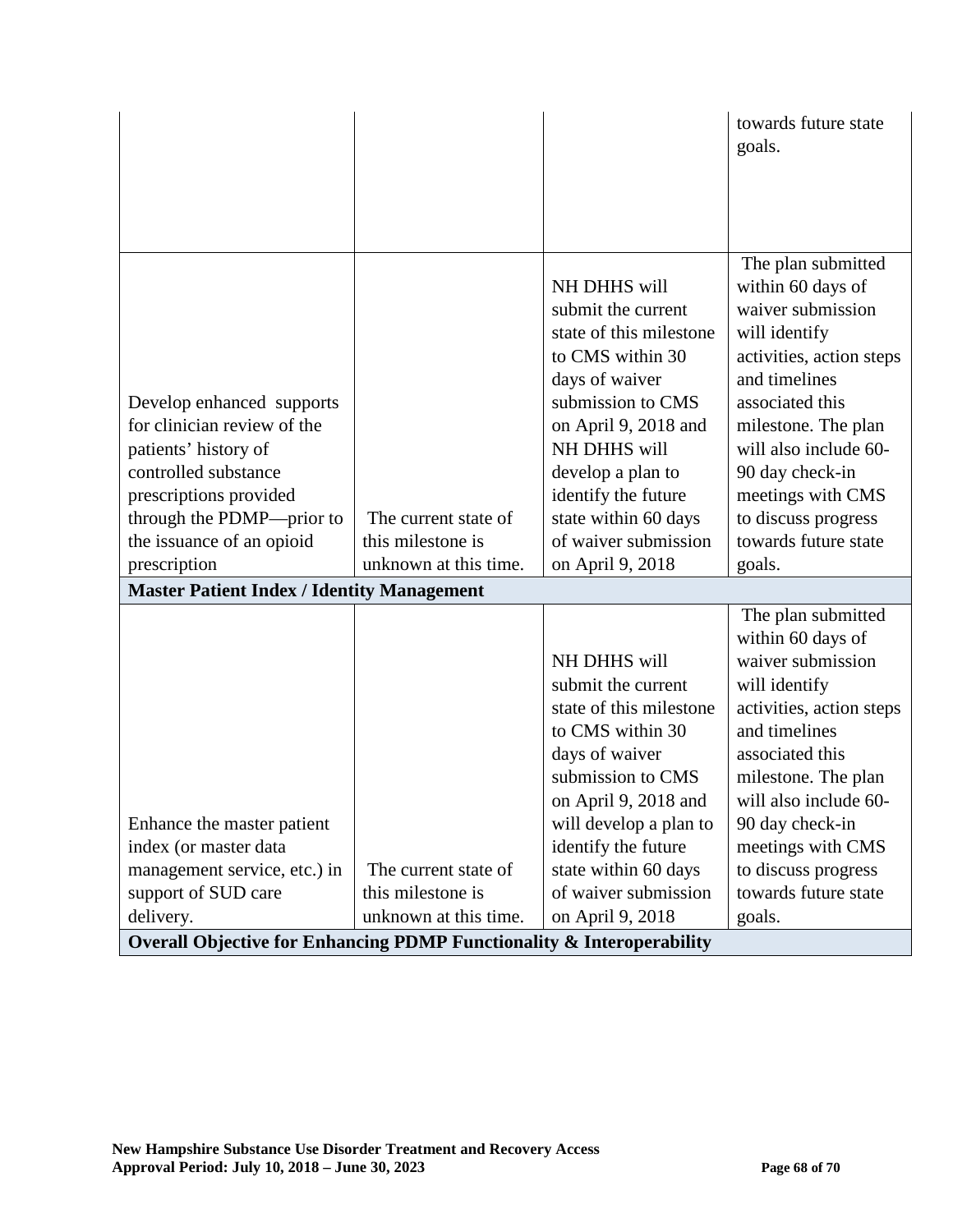|                                |                       |                         | The plan submitted       |
|--------------------------------|-----------------------|-------------------------|--------------------------|
|                                |                       | NH DHHS will            | within 60 days of        |
| Leverage the above             |                       | submit the current      | waiver submission        |
| functionalities / capabilities |                       | state of this milestone | will identify            |
| supports (in concert with      |                       | to CMS within 30        | activities, action steps |
| any other state health IT, TA  |                       | days of waiver          | and timelines            |
| or workflow effort) to         |                       | submission to CMS       | associated this          |
| implement effective controls   |                       | on April 9, 2018 and    | milestone. The plan      |
| to minimize the risk of        |                       | NH DHHS will            | will also include 60-    |
| inappropriate opioid           |                       | develop a plan to       | 90 day check-in          |
| overprescribing—and to         |                       | identify the future     | meetings with CMS        |
| ensure that Medicaid does      | The current state of  | state within 60 days    | to discuss progress      |
| not inappropriately pay for    | this milestone is     | of waiver submission    | towards future state     |
| opioids                        | unknown at this time. | on April 9, 2018        | goals.                   |

### **Attachment A, Section II – Implementation Administration**

Please provide the contact information for the state's point of contact for the SUD Health IT Plan.

Name and Title: Deborah Scheetz, New Hampshire Medicaid Deputy Director Telephone Number: 603-271-9459 Email Address: Deborah.Scheetz@dhhs.nh.gov

### **Attachment A, Section III – Relevant Documents**

Please provide any additional documentation or information that the state deems relevant to successful execution of the implementation plan.